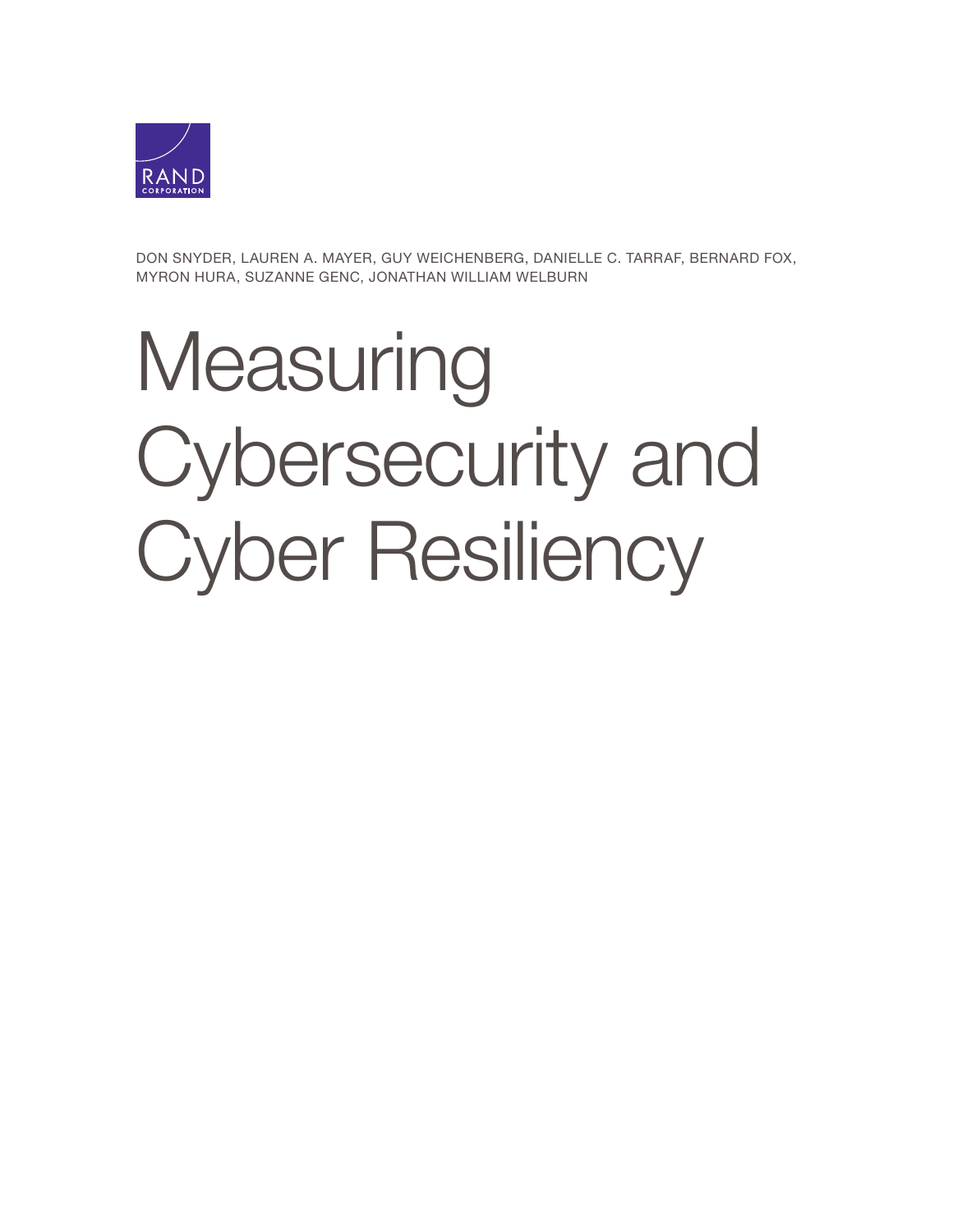For more information on this publication, visit [www.rand.org/t/RR2703](http://www.rand.org/t/RR2703)

**Library of Congress Cataloging-in-Publication Data** is available for this publication. ISBN: 978-1-9774-0437-4

> Published by the RAND Corporation, Santa Monica, Calif. © Copyright 2020 RAND Corporation RAND<sup>®</sup> is a registered trademark.

#### Limited Print and Electronic Distribution Rights

This document and trademark(s) contained herein are protected by law. This representation of RAND intellectual property is provided for noncommercial use only. Unauthorized posting of this publication online is prohibited. Permission is given to duplicate this document for personal use only, as long as it is unaltered and complete. Permission is required from RAND to reproduce, or reuse in another form, any of its research documents for commercial use. For information on reprint and linking permissions, please visit [www.rand.org/pubs/permissions.](http://www.rand.org/pubs/permissions)

The RAND Corporation is a research organization that develops solutions to public policy challenges to help make communities throughout the world safer and more secure, healthier and more prosperous. RAND is nonprofit, nonpartisan, and committed to the public interest.

RAND's publications do not necessarily reflect the opinions of its research clients and sponsors.

Support RAND Make a tax-deductible charitable contribution at [www.rand.org/giving/contribute](http://www.rand.org/giving/contribute)

[www.rand.org](http://www.rand.org)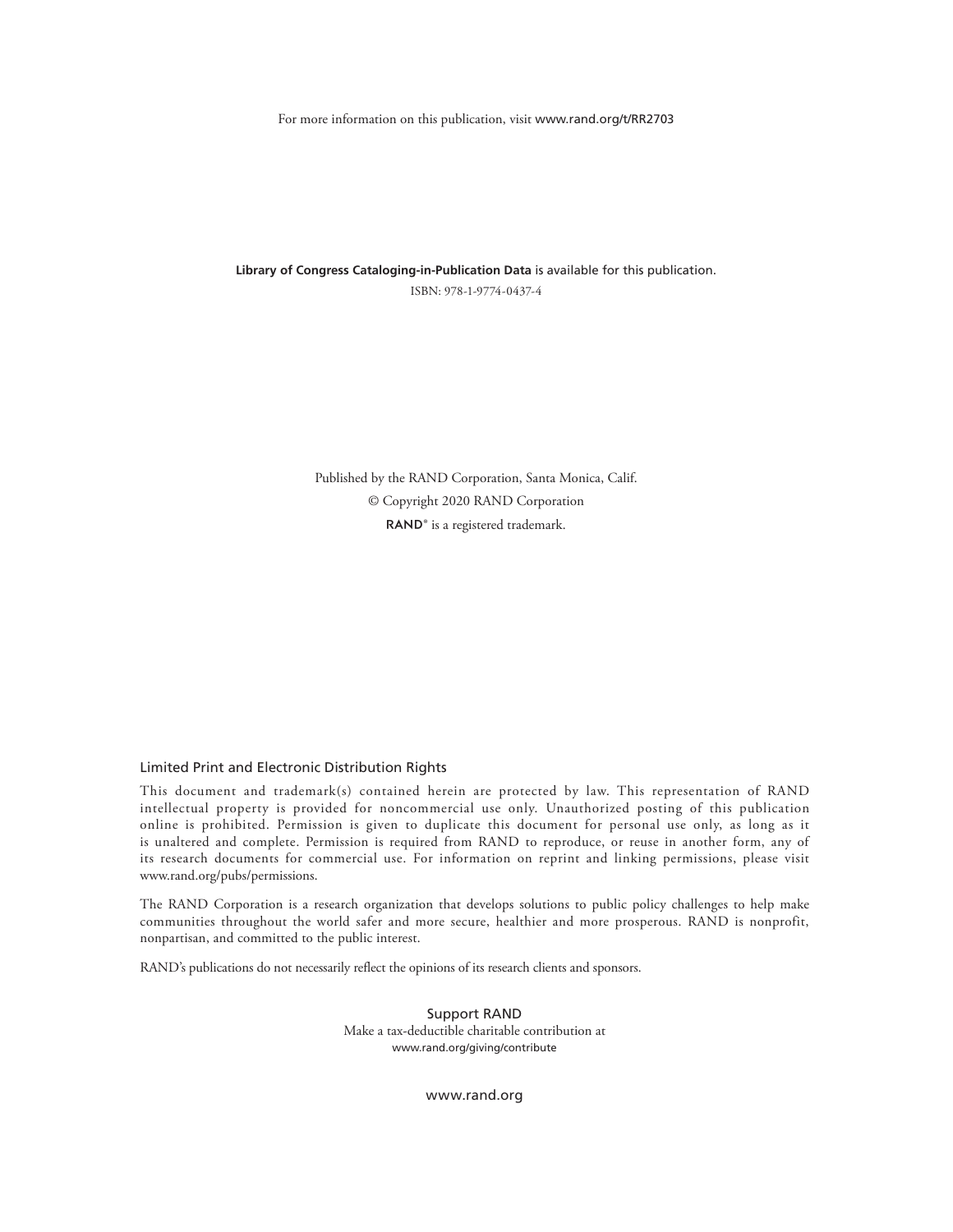# Preface

This report presents the results of research sponsored by the Commander of the Air Force Life Cycle Management Center to develop measures of effectiveness for cybersecurity and cyber resiliency in U.S. Air Force missions and weapon systems. These metrics are developed to be suitable for informing acquisition decisions during all stages of weapon systems' life cycles. The work was conducted within the Resource Management Program of RAND Project AIR FORCE. It should be of interest to the cybersecurity, acquisition, test, inspection, and operational communities.

# RAND Project AIR FORCE

RAND Project AIR FORCE (PAF), a division of the RAND Corporation, is the U.S. Air Force's federally funded research and development center for studies and analyses. PAF provides the Air Force with independent analyses of policy alternatives affecting the development, employment, combat readiness, and support of current and future air, space, and cyber forces. Research is conducted in four programs: Force Modernization and Employment; Manpower, Personnel, and Training; Resource Management; and Strategy and Doctrine. The research reported here was prepared under contract FA7014-16-D-1000.

Additional information about PAF is available on our website: [www.rand.org/paf](http://www.rand.org/paf) 

This report documents work originally shared with the U.S. Air Force on September 26, 2016. The draft report, issued in September 2016, was reviewed by formal peer reviewers and U.S. Air Force subject-matter experts.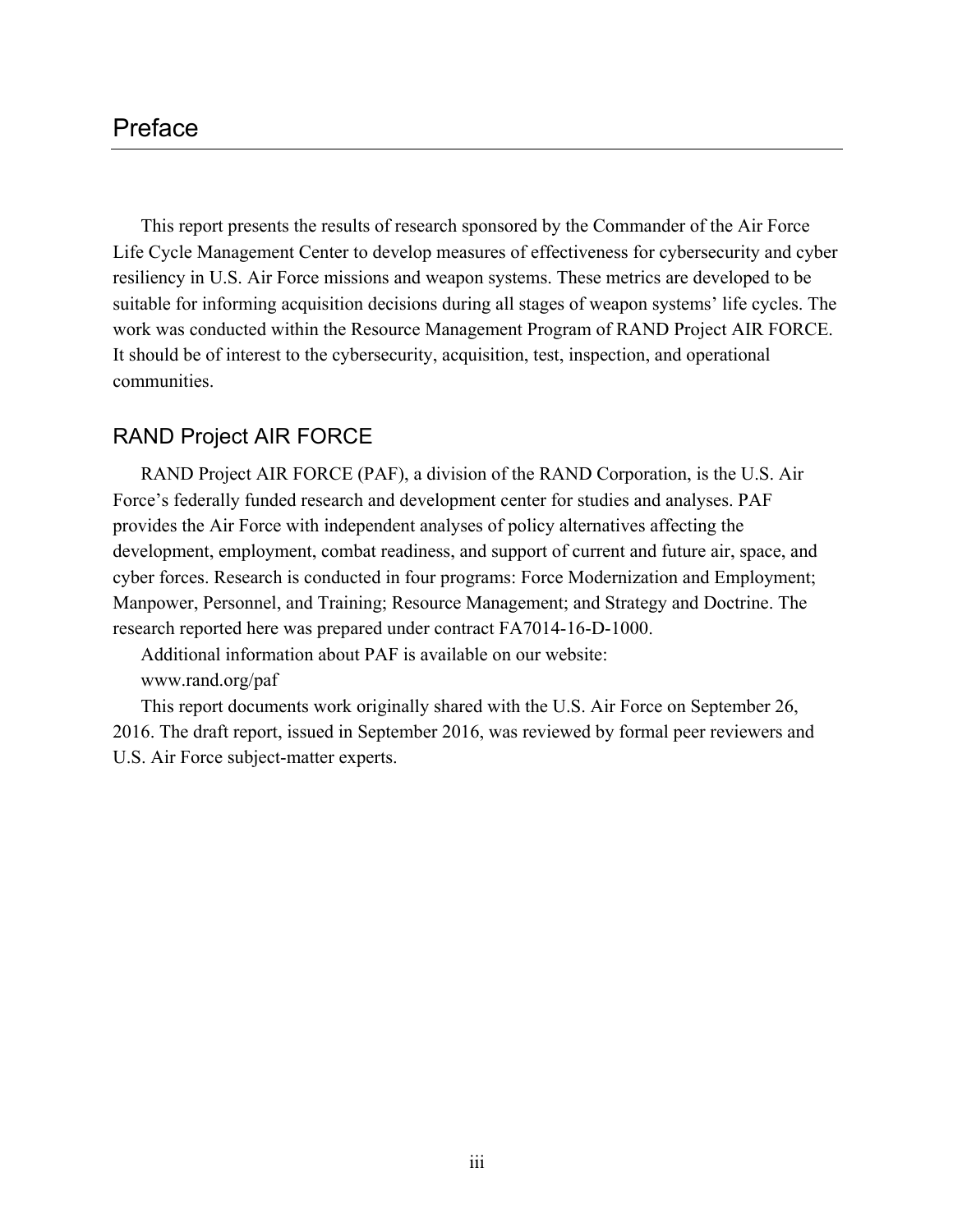# Contents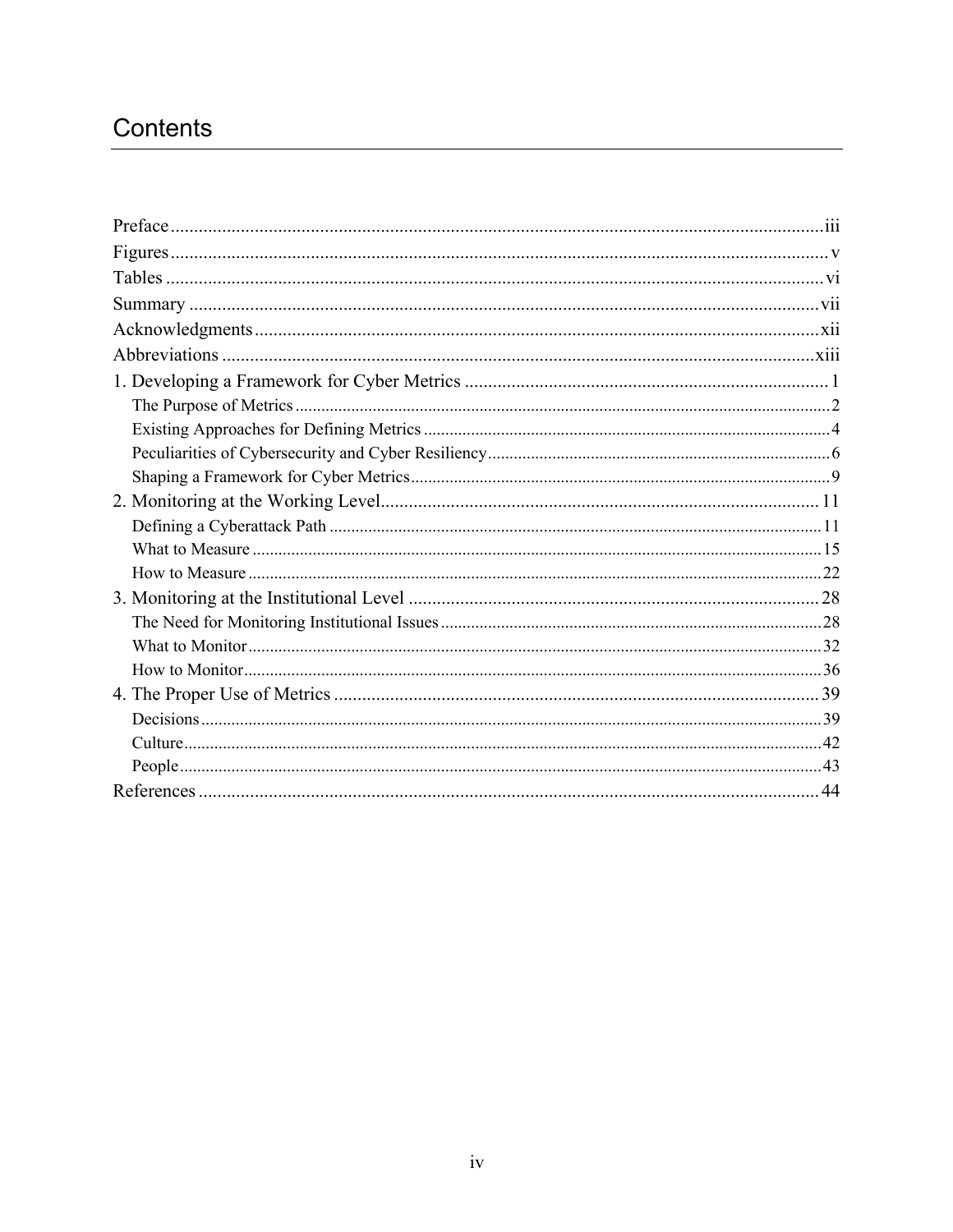| Figure 2.1. Red's Cyberattack Path Decomposed for Access and Knowledge 14                |  |
|------------------------------------------------------------------------------------------|--|
| Figure 2.2. Notional Example of Maturity Indexes for Countering Selected Red Actions  25 |  |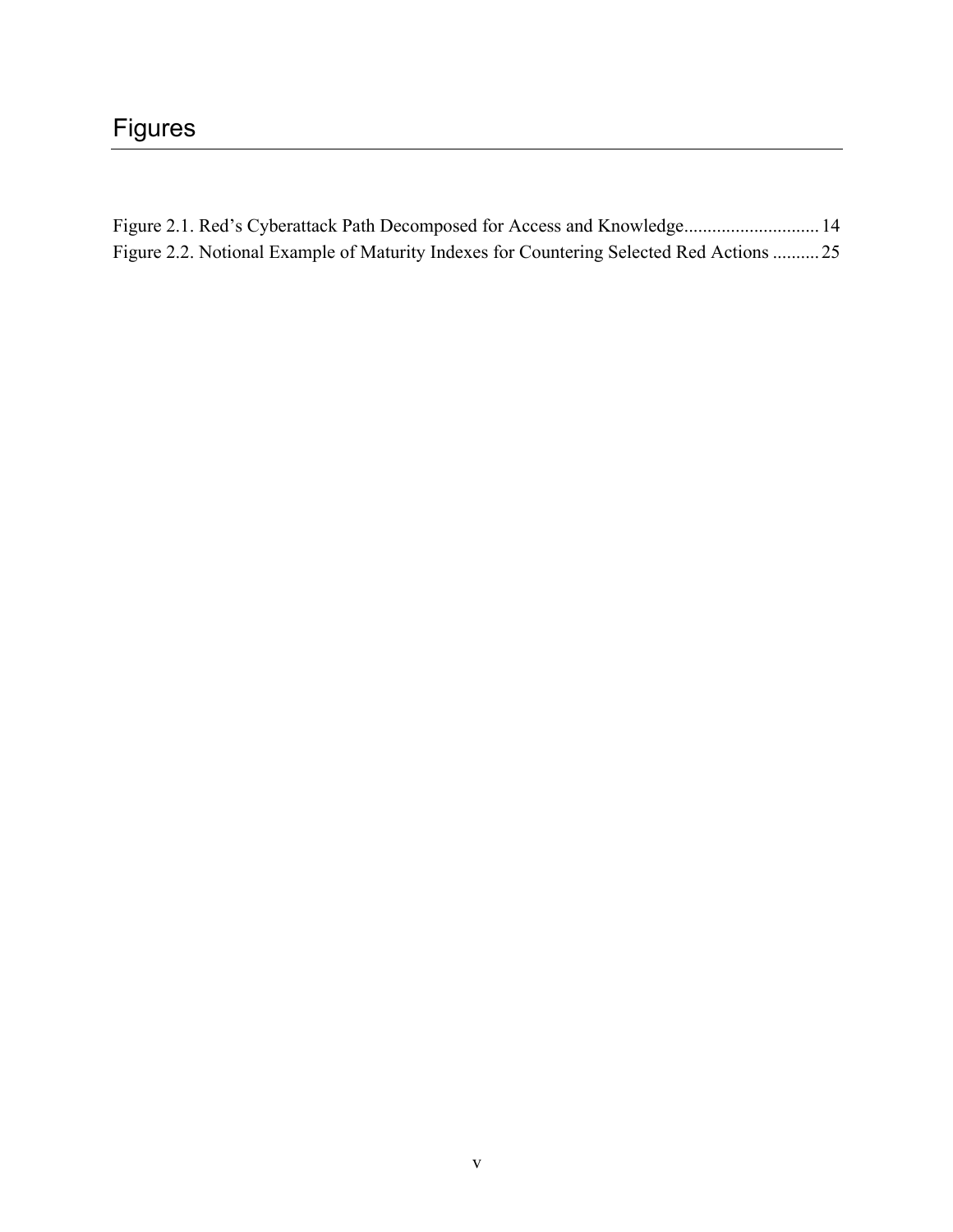# **Tables**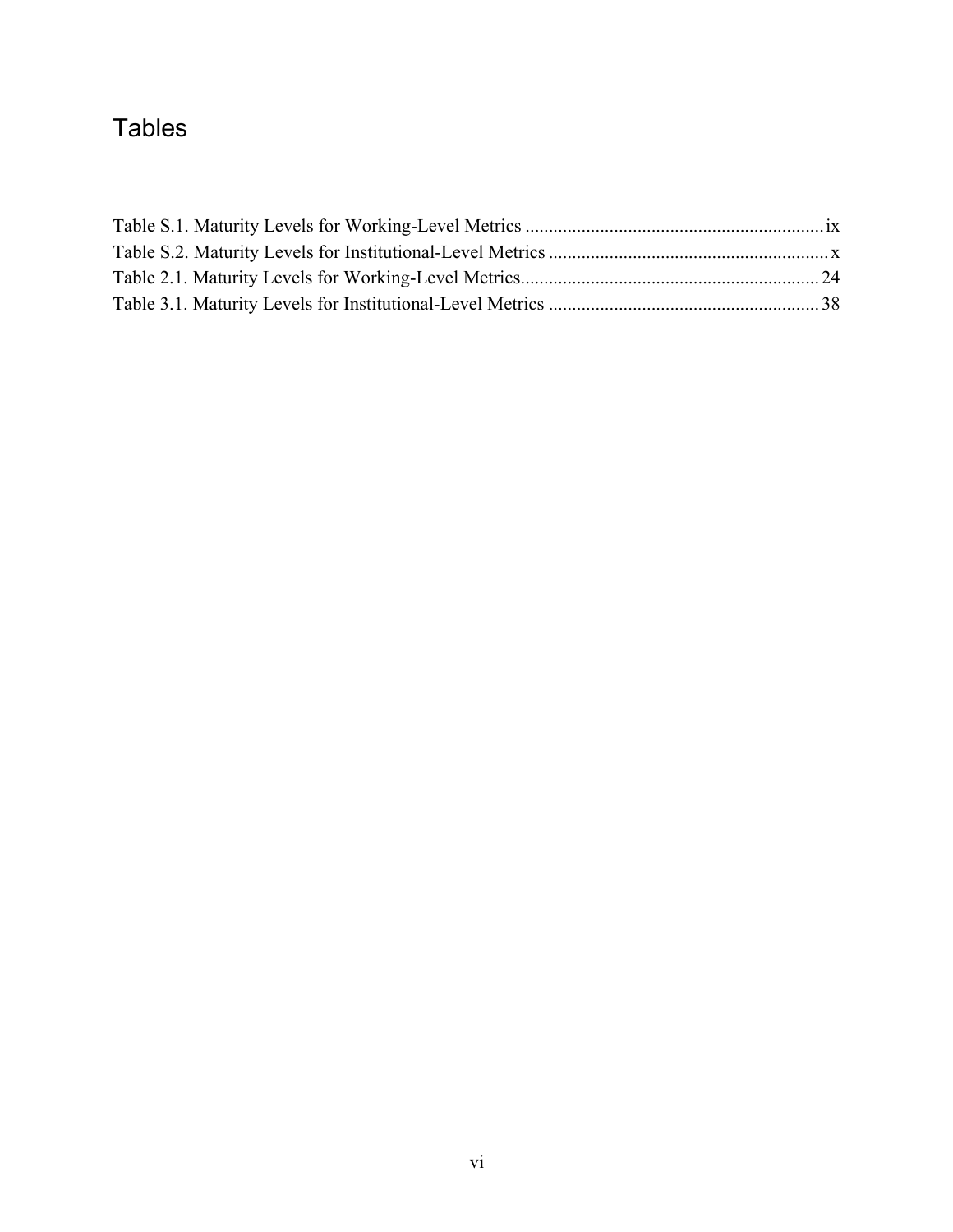# Summary

This report presents a framework for the development of metrics—and a method for scoring them—that indicates how well a weapon system or mission is expected to perform in a cybercontested environment. There are two groups of cyber metrics: working-level metrics that aim to counter an adversary's cyber operations and institutional-level metrics that aim to capture any cyber-related organizational deficiencies.<sup>1</sup>

The cyber environment is dynamic and complex, the threat is ubiquitous (in peacetime and wartime, deployed and at home), and no set of underlying "laws of nature" govern the cyber realm. A fruitful approach is to define cyber metrics in the context of a two-player cyber game between Red (the attacking side) and Blue (the side trying to ensure a mission). Red's strategy and tactics will be shaped by its assessment of Blue's posture and weaknesses. Likewise, Blue's posture will be shaped by an expectation of what threats Red poses. Both will continually evolve. No forethought by Blue, no matter how carefully done, will suffice in anticipating all of the possible moves Red might take in the future. Blue will need to use "static" countermeasures based on known best practices (cybersecurity), as well as adaptive, "dynamic" actions to respond to Red in real time (cyber resiliency). Both of these dimensions of cyber metrics need to span nearly the entire scope of the enterprise to capture the full range of concerns.

To measure how survivable and effective a mission or system can be in a cyber-contested environment, we must understand how well Red cyber operations are being countered. Therefore, the focus of cyber metrics must be on Red's estimated success or failure, not on the specific countermeasures that Blue might try. Blue countermeasures are important, of course, but their importance is as a means to an end—that of hindering or thwarting Red. Cyber metrics that concentrate on the compliance with lists of candidate Blue countermeasures fail to indicate whether those measures are effective, properly implemented, or sufficiently comprehensive to thwart Red. The compliance approach, therefore, is insufficient. In addition, a simple set of metrics in the form of a "dashboard" does not exist that satisfies these needs.

# Working-Level Cyber Metrics

Given its complexities, a very wide range of cyber metrics is needed to monitor activities at the working level. A framework for these metrics based on a cyberattack path, motivated by the

<sup>1</sup> We use the term *working level* in this report to refer to the level in the enterprise of program offices and operational wings. By *institutional level*, we mean the level of the entire enterprise, including overall policies and culture and how people and organizations interact in the carrying out of their duties.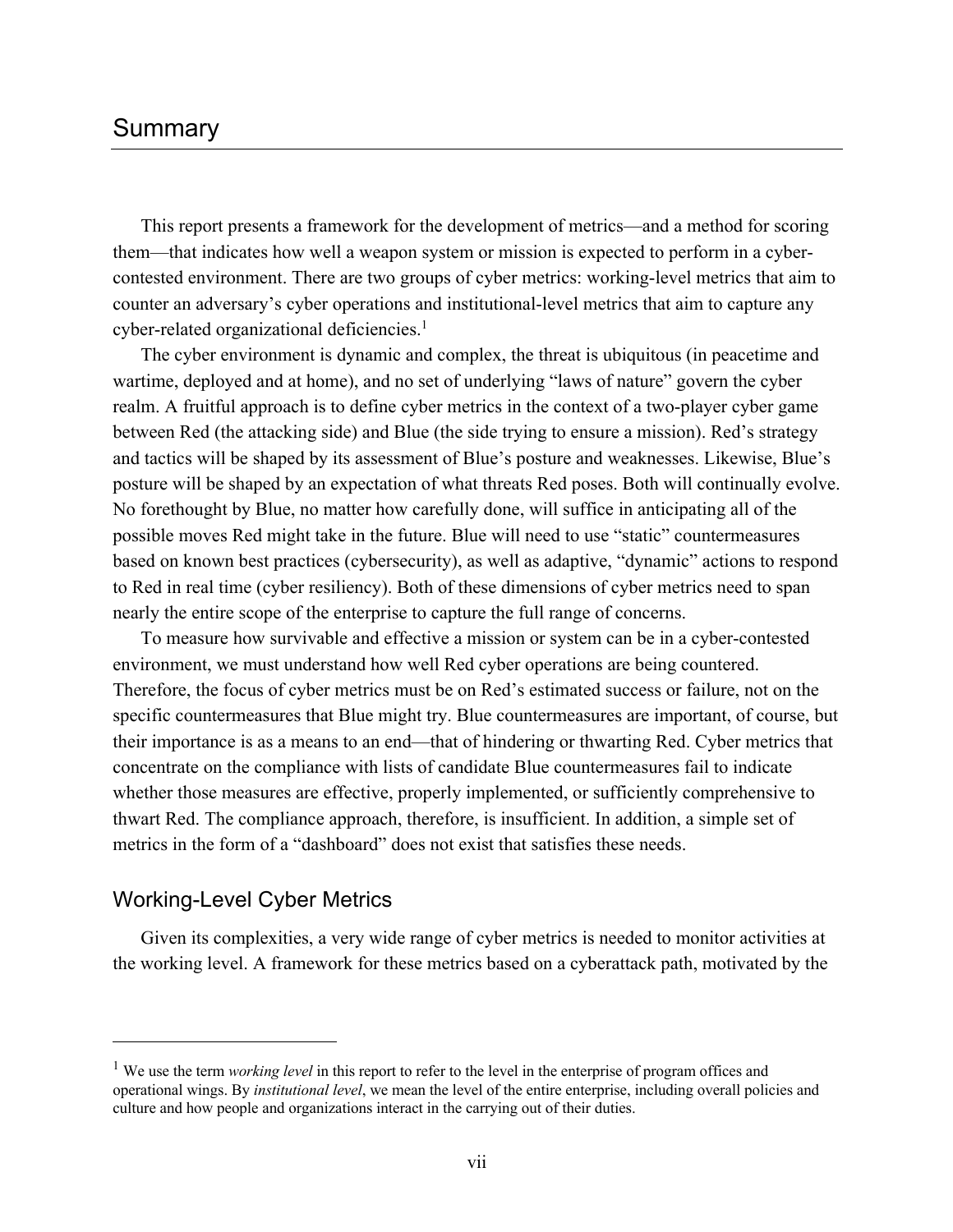two-player game paradigm, provides both a means to ensure that the metrics are comprehensive and some context for how much is enough.

#### *Framework and Metrics*

We adopted a framework for working-level cyber metrics that focused on stopping Red's cyber operations. To be successful in cyberattack, cyber exfiltration, or via an insider, Red must execute a cyberattack path. At the most fundamental level, that attack path includes getting access to a target system, obtaining enough information about the target to effect the attack, developing or obtaining the capabilities required to execute the attack, and identifying a target useful to attack because it plays an important role in executing peacetime or wartime missions. These four activities do not necessarily need to happen in that order and might overlap in time.

Each of these four can be further divided into higher levels of indenture. For example, the need to access a system can be achieved via the supply chain, data pathways into the system, and through insiders. Each of these can be further subdivided. For example, the supply chain can be infiltrated during design, manufacturing, shipment and storage, maintenance, and disposal. A full decomposition of Red attack elements describes what needs to be measured—the ability of Blue to counter each of these Red actions.

Blue can respond to Red's actions via a number of countermeasures so numerous and complex that it is futile to try to list all possible countermeasures. These Blue countermeasures are best developed at the working level where most of the technical knowledge lies. Any lists of potential countermeasures, such as controls suggested by the National Institute of Standards and Technology, should be viewed as guidance.<sup>2</sup> They should supplement the working-level efforts to counter Red and not be viewed as substitutes for thought.

Focusing on the Red actions to counter provides a natural framework for ensuring that working-level cyber metrics are sufficiently comprehensive (i.e., whether all potential Red actions are covered) and knowing how much is enough (i.e., the minimal set of Red actions that need to be defeated to thwart Red). One example of the latter is in the Boolean structure of the breakdown of Red's attack path.

Red needs to have access, knowledge, capability, and impact. These four activities are related by Boolean *and* statements. Defeating any one of those four thwarts Red. In general, for Red activities related by a Boolean *and* statement, from Blue's perspective, the overall countermeasures are as good as the *best* that Blue is doing between the pair. On the other hand, Red can gain access to systems via the supply chain, standard data paths, or via an insider. These activities are connected by Boolean *or* statements. Blue must thwart all of these to be successful. In general, for Red activities related by a Boolean *or* statement, from Blue's perspective, the overall countermeasures are as good as the *worst* that Blue is doing between the pair. For

 $2$  See, for example, National Institute of Standards and Technology, 2015, and Committee on National Security Systems, 2014.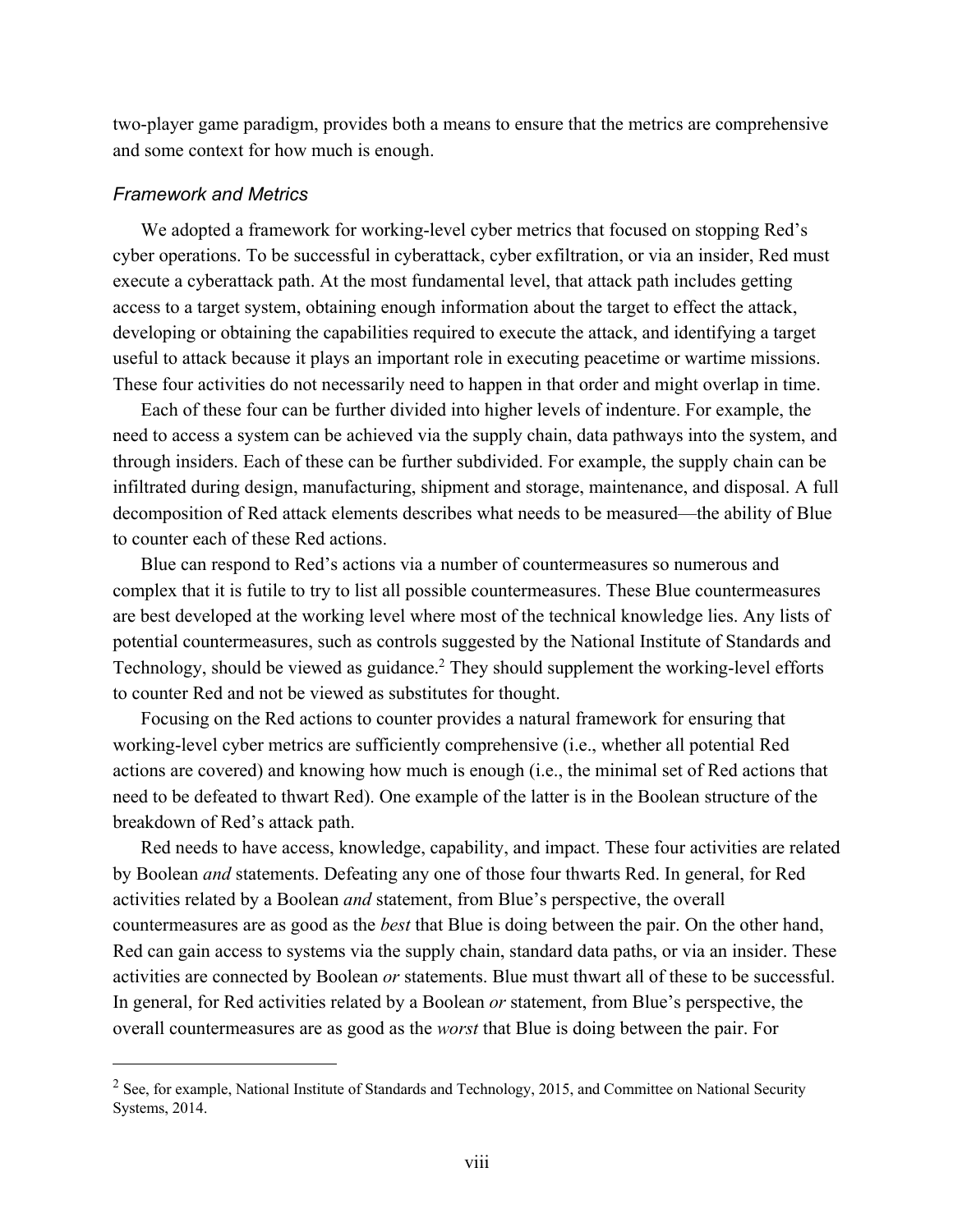example, within the knowledge part of the attack path, Red must get the requisite knowledge, and that knowledge must remain current. Therefore, poor performance by Blue in stopping Red from getting the requisite knowledge can be partially offset by making that knowledge ephemeral (e.g., by changing system configuration, modernization).

#### *Assessments*

Assessments can be done at three levels: (1) self-assessments, primarily by program offices and operational wings; (2) validation and verification of those assessments by outside parties, primarily program executive officers, authorizing officials, and the testing community; and (3) at the mission level, by combining the assessments at the system level.

The most important product of the assessment at the working level would be artifacts that document what is being done to counter each of the Red actions. It is at this level where the technical and operational details lie. This level must do the most-detailed assessment to document the Blue countermeasures and their qualities against Red. The leadership to which the working level reports will, however, need to see some aggregation in the form of a scoring of these assessments. This aggregation is necessary to get a broader view of the mission without needing to review all of the artifacts produced at the working level. We recommend a maturity index for this scoring, as described in Table S.1.

Scoring of the maturity index for each Red vector should be done conservatively. To progress upward to higher maturity scores, issues at each maturity level must be addressed as completely as feasible. One weakness in Blue's countermeasures against a Red vector can be all that Red needs to prevail. Therefore, even if some countermeasures against a Red vector have been identified, implemented, tested, and found adequate, the response to this Red vector remains immature if others have not been properly identified. For example, if countermeasures for accessing a weapon system through communications paths have been comprehensively identified, implemented, tested, and found adequate, yet all the paths through which Red might gain access via subsystems remain to be identified, the scoring for Red access via data pathways remains "most immature."

| Level | <b>Maturity</b>  | <b>Characteristics</b>                                                                                                                        |
|-------|------------------|-----------------------------------------------------------------------------------------------------------------------------------------------|
| 1     | Highest maturity | Solutions to counter a Red vector are tested, exercised, and found to be<br>adequate.                                                         |
| 2     | Mature           | Solutions to counter a Red vector are implemented with continuous<br>monitoring.                                                              |
| 3     | Intermediate     | Solutions to counter a Red vector are identified.                                                                                             |
| 4     | Immature         | How Red might act by a vector is understood in the context of the system or<br>mission under review, and a baseline trusted state is defined. |
| 5     | Most immature    | Awareness of how Red might act by a vector against a system or mission is                                                                     |

|  |  | Table S.1. Maturity Levels for Working-Level Metrics |
|--|--|------------------------------------------------------|
|--|--|------------------------------------------------------|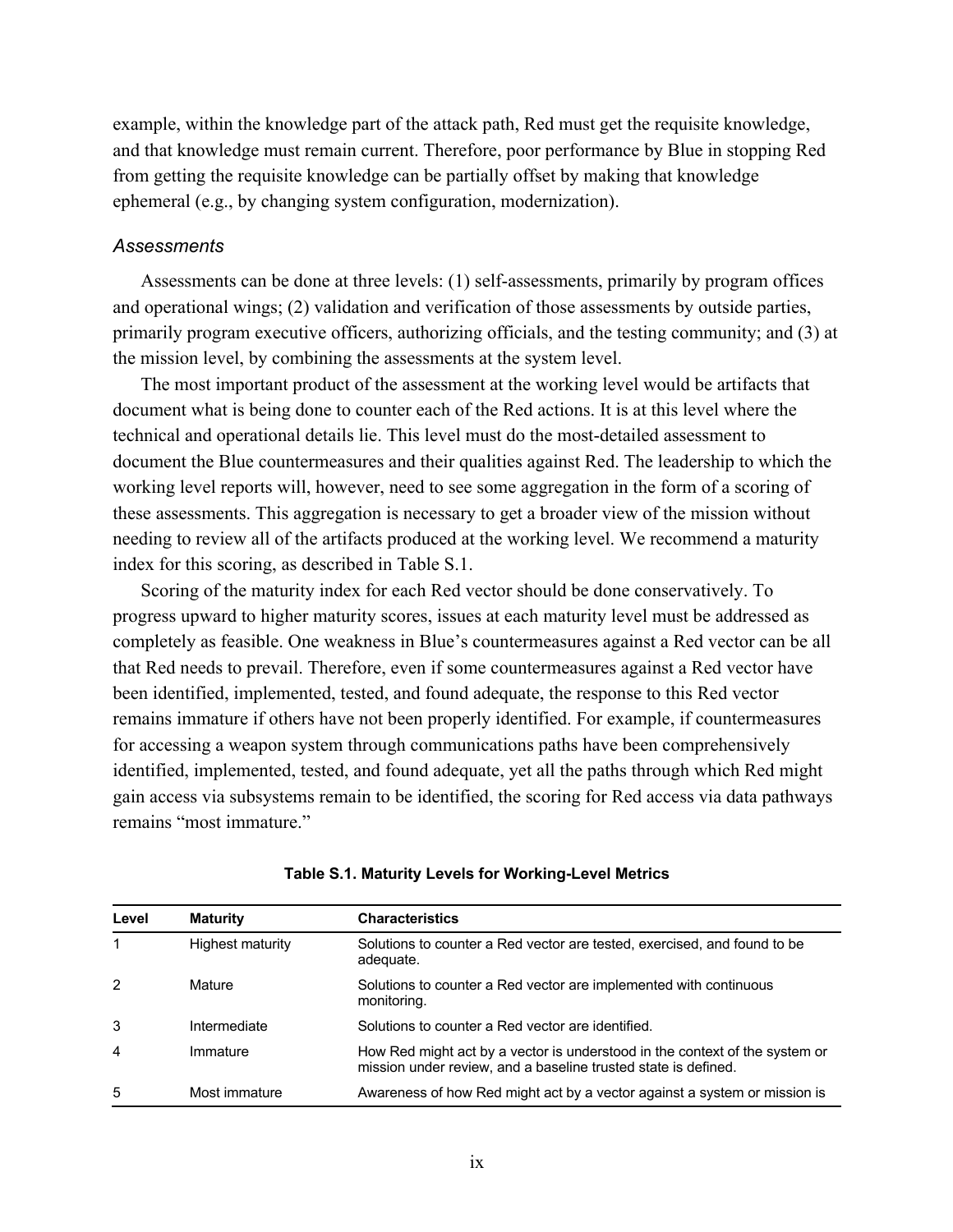| Maturity<br>Level | <b>Characteristics</b>                                                                                                                |
|-------------------|---------------------------------------------------------------------------------------------------------------------------------------|
|                   | inadequate.<br>Such examples for access include incomplete knowledge of standard<br>pathways for data inputs and outputs of a system. |

# Institutional-Level Cyber Metrics

The overall status of cybersecurity and cyber resiliency is not just a sum of the assessments of all of the parts of an enterprise. It emerges from how all of those parts interact. So, even when adequate working-level metrics are in place, deficiencies at the institutional level could still go undetected. Several well-studied cases indicate that institutional deficiencies of organizations can play a large role in failing to carry out a mission.

Lessons from failures of organizations indicate that deficiencies are generally known somewhere in the organization before the failure. The information was not channeled to the right authorities and was not properly assessed for risk. A large body of literature has concluded that major institutional malfunctions occur when fluctuations in the state of the enterprise exceed its ability to adapt to its environment—in other words, when fluctuations exceed the organization's resiliency. The gradual erosion of the margin of resiliency is a phenomenon called *drift*. A key indicator of drift is when senior leaders' perceptions of how operations occur differ from how operations really occur.

Organizations that successfully avoid catastrophic failures reduce drift by collecting information from all members of the organization, triage it, assess it to create meaning, and channel key information to senior leaders outside the normal chains of command. Such a process can be assessed via a maturity index for institutional-level issues, as outlined in Table S.2.

| Level | <b>Maturity</b>  | <b>Characteristics</b>                                                                                                                                                                    |
|-------|------------------|-------------------------------------------------------------------------------------------------------------------------------------------------------------------------------------------|
| 1     | Highest maturity | Lessons are documented and distributed; processes are reviewed<br>periodically for improvement.                                                                                           |
| 2     | Mature           | Recommendations flow to relevant decision makers.                                                                                                                                         |
| 3     | Intermediate     | Concerns are assessed by independent subject-matter experts and meaning<br>is extracted from the reports in the form of recommendations.                                                  |
| 4     | Immature         | Formal mechanisms capturing key elements of the Aviation Safety Reporting<br>System, including confidentiality, exist to report concerns regarding<br>cybersecurity and cyber resiliency. |
| 5     | Most immature    | No mechanisms exist outside normal reporting through a chain of command<br>for concerns that individuals have regarding cybersecurity and cyber<br>resiliency.                            |

|  |  | Table S.2. Maturity Levels for Institutional-Level Metrics |  |
|--|--|------------------------------------------------------------|--|
|--|--|------------------------------------------------------------|--|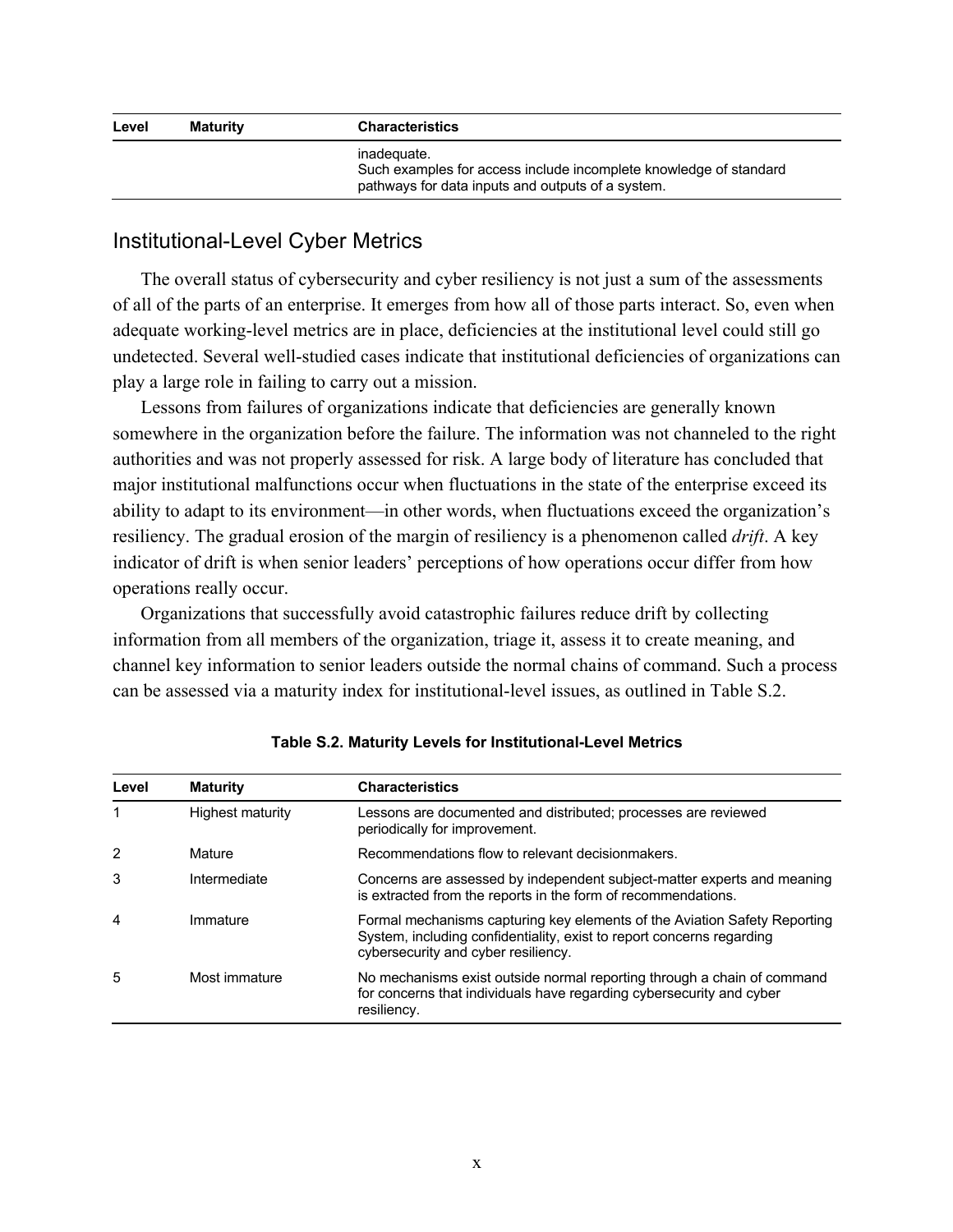# Implementation Issues

The implementation of cyber metrics presents challenges, both at the working level and institutional level. To varying degrees, decisionmakers at all levels will need insights from working-level cyber metrics. We caution, however, that the most senior leaders must delegate decisions to where the locus of information lies. Most of the technical information about selecting and assessing Blue countermeasures lie at the working level. Senior leaders must focus above the technical level, looking for systemic issues at the working level and institutional-level deficiencies.

All decisionmakers must grapple with the inherent uncertainties in cyber metrics. They need to resist the temptation to press for inappropriate levels of precision and stability for workinglevel metrics. They must also foster a culture of risk management. That means that although some Blue countermeasures should have high maturity index scores if the Red threat is high and the consequences of not countering it are also high, many should have low maturity indexes when the Red threat is low, the consequences of failure are less dire, or when risk can be accepted because weak performance in one area is compensated by stronger performance in another. Resources are always limited, and when managing (rather than eliminating) risk, scoring low in selected areas is acceptable.

Finally, sound metrics require good measurers. For cyber metrics, virtually every corner of the enterprise plays a role and, therefore, the measuring scope is vast. On top of that, the Red-Blue cat-and-mouse cyber game is fluid and requires deep reflection and insight. Therefore, Blue personnel are the most critical resource in cyber monitoring. All personnel need to participate, and all need some level of training and skills. Because the observations are so often qualitative rather than quantitative, personnel must also *communicate* rather than just *report*. In many ways, defining the right cyber metrics is the easier, first step. The hard, next step is hiring, training, retaining, and keeping current a skilled workforce to execute those metrics. Well-specified cyber metrics are only as good as the personnel who report them.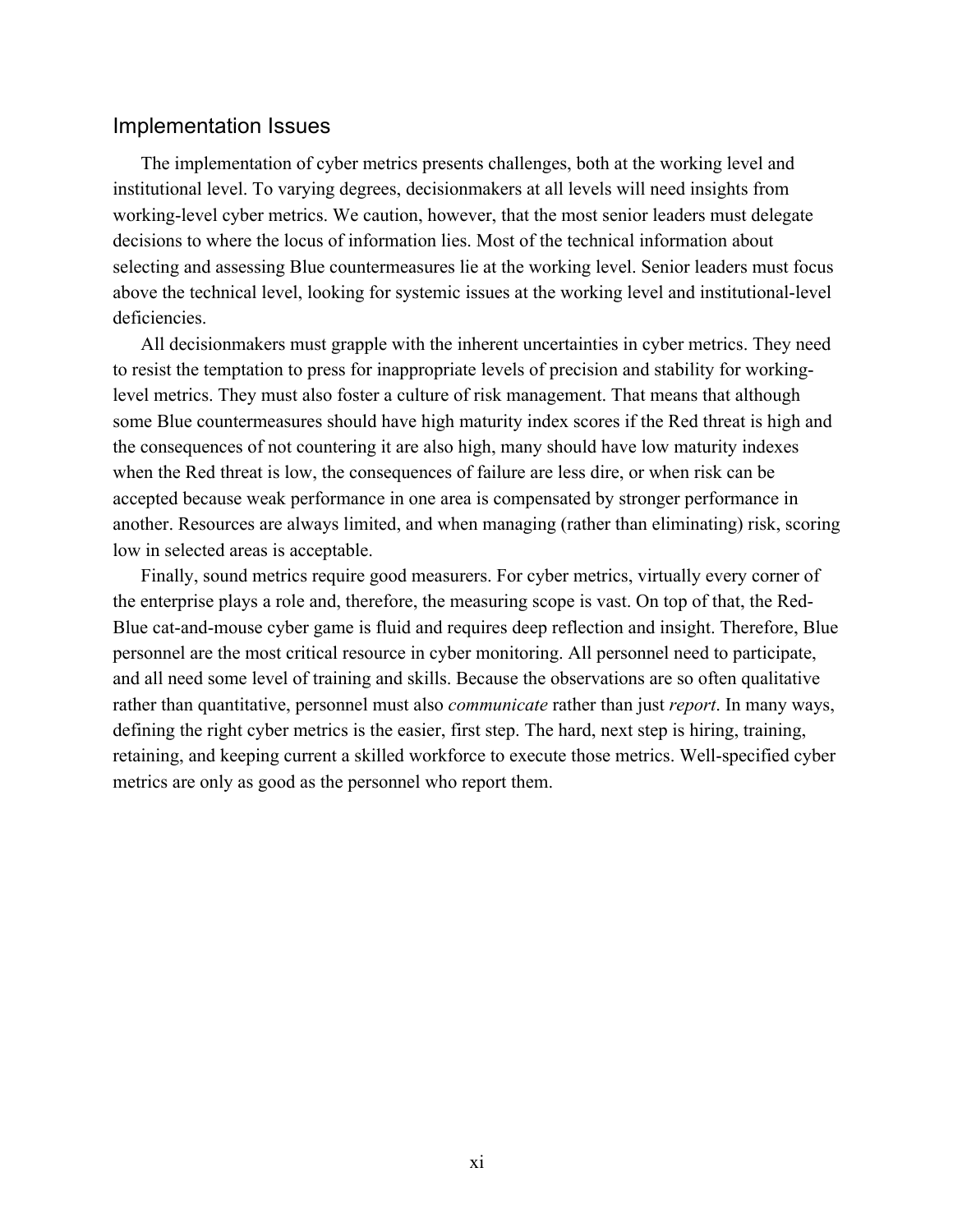# Acknowledgments

We thank Lt Gen John T. Thompson for initiating the project and Lt Gen Robert D. McMurry, Jr., for continuing the sponsorship of the project. In the U.S. Air Force, we especially thank Dennis Miller, Jeff Stanley, Eileen Bjorkman, Mitch Miller, and Danny Holtzman. Each provided key support and helpful discussions and critiques. Several others in the U.S. Air Force helped us in many ways. They are too numerous to acknowledge individually. We also thank a number of individuals in various organizations in the U.S. Navy, the National Security Agency, and the Defense Advanced Research Projects Agency for their helpful discussions.

At RAND, we benefited from conversations and critiques from Mahyar A. Amouzegar, Lauren Kendrick, Lara Schmidt, and Laura Werber. We thank Quentin Hodgson and Forrest Morgan for their constructive official reviews and improvements to the report.

That we received help and insights from those acknowledged above should not be taken to imply that they concur with the views expressed in this report. We alone are responsible for the content, including any errors or oversights.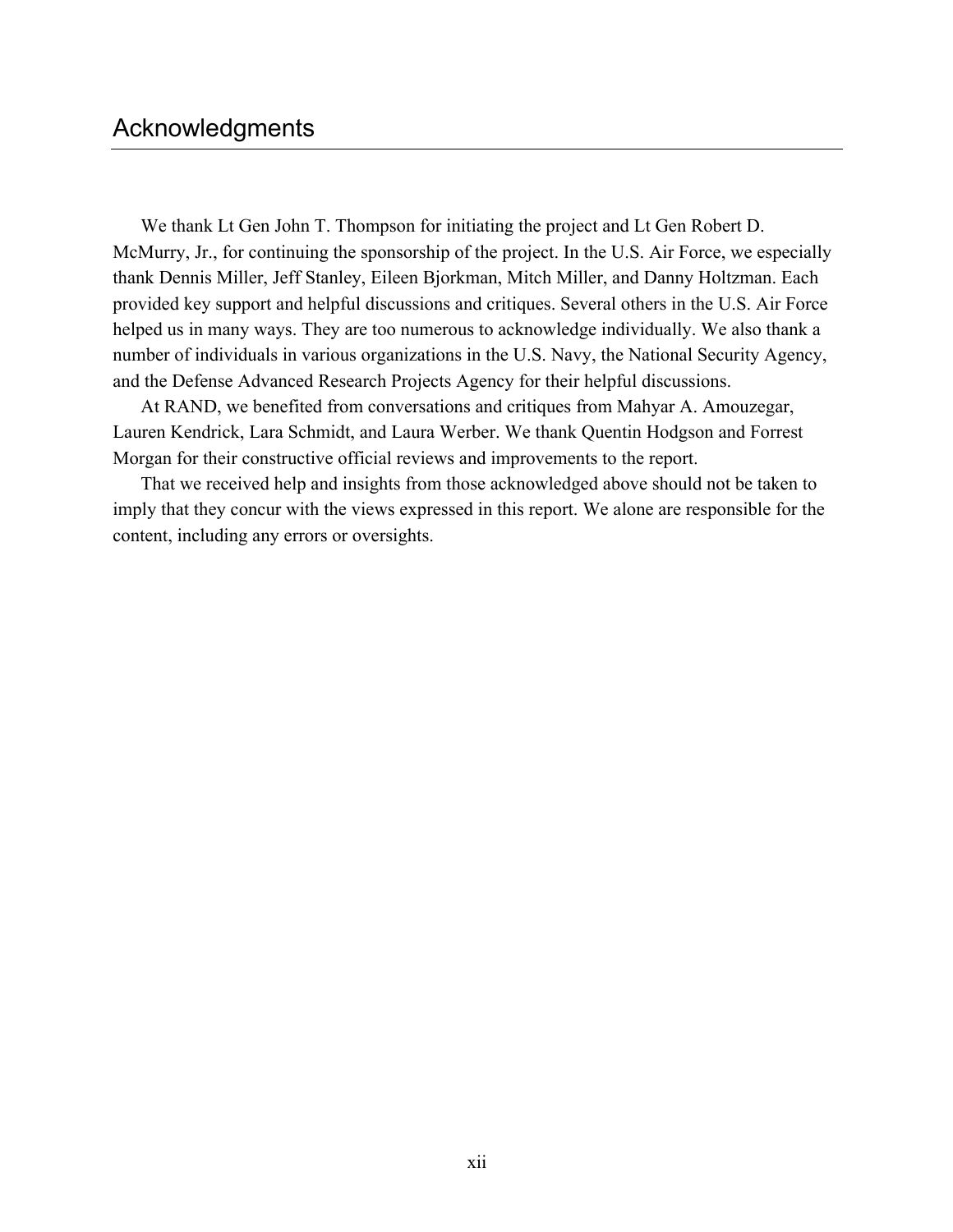# Abbreviations

| APA           | additional performance attributes                     |
|---------------|-------------------------------------------------------|
| <b>ASRS</b>   | <b>Aviation Safety Reporting System</b>               |
| <b>FBI</b>    | Federal Bureau of Investigation                       |
| <b>FISINT</b> | foreign instrumentation signals intelligence          |
| <b>JCIDS</b>  | Joint Capabilities Integration and Development System |
| <b>KPP</b>    | key performance parameter                             |
| <b>MOE</b>    | measure of effectiveness                              |
| <b>MOP</b>    | measure of performance                                |
| <b>NASA</b>   | National Aeronautics and Space Administration         |
| <b>NIST</b>   | National Institute of Standards and Technology        |
| <b>OODA</b>   | observe, orient, decide, and act                      |
| <b>PEO</b>    | program executive officer                             |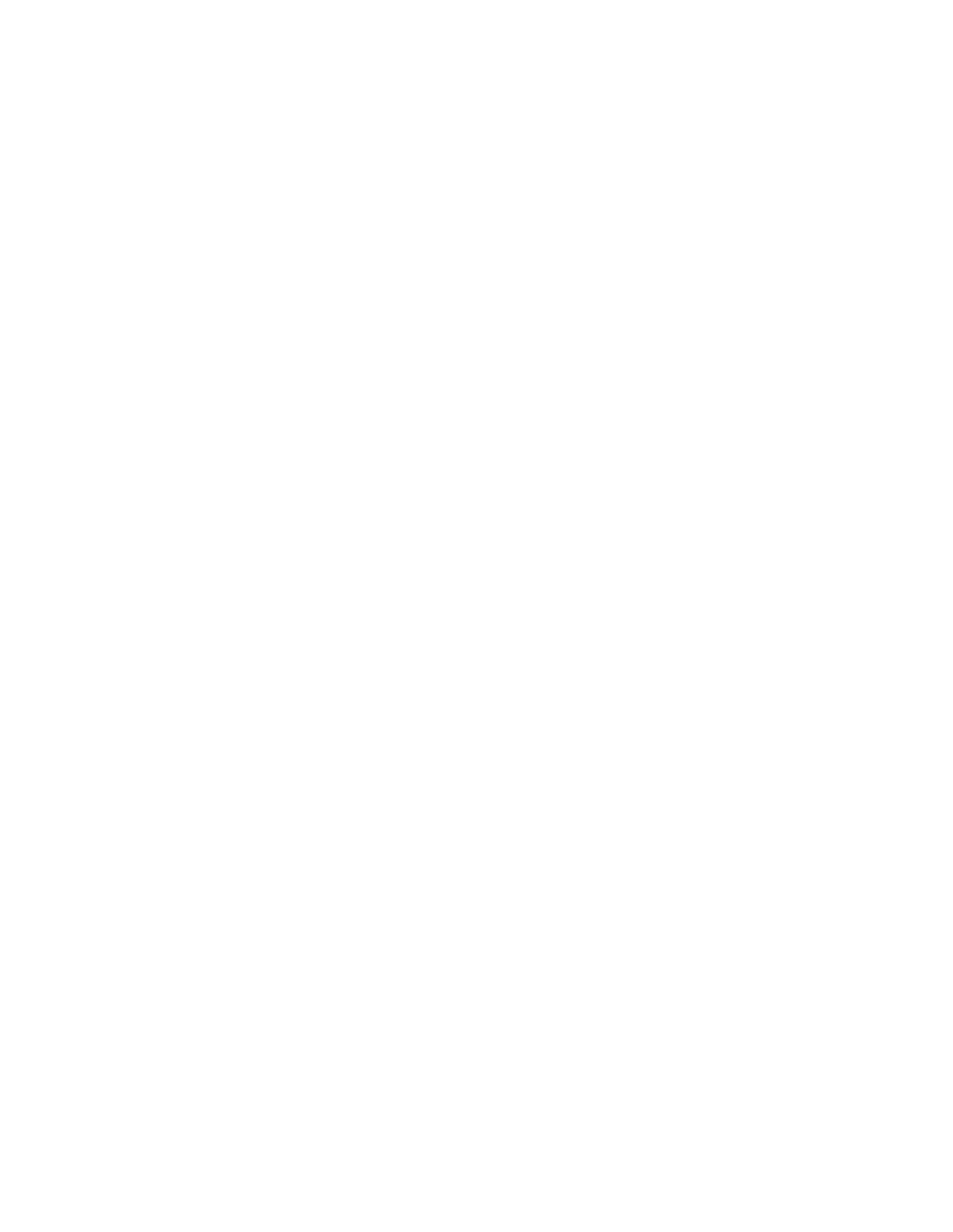"Objective evidence and certitude are doubtless very fine ideals to play with, but where on this moon-lit and dream-visited planet are they found?"

— William James $<sup>1</sup>$ </sup>

The purpose of this report is to present a framework for the development of metrics—and a method for scoring them—that indicates how well a weapon system or mission is expected to perform in a cyber-contested environment. The results are in the form of working-level metrics and institutional-level metrics that aim to capture the full range of concerns.<sup>2</sup> Despite this scope, this framework and associated metrics will not be the last word on the topic. Developing metrics for military superiority has been a long-sought goal, and this elusive quest is yet more challenging for the cyber environment. We argue in this report that any cyber metrics will need to be continuously re-evaluated and refined.

The only way to truly know how well a system or mission will perform when under assault in cyberspace is to observe it when under attack. Waiting for an adversary to attack a system to see how well it holds up is not an option. It is also not practically possible to simulate all possible attacks or all possible states of a system at the onset of the attack. Nevertheless, decisionmakers need to have information on survivability and effectiveness prior to an actual attack.

Yet, without accurate feedback on the performance of a system, mission, or organization, leaders and other decisionmakers throughout an enterprise are left partially blind. Without sufficient insight into how well operations are working, they cannot make sound decisions or learn about the effects any previous decisions might have had. Even armed with a set of sound metrics, leaders are still insufficiently served if those metrics leave key dimensions unobserved. Not only are those gaps blind spots, areas of salient feedback can unconsciously focus the goals of an organization on the issues of those areas. Domains that are not measured by an organization are often ignored by decisionmakers.<sup>3</sup>

Outside of the cyber domain, over time various metrics have been developed and implemented within the Air Force. Many of these metrics, and the processes used to develop new metrics, are products of the organizations and cultures of both the acquisition and operational communities that evolved to deal mainly with kinetic attacks, to which they are well adapted.

 $<sup>1</sup>$  James, 1896, p. 336.</sup>

<sup>2</sup> We use the term *working level* in this report to refer to the level in the enterprise of program offices and operational wings. By *institutional level*, we mean the level of the entire enterprise, including overall policies and culture and how people and organizations interact in the carrying out of their duties.

<sup>3</sup> Arrow, 1974; Jensen and Meckling, 1992.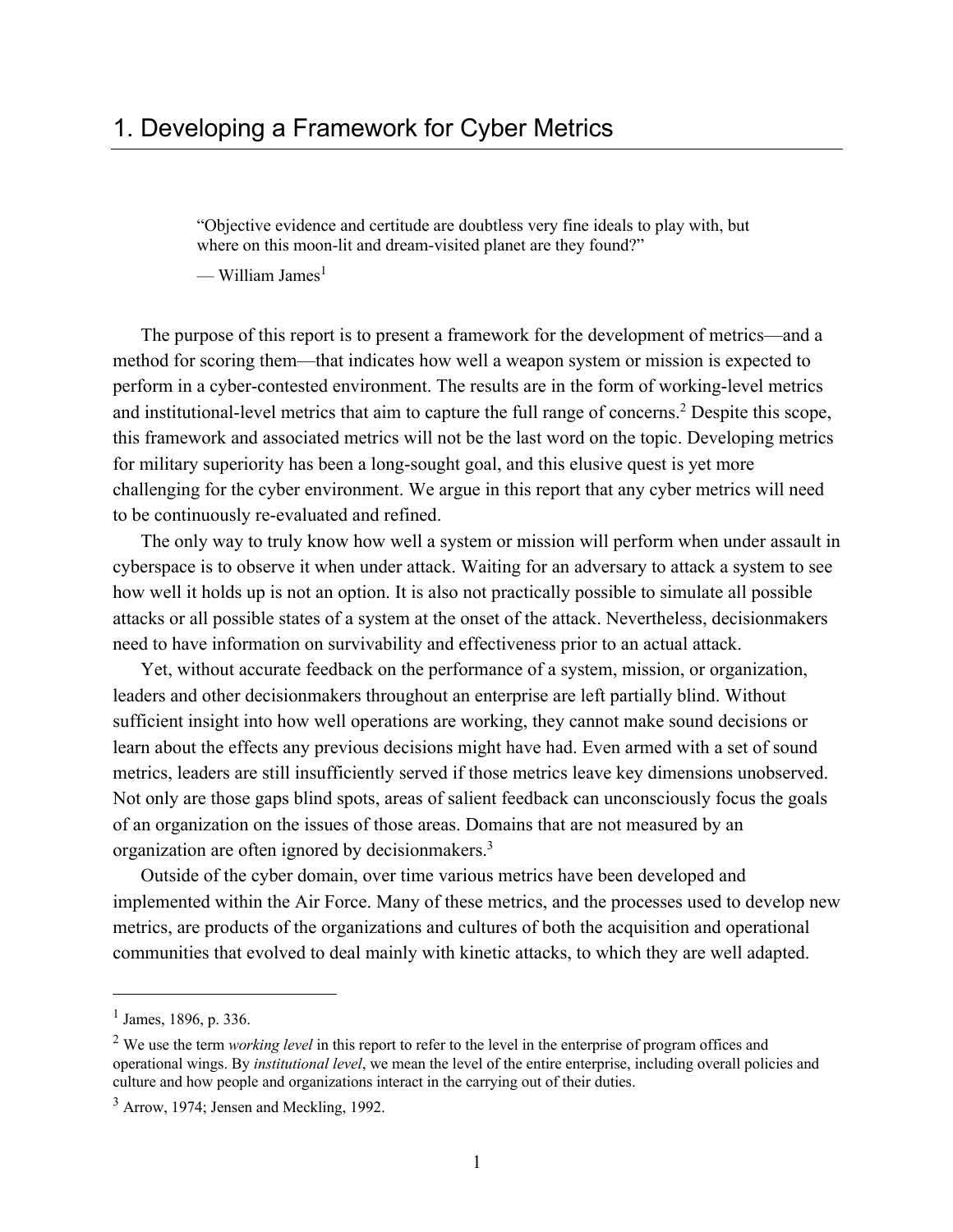Nonetheless, some of these metrics and processes are also useful in understanding mission assurance in a contemporary cyber environment. However, we argue in this report that the current cyber environment differs in some fundamental ways from an environment characterized by kinetic attacks. These differences call for a fresh look at what a comprehensive set of metrics might look like for the survivability and effectiveness of weapon systems in a cyber-contested environment.

In this report, we present a framework for measuring the cybersecurity<sup>4</sup> and cyber resiliency<sup>5</sup> of weapon systems and an associated set of metrics. The framework helps, in part, to reveal where strengths in one area might partially offset weaknesses in another. We further discuss how those metrics can be scored in ways that are useful for supporting decisions. The metrics are aimed at supporting program offices and authorizing officials in risk management and in defining requirements, both operational requirements and the more-detailed requirements for system design used in contracts, the latter often referred to as *derived requirements*.

# The Purpose of Metrics

Measures and metrics exist to support decisions. What kinds of metrics are needed, how often they ought to be collected, what level of fidelity they should possess, and in what context they should be framed and presented depend on the decisions the metrics are meant to inform.

Regardless of who the decisionmaker is—whether it be a systems engineer in a program office or the Chief of Staff of the Air Force—all actors need to be guided by a common set of goals coherent across the enterprise (goals shaped by a shared understanding of the outcome that the enterprise seeks). The goals indicate what needs to be done, which guides what courses of action ought to be under consideration by decisionmakers, which, in turn, determine what needs to be known (information that must be measured and disseminated). The logic runs in that order, not in the reverse.<sup>6</sup> It is important to define metrics based on accepted goals because, once metrics are in place, it is a natural tendency for those metrics to drive organizational goals.<sup>7</sup>

For our purposes, the goal is to achieve an acceptable level of cybersecurity and cyber resiliency for mission assurance, and the desired outcome is to make the task of an adversary conducting cyber operations against weapon systems difficult and to minimize the impact of any cyberattack on operational missions. It is an exercise in continual risk management. The

<sup>4</sup> The word *cybersecurity* has had a variety of definitions in the Department of Defense over the past several years. For the purposes of this report, we will use the term to refer to actions, largely defensive, meant to provide assurance of confidentiality, integrity, and availability of cyber systems.

<sup>5</sup> The term *resiliency* is much in vogue in the Department of Defense and several meanings have circulated. In this report, we use the term *cyber resiliency* to mean the ability of a mission to absorb and to recover from a cyber operation while retaining an acceptable level of mission operations.

 $6$  See Snyder et al., 2015, pp. 13–16; and Office of Aerospace Studies, 2014.

<sup>7</sup> Jensen and Meckling, 1992.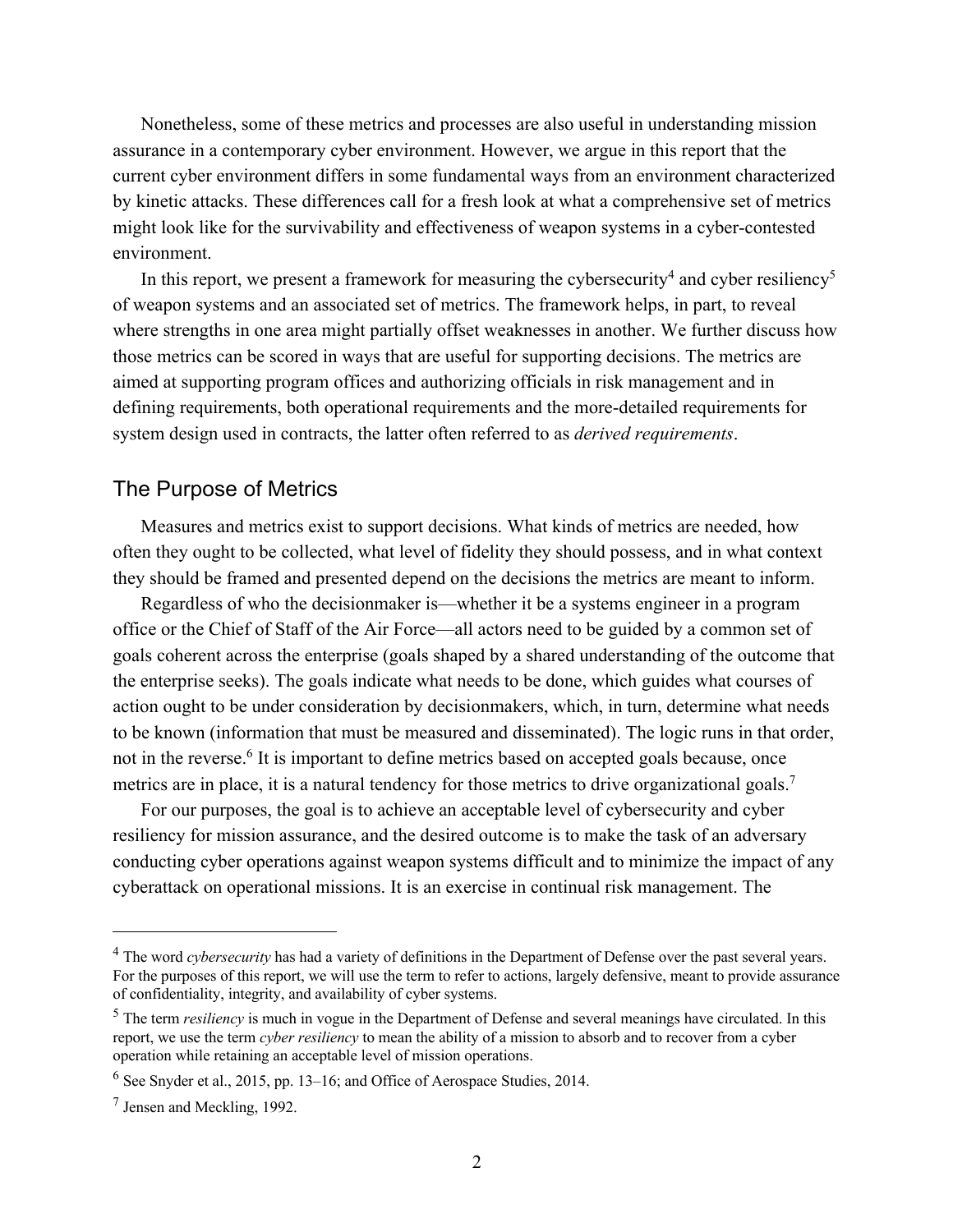principal groups of decisionmakers that we aim to support with the metrics described in this report are: the acquisition community, the requirements generation communities, the authorizing officials, operational squadrons and wings, testers, and senior leaders.

These various groups have different authorities and therefore require different types of information to make decisions. Those doing systems security engineering in a program office and writing derived requirements for a contractor need feedback at a detailed, technical level regarding system configuration. Those at the level of a program manager need metrics that span all aspects of the program. That set of metrics should help guide where to allocate resources and accept risk across the program. And, leaders above the program level need metrics that extend beyond a single program, metrics comprehensive enough to give a full picture of the security and resiliency of a mission.

Some metrics, therefore, need to provide the specificity and detail to support decisionmaking at the working levels of the organization. However, other metrics (or a combination of metrics) are needed to provide a useful enterprise view and to guide and hold accountable lower-level members of the organization. This focus on the consumers of metrics leads us to some desired attributes of metrics and an integrated framework.

Decisionmakers need metrics that comprehensively cover the full range of decisions they need to make. Gaps will exist in working-level metrics of cybersecurity and cyber resiliency reflecting the disparate authorities and responsibilities of program managers, authorizing officials, or other decisionmakers. Institutional-level cyber metrics should close as many of those gaps as possible. Not everything of interest is easily measured, so some gaps will persist. An area for which there are no metrics is an area that is likely to be ignored. $8$  The existence of gaps and their substance is something worthy of measuring in its own right.

Alignment of metrics with decision authorities and comprehensiveness for decisionmakers are ideal goals to strive for. However, roles and responsibilities are allocated within an organization for many competing reasons, and that can lead to overlap and gaps in authorities relative to metrics of how well adversary cyber operations are mitigated. For some things the defender might want to do, there might not be a single person or organization in charge. Also, limitations in the ability to monitor a desired attribute of a system will inevitably leave some gaps in feedback relative to the ideal.

To be useful for making decisions, metrics must be defined in a way that can be collected and assessed without undue resource expenditure and in time to be useful for decisionmaking. Metrics should be defined such that the needed data are reasonably easy to collect and their scoring is repeatable. Yet, the metrics must also have high enough fidelity to support decisionmaking, which implies that uncertainties and limitations of the metrics should be assessed and reported. That applies to both the metrics themselves and the values or scores given to them.

<sup>8</sup> Arrow, 1974, pp. 49–53.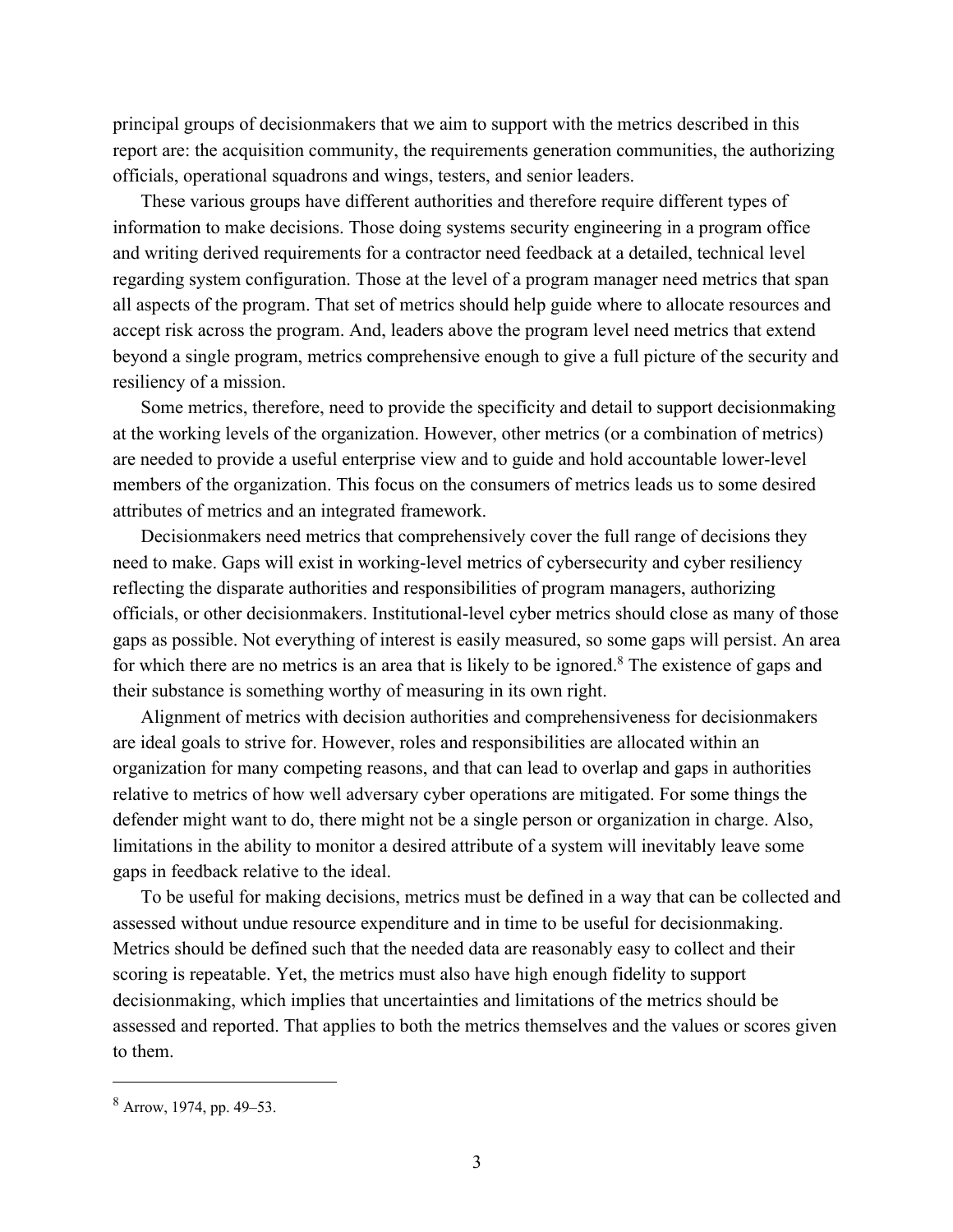Some decisions, such as systems engineering decisions during design, need predictive metrics of how well a system's elements are expected to perform given a set of controlled conditions. That same program later in its life cycle (e.g., once fielding has occurred) might need a set of metrics focused more on providing information about overall system– and/or mission– level performance under a broad set of conditions. Other decisions, such as the adjustment of policies for compliance, need current and past performance metrics to reveal how well or poorly a previous policy worked. The full set of metrics needs to embrace both backward- and forwardlooking views, with an emphasis that will, for a weapon system, vary depending on which phase of the life cycle it resides.

Ultimately, an absolute, quantitative assessment of survivability and effectiveness would be ideal. We do not see a way to do such assessments at this time. But we do propose a way to assess relative risk. Many decisionmakers face a need to compare alternatives. They might need to compare the performance of a program at different times. They might need to compare a system exposed to one threat environment versus another or compare the anticipated survivability and effectiveness of different designs for a system. Or, a senior leader might need to understand the expected performance of the enterprise before and after a proposed policy change. The comparisons should handle all forms of cyber concerns, including offensive attacks from outside, exfiltration of information, and insider threats. So, a framework generally needs to be able to adroitly support relative comparisons.

A final set of desired characteristics is that the metrics be part of a cohesive framework that helps indicate whether success in one measure partially offsets poor performance in another. In managing risk, decisionmakers will assess whether to take an action to mitigate risk or to accept risk based on these kinds of interdependencies.

All of these observations mean that a very wide set of metrics in an integrated structure is needed to fully understand how survivable and effective a weapon system might be in a cyber threat environment. Any given decisionmaker will need only a subset of these metrics.

Practical constraints prevent us from systematically achieving all of these desired objectives for metrics, but in developing the framework and metrics described in this report, these are the goals that we sought to fulfill.

# Existing Approaches for Defining Metrics

The goal of this report is to define *metrics for weapon-system and mission survivability*<sup>9</sup> *and effectiveness in a contested cyber environment*. Rather than repeat this phrase throughout the report, we will often use the abbreviated phrase *cyber metrics*. For our purposes, a contested cyber environment includes offensive attacks by an outsider, exfiltration of information, and

<sup>9</sup> The Defense Acquisition University, 2015, defines *survivability* as "[t]he capability of a system or its crew to avoid or withstand a manmade hostile environment without suffering an abortive impairment of its ability to accomplish its designated mission."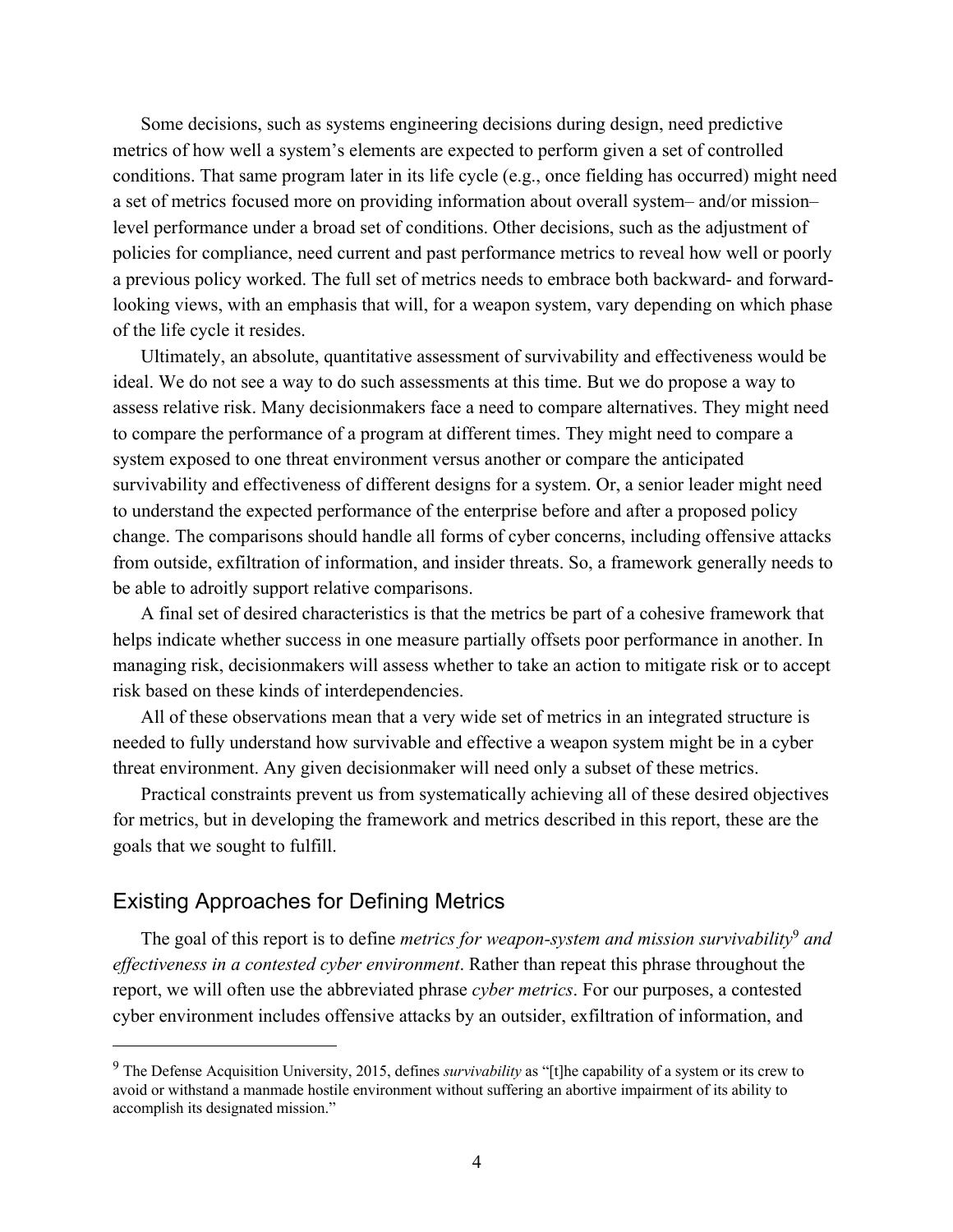insider threats within the cyber environment. All of these can, in different ways, put a system and the missions it supports at risk. The objective is to answer these questions: How can one estimate how survivable and effective a mission or weapon system might be in a specific cyber-threat environment given certain system design options, or policy options, or other comparisons? How can a program's cybersecurity and cyber resiliency be monitored over time? The goal is to establish metrics useful to specify system design requirements and to assess mission security and resiliency.

We start by discussing the measurement of survivability and effectiveness, then turn to the challenges posed by the cyber environment.

Specifying the survivability and effectiveness of a weapon system in a given threat environment is a ubiquitous task in the Joint Capabilities Integration and Development System (JCIDS) process. All JCIDS capability development documents, including the *JCIDS Manual*, contain a mandatory system survivability key performance parameter (KPP) "intended to ensure the system maintains its critical capabilities under applicable threat environments."10 The KPP and other performance attributes, including key system attributes  $(KSAs)^{11}$  and additional performance attributes  $(APAs)$ ,<sup>12</sup> are expressed by measures of effectiveness  $(MOEs)$ <sup>13</sup> and measures of performance (MOPs).14 MOEs measure *mission* effectiveness and MOPs measure *system* performance.

Roughly speaking, MOEs state the mission objectives and MOPs are the parameters that can be adjusted to try to meet those objectives. Often the survivability and effectiveness can be formally described by a physical model. If the objective is for an aircraft to be able to release a munition in the proximity of an integrated air defense system, the output of the model might be how many aircraft on average survive and succeed in delivering munitions at some specified distance to the defense system (an MOE) given input parameters, such as the radar cross section of the aircraft and its speed (MOPs). The lines between MOEs and MOPs can blur, but the

<sup>&</sup>lt;sup>10</sup> JCIDS, February 2015, including errata as of December 18, 2015, Appendix A, Enclosure D, p. D-A-2.

<sup>&</sup>lt;sup>11</sup> KPPs are the most critical JCIDS performance requirements. Failure to meet a KPP might lead to program cancellation. KSAs are system performance requirements that are less critical than KPPs.

<sup>&</sup>lt;sup>12</sup> APAs are the least critical JCIDS performance requirements. For an aircraft, typical APAs include weight and human-system integration requirements.

<sup>&</sup>lt;sup>13</sup> The Department of Defense definition of *measure of effectiveness* is "[a]n indicator used to measure a current system state, with change indicated by comparing multiple observations over time" (see U.S. Department of Defense, July 2017). The Defense Acquisition University defines a *measure of effectiveness* to be:

The data used to measure the military effect (mission accomplishment) that comes from using the system in its expected environment. That environment includes the system under test and all interrelated systems, that is, the planned or expected environment in terms of weapons, sensors, Command and Control (C2), and platforms, as appropriate, needed to accomplish an end-to-end mission in combat. (Defense Acquisition University, 2015)

<sup>&</sup>lt;sup>14</sup> A *measure of performance* is a quantifiable measure of some system attribute meant to be testable. For an aircraft, speed, range, and payload are typical examples of MOPs.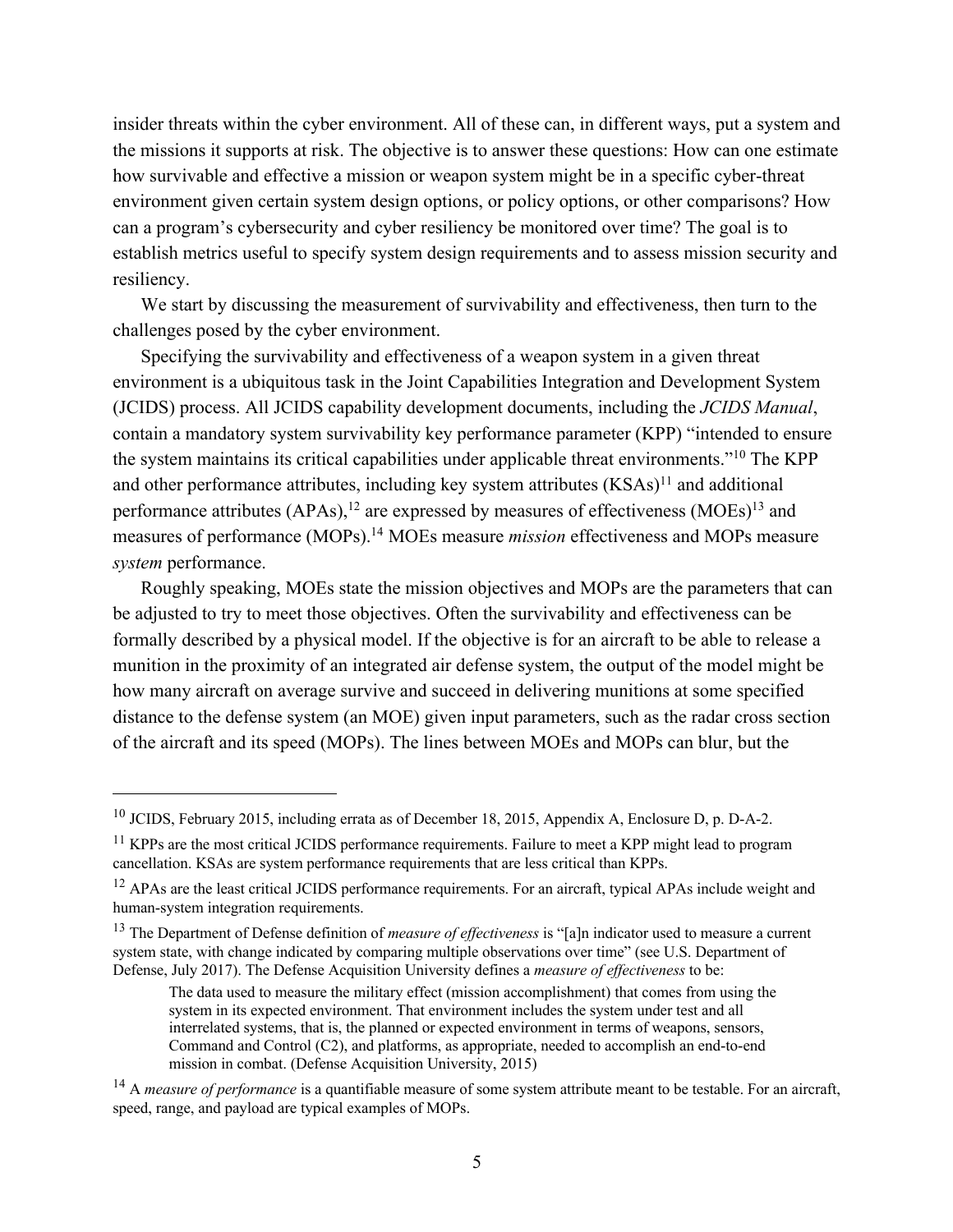overall sense is that MOEs are mission oriented and more general, and MOPs are more system oriented and more specific. MOPs should be precisely stated, preferably quantitative, parameters that can be put on contract and reasonably tested.

MOEs and MOPs are assigned two bounding values: threshold and objective. Performance below a threshold value either is not militarily useful or does not improve on existing capabilities. Performance above an objective value does not provide any additional military utility or is deemed not worth the additional cost.

Specifying the survivability and effectiveness of a weapon system in a distinct threat environment is a common task. A mandatory system survivability key performance parameter already exists in the JCIDS process. What, if anything, about this process is inadequate for developing metrics for the cyber threat environment?<sup>15</sup> In particular, what barriers are there to the definition of clear mission objectives (MOEs), parameters that govern a system's performance relative to those objectives (MOPs), and reproducible, validated, and verifiable models that assist in assigning desired values for these metrics?<sup>16</sup>

# Peculiarities of Cybersecurity and Cyber Resiliency

#### *Attributes*

One of the slipperiest challenges of cybersecurity is that it is highly dynamic. Both the technologies and threat environment are constantly changing.17 Not every aspect of the cyber realm is in flux, of course. Computer architectures, protocols, and some other large, structural elements have been much the same over decades. The fact of insider threats has long existed. However, key aspects of cybersecurity, such as peculiar technical vulnerabilities and their exploitation, depend on the details of implementation. Those details change, sometimes rapidly, over time. So even if, hypothetically, some exhaustive set of metrics were defined specifically enough to be characterized relative to a current threat, that set of metrics would likely prove to be dated well within the life span of a weapon system. On the other hand, metrics so general that they are timeless, such as generic access controls responding to known vulnerabilities, are

<sup>&</sup>lt;sup>15</sup> Since 2014, a "cyber survivability endorsement" has been part of the system survivability KPP. Guidance for the implementation of the cyber survivability endorsement grapples with these issues and we use those insights throughout this report. At the time of writing in 2017, however, we are not aware of substantial program experience in using the cyber survivability endorsement in the Air Force.

 $16$  There is a small literature describing the challenges of measuring security. Many of these also propose some ideas for resolving some of these challenges, but none provide a comprehensive framework. For a summary of the challenges, see Roche and Watts, 1991; Anderson, 2008; Pfleeger and Cunningham, 2010; and Pfleeger, 2012. For some attempts at proposed frameworks and metrics that cover limited parts of the necessary scope, see Chapin and Akridge, 2005; Howard, Pincus, and Wing, 2005; Jansen, 2009; Pfleeger, 2009; Bau and Mitchell, 2011; Yee, 2013; Cheng et al., 2014; Wang et al., 2014; Hubbard and Seieren, 2016; and Zhang et al., 2016.

<sup>&</sup>lt;sup>17</sup> See, for example, Kallberg and Cook, 2017.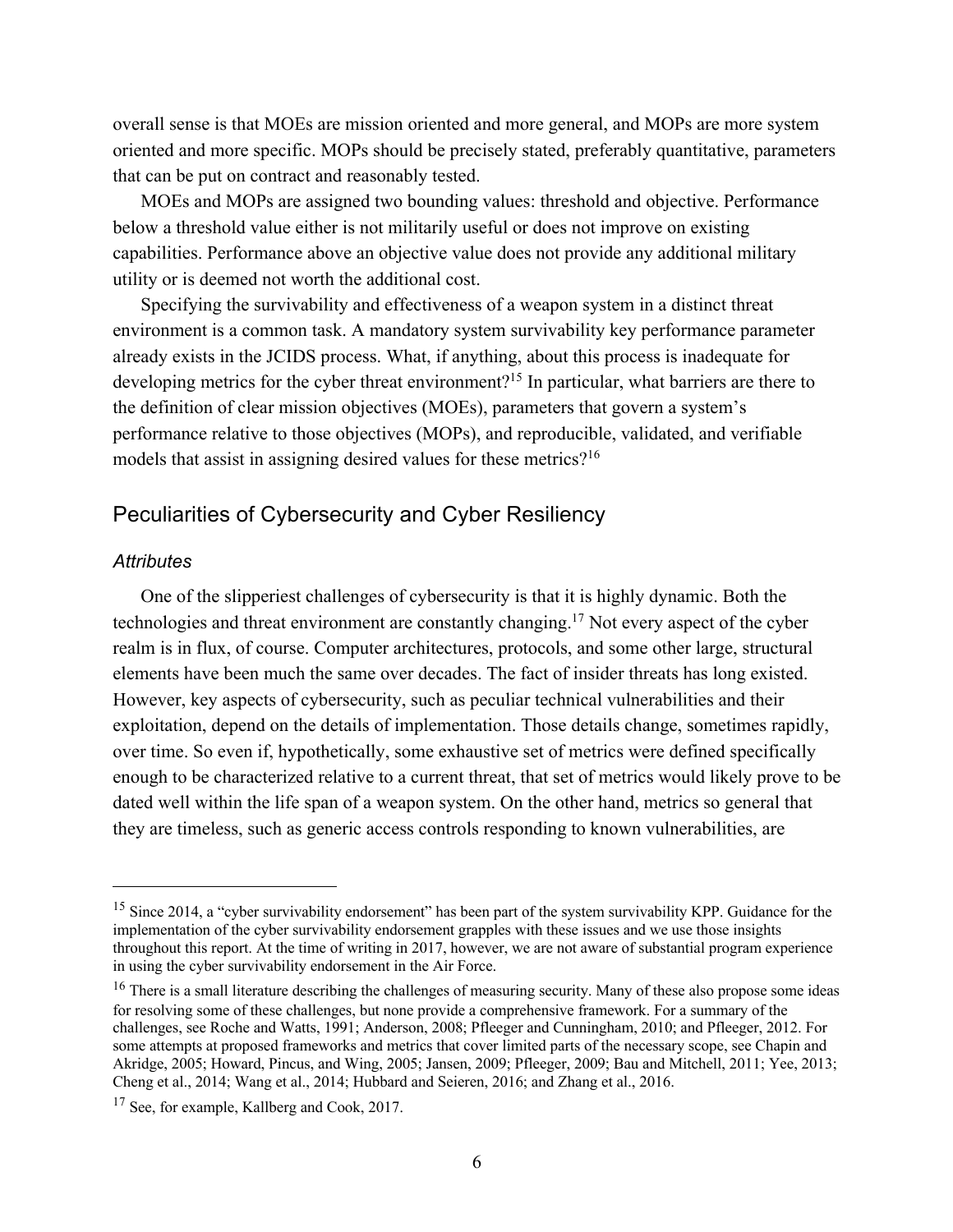unlikely to provide a complete picture of security given that the success of an attacker often hinges on the more dynamic details of a system, not on the overarching attributes.

A second attribute of the cyber environment is that it is complex. Many software systems are too complex for humans to understand thoroughly or to model or to test all possible permutations. For these complex systems, identifying and addressing all vulnerabilities is an unattainable goal. New vulnerabilities in software are discovered regularly; clever side-channel attacks against systems are frequently devised.18 In fact, once software reaches a certain level of complexity, about the only thing one can be certain of is that some unknown vulnerabilities almost certainly exist. Complexity breeds flaws.<sup>19</sup> The consequence is that any set of metrics will have gaps due to ignorance. Also, the limitations of understanding complex systems mean that some degree of uncertainty in the assessment of metrics will persist.

A third attribute of the cyber threat environment is that it is ubiquitous in time and space. A weapon system is exposed to a cyber threat environment during wartime and peacetime, and while deployed and at home station (or even earlier, e.g., during design). There is no reprieve. Malware might be implanted in a weapon system (or supporting system) during peacetime at home base and activated later during wartime in a deployed location. Technical data exfiltrated during peacetime might be used during wartime to counter tactics. Any set of meaningful metrics must cover this large span of time and space. Unlike assessing the survivability and effectiveness of an aircraft near an integrated air defense system, where the threat is confined to that environment, assessing a cyber threat must cover the weapon system at home, deployed, during maintenance, and so on, all of the time. It is a much vaster scope than measuring the survivability against a kinetic attack.

A fourth and final attribute is the lack of a property. Cybersecurity and cyber resiliency have no firm underlying "laws of nature" comparable to kinetic threats.<sup>20</sup> For a typical measure of effectiveness not involving cyber, there is a physical basis that can be quantified, and the threat environment is generally more stable than the cyber threat. An aircraft can fly at a certain speed; a radar can track an object with specific characteristics; or a satellite can operate for a given duration in a specific radiation environment. These are physics-based attributes that can be modeled with confidence. They can be assigned quantitative values based on modeling and the expectation that the threat environment is more or less stable over the expected life span of the weapon systems. These specifications can be placed on contract with the vendor and tested during developmental testing. Because of a certain stability in the threat environment, operational testing in a noncyber threat environment is generally meaningful. Operational testing

 $18$  A side-channel attack is a method to exfiltrate information, usually encrypted, via indirect means. An example of a side-channel attack is to glean information being processed by monitoring the power used by a computer.

<sup>&</sup>lt;sup>19</sup> Perrow, 1999; Shin et al., 2011.

<sup>20</sup> JASON, 2010.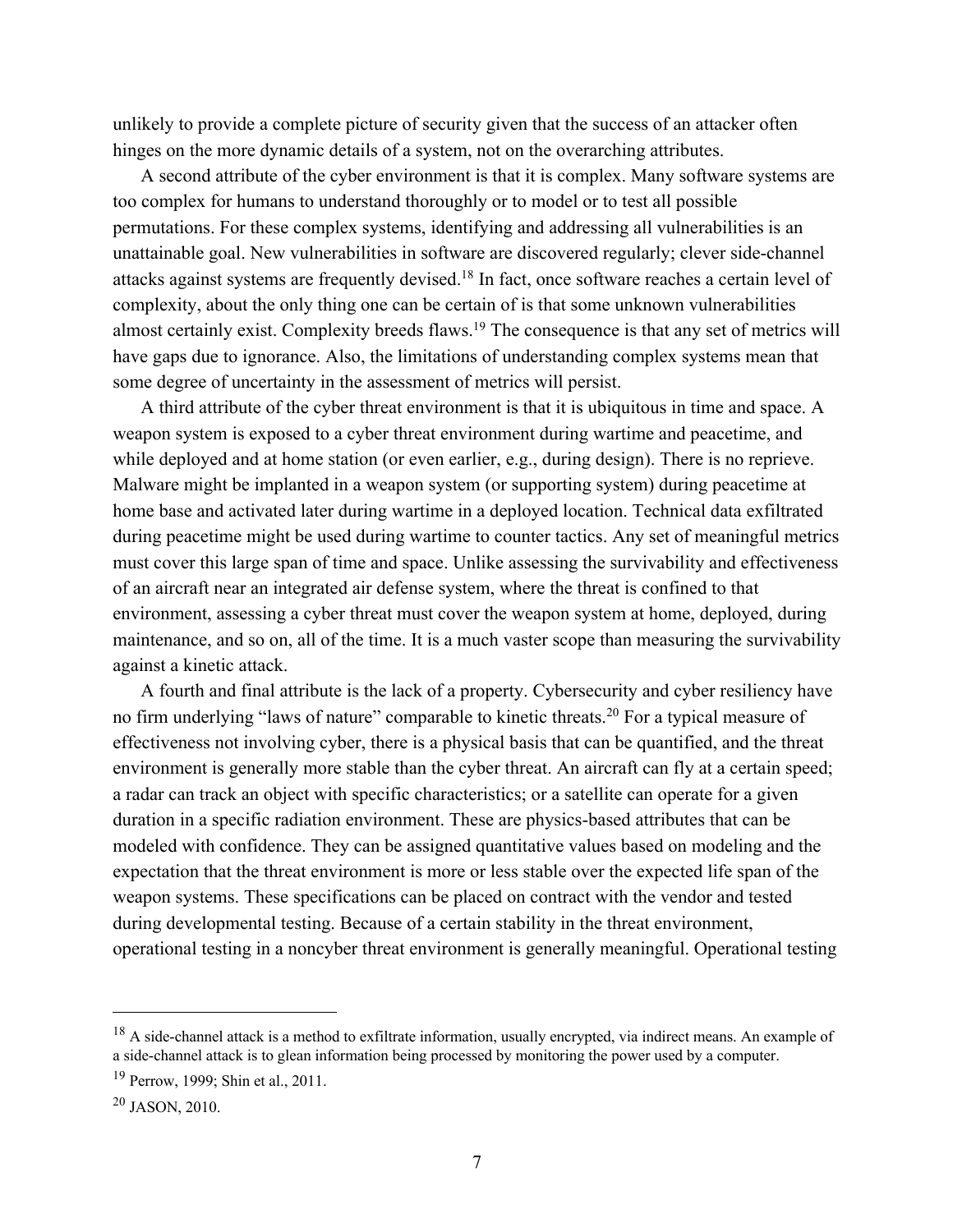is quite useful for the cyber environment but has limitations in being able to mimic all of the actions an attacker might take, now and in the future.

No equivalent to the radar range equation for modeling a radar system or laws of classical mechanics for modeling missile interception exists in the cyber realm. That cybersecurity and cyber resiliency, in general, lack this clean theoretical underpinning is related to the dynamic qualities, complexity, and ubiquity and emerges from these attributes. Securing a system or mission from cyber threats is inherently one of human-machine interactions and brings with it all the social complexities of human behavior of the attacker and the defender, as well as the technical complexities of modern software and hardware, all compounded by their mutual interactions.

Nevertheless, modeling can assist in assessing cybersecurity and cyber resiliency. Techniques and principles from a number of fields provide a rigorous basis for assessing some questions in some specific, albeit sometimes limited, domains.<sup>21</sup> Some examples include model checking of code via formal methods, identification of critical nodes and links using centrality metrics in network analysis, methods in cryptanalysis for weaknesses in encryption, and so on. Qualitative methods also can contribute, including studies of individual and organizational behavioral analysis from sociology and psychology. We leverage these in this report, but it is necessary to understand their strengths and their limitations, and that each of these addresses a very limited scope of what needs to be known.

#### *Implications*

The enterprise objectives, needs of decisionmakers, and attributes of the cyber environment are not just challenges. They are also guides for constructing a framework for cyber metrics and defining those metrics.

One of the key attributes of cybersecurity and cyber resiliency is that the technology and threat change rapidly relative to the life cycle of a weapon system. This attribute, in combination with the complexity of the technology and the human-machine interaction, demands that solutions to survivability and effectiveness in a contested cyber environment be responsive. No forethought, no matter how carefully done, will suffice in anticipating all the possible moves an adversary might take in the future. Measures of effectiveness, then, need to reflect the ability of the hardware, software, people, and processes to be adaptive to the threat environment as it evolves. Metrics need to reflect how well the U.S. Air Force can play a two-player cyber game.<sup>22</sup> We call these the *dynamic* dimensions of cyber metrics.

There are, nevertheless, domains in cybersecurity and cyber resiliency that do not change in nature rapidly (e.g., protocols). For these, some sound policies might be known, such as security controls for limiting unauthorized access. While security controls are in general insufficient, they

<sup>&</sup>lt;sup>21</sup> JASON, 2010. For some proposed examples of quantitative measures, see Shi et al., 2016, and Zhang et al., 2016.

<sup>22</sup> Alpcan and Başar, 2011.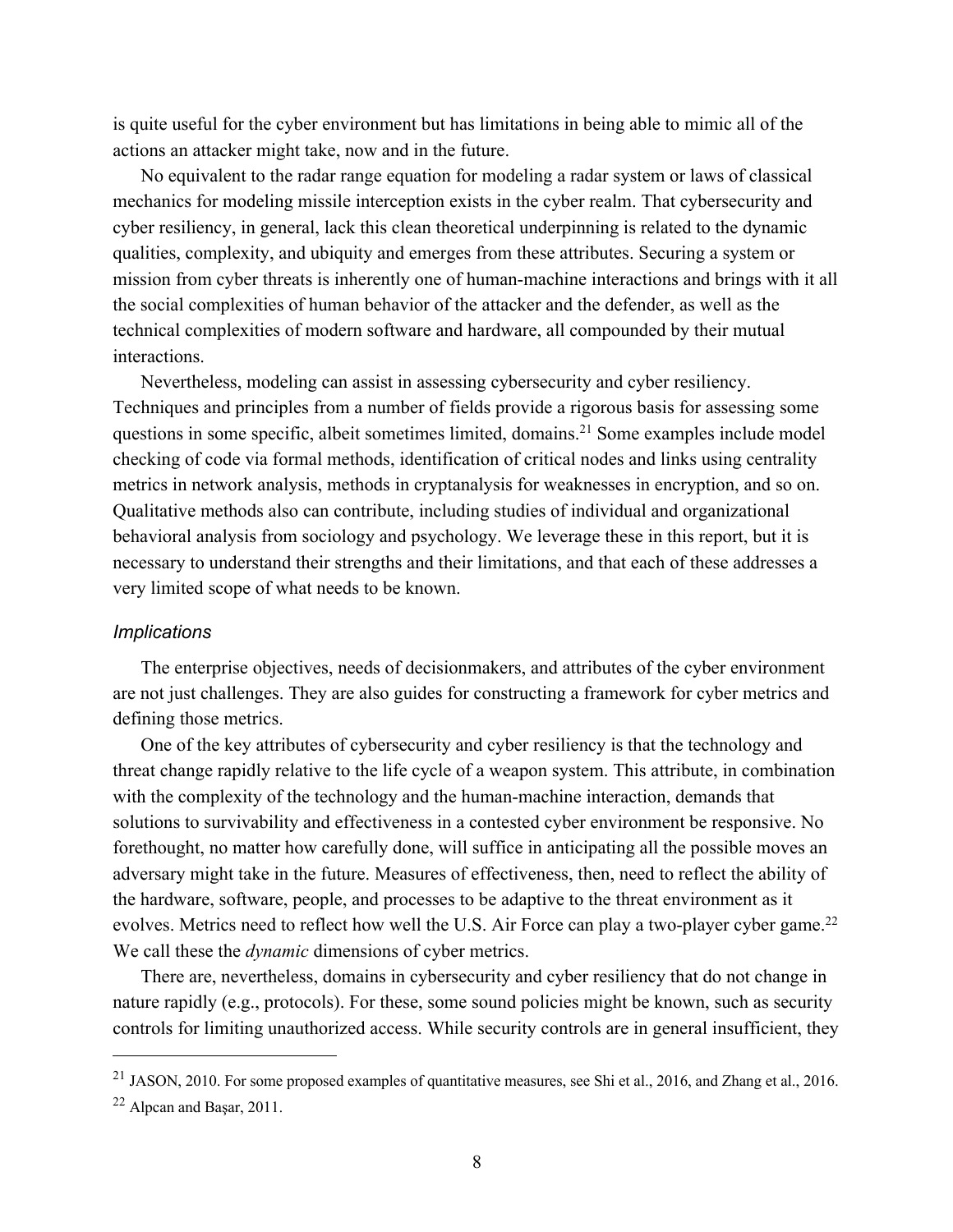are good practice. Known good practices should also be captured. We call these *static*  dimensions of cyber metrics.

Because of the complexity of the problem, the ubiquity of the threat, and the lack of underlying "laws of physics" governing the cyber environment, performance in no single domain will completely express the soundness of cybersecurity and cyber resiliency. Metrics need to span home base and deployed, peacetime and wartime, all ware (soft, firm, and hard), people, organizational performance, and processes. A complete picture, or as complete as can be obtained, will emerge only from a combination of many metrics across many areas. Most decisionmakers will need a portfolio of related metrics and a way to understand how they work together.

Also because of the complexity of the problem, the ubiquity of the threat, and the lack of underlying "laws of nature" governing the cyber environment, few of the metrics themselves are likely to be perfectly well defined, in the sense that they measure exactly what the decisionmaker thinks or wants them to measure. This limitation indicates a need for metrics, or feedback in general, on how well the metrics themselves are performing so that they can be adjusted and uncertainty is better understood. The assessment of cybersecurity and cyber resiliency needs itself to be assessed.

## Shaping a Framework for Cyber Metrics

For cyber survivability, there are two overarching activities to be measured. The first largely comes from the desire for cybersecurity and is negative in nature: preventing the adversary from doing something. The second largely comes from the desire for cyber resiliency and is positive in nature: ensuring that missions continue even when under cyber assault. With those activities in mind, the needs of the decisionmakers and the peculiarities of the cyber environment combine to suggest the outlines of a framework for cyber metrics.

Adversaries are continually developing new strategies and tools to gain some advantage in the cyber domain. Defending against these onslaughts requires an equally clever set of counterstrategies and tools. This situation can be profitably viewed as a two-player game. (Because the word *defense* in this context elicits thoughts that exclude resiliency and adaptive behaviors, henceforth we will not refer to the actors in the two-player game as an attacker and a defender but by the more generic terms *Red* and *Blue*, respectively). A framing question to identify and associate metrics into a cohesive structure is: What Blue actions would disrupt Red's ability to attack a weapon system through cyberspace and negatively affect a mission? This view emphasizes the moves of Red and adaptive responses to those moves by Blue, and contrasts with frameworks that take a defensive view focusing only on actions of Blue.

The most common frameworks for cyber metrics do not highlight Red-Blue interactions. They emphasize, for example, the need to preserve confidentiality, integrity, and availability of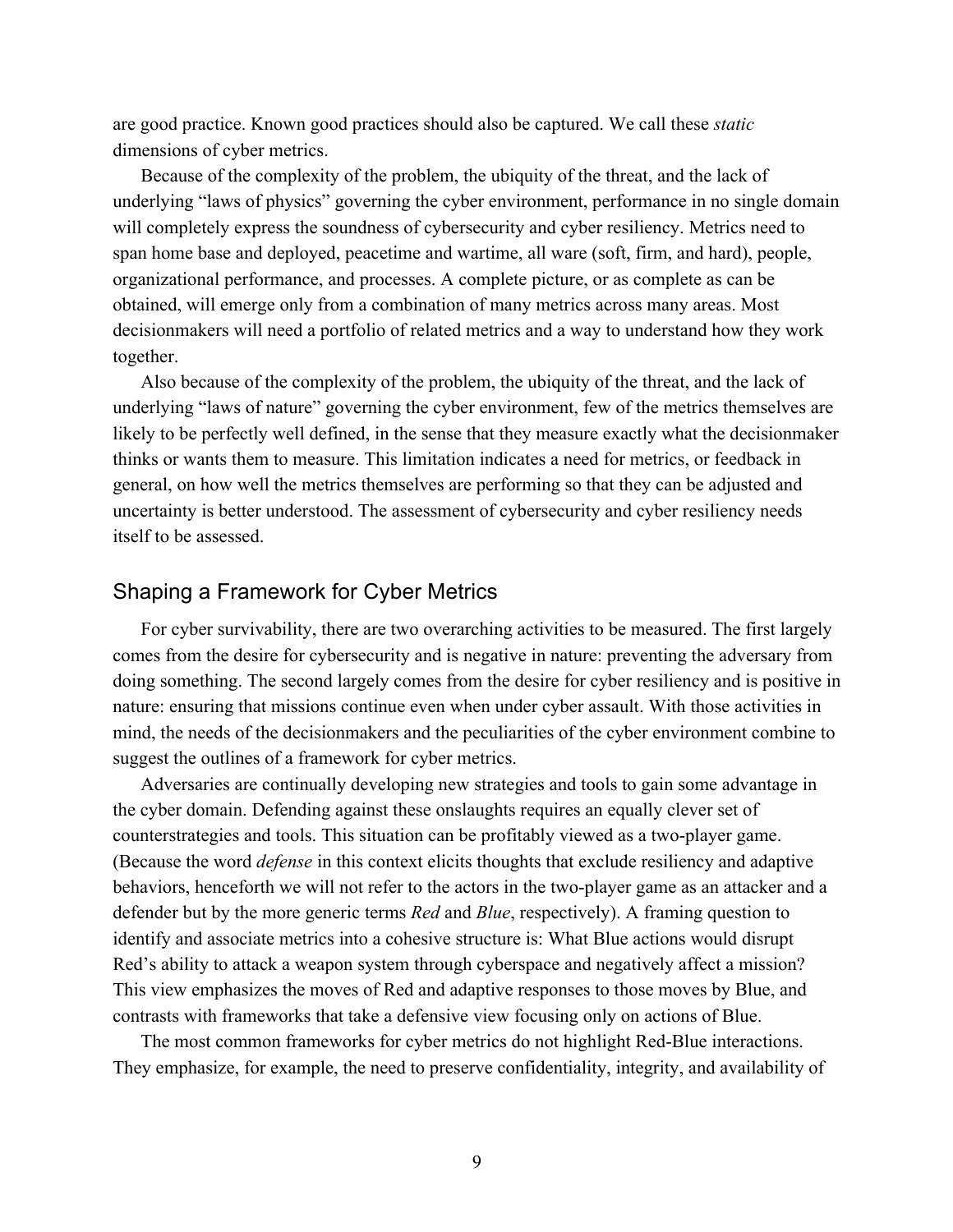$data<sup>23</sup>$  or the need to identify key assets, protect them, detect intrusions, respond to those intrusions, and recover from any ill effects.<sup>24</sup> In the cat-and-mouse game of cyber operations, this view neglects the actions of Red, thereby limiting the scope of assessment. As we argue in the next chapter, cyber metrics based on the Red-Blue interplay expand this scope by providing better insight into whether actions taken by Blue are, or are not, sufficient, and whether poor performance in one measure might be partially offset by good performance in another.

The two-player game paradigm implies two tiers of metrics: one of actions that Red needs to take to be successful, and ones that Blue needs to take to thwart Red. The former are mission objectives and have many of the characteristics of MOEs. The latter are more detailed actions that Blue can take as mitigations to Red's actions and have many characteristics of MOPs. Some of these Blue actions will be preplanned and deliberate (cybersecurity actions), but many will be reactive to Red moves, and thus be dynamic and adaptive (cyber resiliency actions). The latter set of dynamic and adaptive Blue actions must be measured by how much they enable the system and its operators to adjust to a changing cyber threat environment and recover from any attacks.

This view is less pessimistic than some statements about cybersecurity that assert that the offender only needs to find one avenue of attack and that the defender needs to succeed at finding and addressing all vulnerabilities. In the two-player game paradigm, Red must coordinate and execute a number of activities to be successful (have a mission impact on Blue that is worth the resources that Red must expend). Blue just needs to interrupt enough of these activities or make them sufficiently costly that Red is not successful.

Blue's task is still difficult, but not insurmountable. Quite a range of Blue mitigations will be needed that span all dimensions of the threat, including home base and deployed, peacetime and wartime, all ware (soft, firm, and hard), people, organizational performance, and processes. These mitigations should be, as best as possible, aligned with existing boundaries of authorities of the decisionmakers they are to support. Most of these metrics will be at the working level to support decisionmakers at the working level of the organization, such as engineers. We develop this aspect of the framework in detail in Chapter 2.

On top of these metrics is a need to assess the metrics themselves and how well the institution supports the countermeasures that they assess. How well are the metrics themselves capturing past and potential future performance? Could excellent performance in the areas monitored still lead to Red prevailing over Blue? What needs to be monitored to assess these assessments, and how can that be done? We take up these more complex meta topics in detail in Chapter 3.

<sup>23</sup> See, for example, Stoneburner, 2001.

<sup>&</sup>lt;sup>24</sup> See, for example, U.S. Department of Homeland Security and Executive Office of the President of the United States, 2015.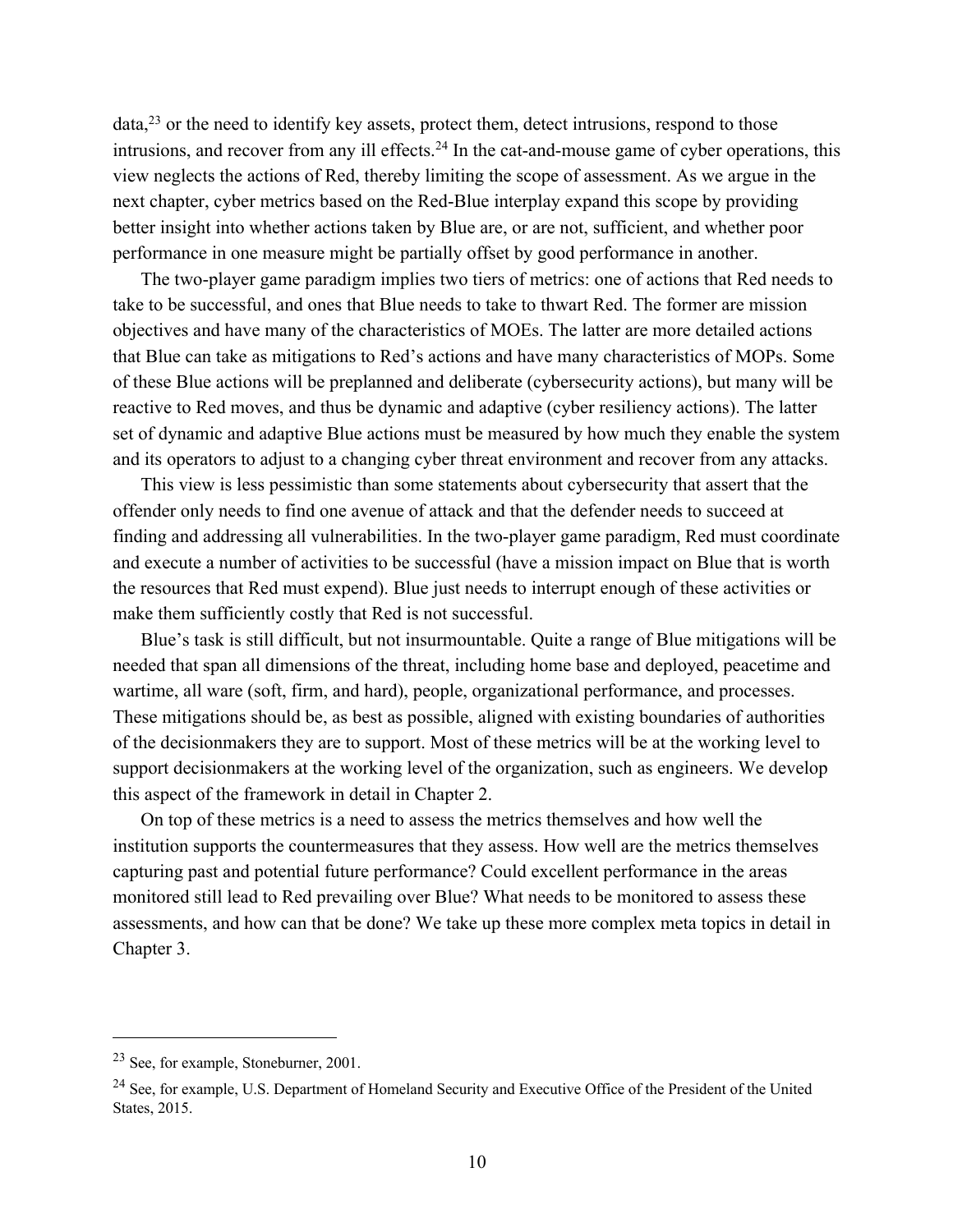"One can sympathize with the general who shouts at his analyst: 'Give me a number, not a range': Unique numbers are easier to work with and to think about than ranges or probability distributions. But he is probably asking his analyst to falsify the real world in a manner that will make it impossible for him, as a commander, to make good decisions."

- Charles J. Hitch and Roland N. McKean<sup>1</sup>

This chapter presents a range of working-level metrics of the survivability and effectiveness of a system or mission in a contested cyber environment. They are meant to be, to the level of indenture given, exhaustive in terms of Red actions to be foiled. We also present a number of potential Blue countermeasures but emphasize that this list of Blue actions can never be complete. The overall tasks of cybersecurity and cyber resiliency are not fixed but are dynamic. Therefore, Blue countermeasures must be vigilantly and constantly reassessed given environmental factors, such as Red's posture and technological changes.

All cyber metrics are presented in a framework. The framework is an important construct for two reasons. First, it helps ensure that the Red actions to be addressed are comprehensive. Second, it places all metrics in a context that, at least to a limited degree, helps identify whether success in one area might partially offset poor performance in another. A framework of this nature is necessary to eventually make wise resource allocation decisions.

We do not, in this chapter, address the possibility that any gaps in these metrics might exist (e.g., in the institutional seams between programs). These and other institutional-level factors that might impede Blue's mission effectiveness are treated in detail in the next chapter.

# Defining a Cyberattack Path

The survivability and effectiveness of a mission or a weapon system in a threat environment can be viewed from both offensive and defensive perspectives: What does Red want to attack, and how does it need to attack to be successful? What does Blue need to do to thwart these attacks? Despite being complementary views of the same problem, the different perspectives can yield distinct analytical insights.

Let us consider these two perspectives for cybersecurity. From Blue's viewpoint, we might list all the actions believed to help defend and protect the weapon system. Examples would include means of detecting intrusions, searching for and mitigating vulnerabilities, and identifying ways for a system's functions to recover after an attack. For each action, some

 $<sup>1</sup>$  Hitch and McKean, 1960, p. 188.</sup>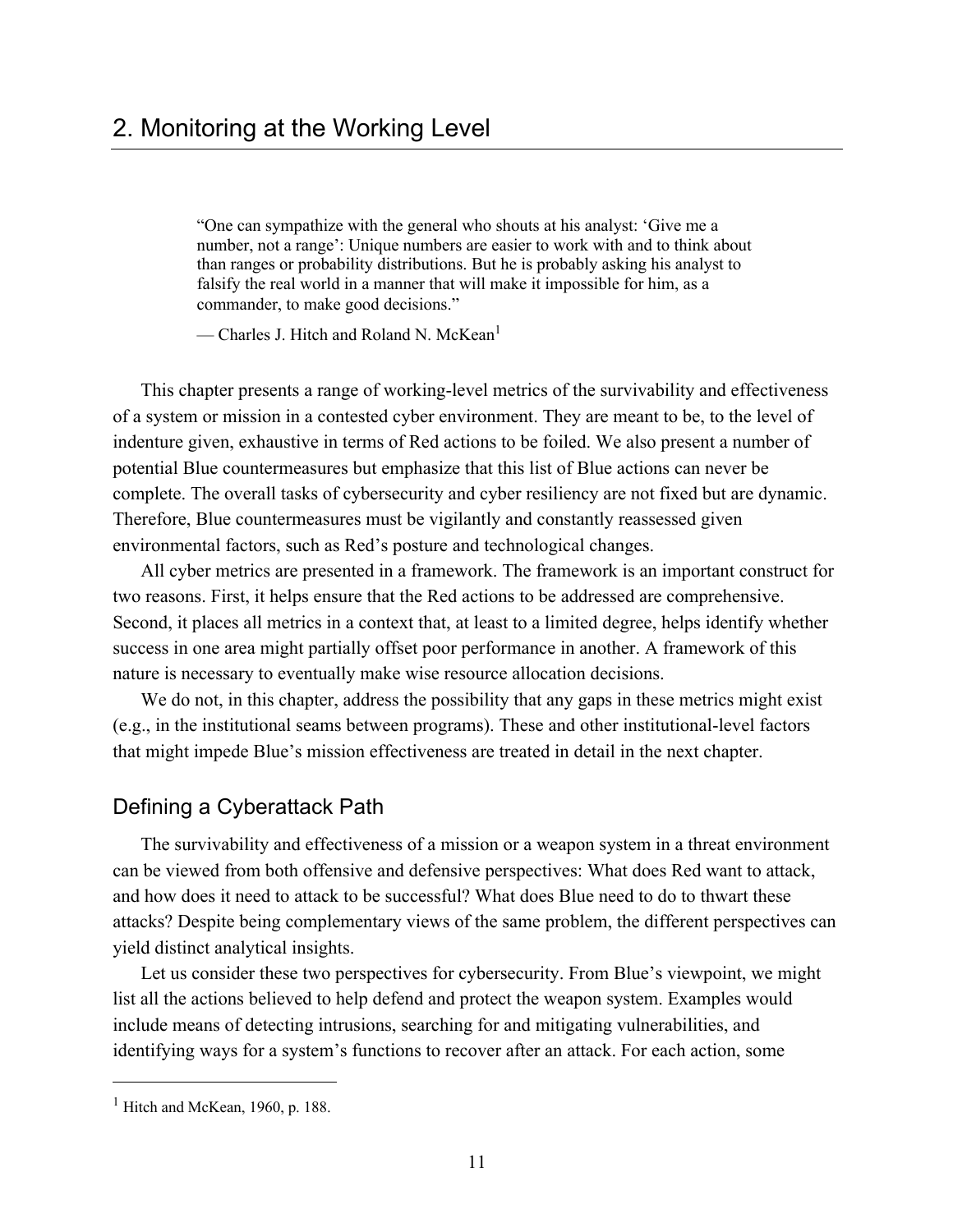measure of merit would be developed against which the current state of the system would be assessed. But, how good does each action need to be? How does the effectiveness of one action bear upon the need for a certain level of effectiveness of another action? The breadth of the goal—to defend against attack and persist in operations while under attack—does not help much to reveal these interdependencies. We are left with trying to score as high as possible on the scales of all metrics with little insight into how good each needs to be. Also, how do we know whether we have measured everything needed to assess success or failure?

To achieve these goals, the framework needs to take a mission perspective and be as comprehensive as possible. Other frameworks for modeling Red's attack path through cyberspace have been offered. Most are developed to describe how Red must operate at a technical level. The framework we outline is broader, encompassing everything that Red must do to be successful against a mission, not just the technical aspects.

Looking at the issue from the Red's perspective, we would start with what Red's objectives might be in attacking Blue and then list all of the actions in the attack path that Red would need to execute to be successful. By successful, we mean the ability to interfere with Blue's mission execution to an extent unacceptable by the Blue. Examples might be to gain access to the system, gain enough knowledge of the cyber system to create a desired effect, muster the resources to pull off the attack, and use the cyber effect to create some negative mission impact. Again, for each of these actions, some measure of merit would be developed against which the current state of the system would be assessed. The advantage of this offensive perspective is that, by being clearer in the objective—disrupting the Red's attack path—this perspective gives a deeper insight into how good each action needs to be.

To illustrate this insight, we look at a simple example of part of the attack path. At the highest level, Red must do four things: (1) access the system in question (access) *and* (2) know enough about it to execute an attack (knowledge) *and* (3) have the resources and capability to carry out the attack (capability) *and* (4) create an effect that has significant negative mission repercussions to the defender (impact). More specifically, by *impact* we mean that the cyber effect imparts real, negative consequences to the targeted mission. These four actions do not need to be sequential. They might occur in a different order for different attacks and might overlap in time. The first three actions (access, knowledge, and capability) can be thought of as costs that Red must overcome and the fourth (impact) as the degree of benefit accrued to Red.

Now, seeing the problem from Red's perspective, we can see how effort expended by Red is distributed and how a set of mitigation efforts might or might not combine to upset a Red cyber operation. Suppose the impact that Red desires to achieve is to defeat a certain critical mission element of Blue—say, provide aerial refueling for theater operations. For simplicity, further suppose that Red has two plausible ways to defeat these operations by a cyberattack: disable the refueling boom on the deployed refuelers in the theater or disrupt the fuel operations at the bases from where the refuelers are to be launched. Assume further that from Red's perspective these modes of attack deliver roughly the same impact, and that Red has both the needed access and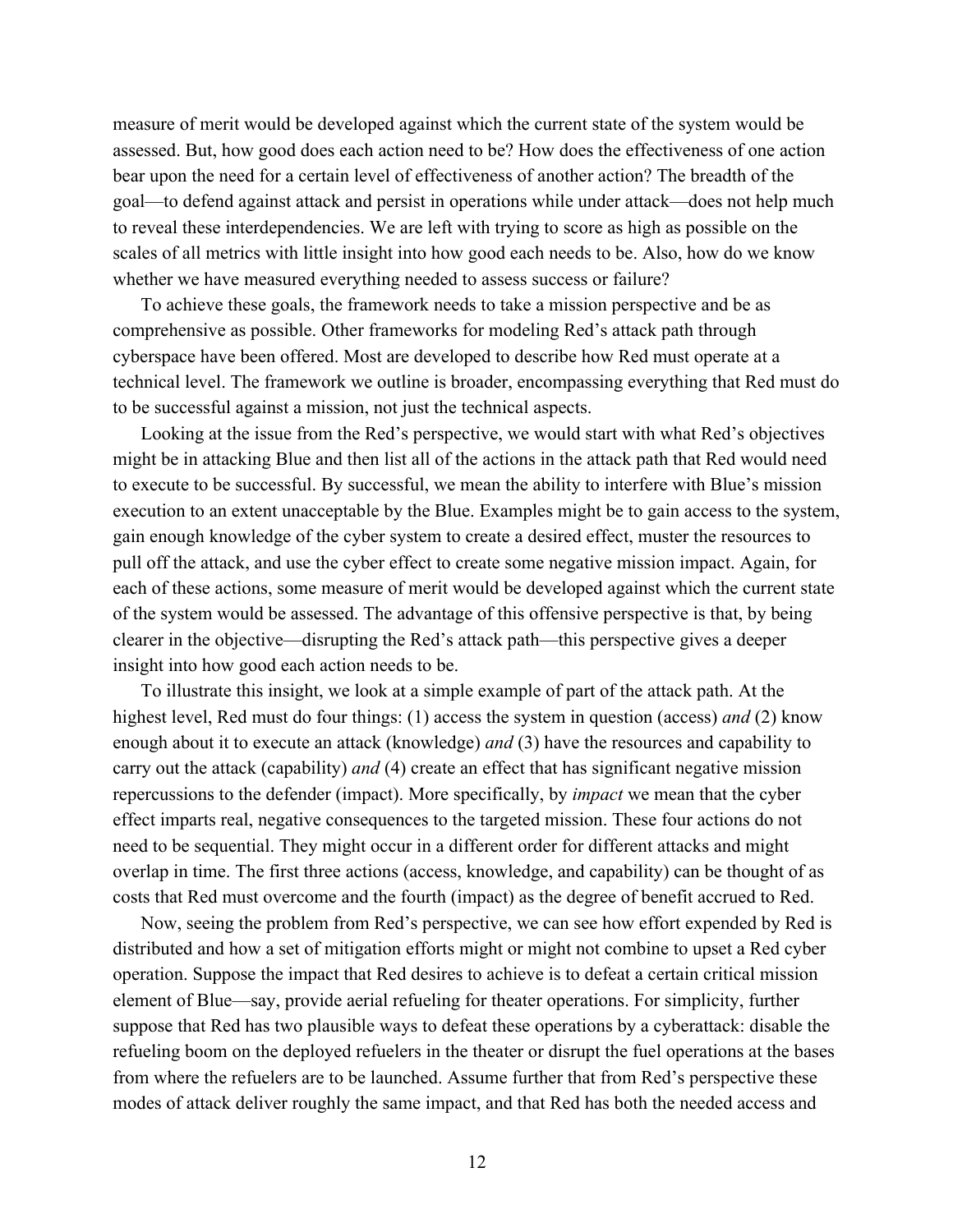knowledge to conduct either. However, let us say that one of them (attacking the booms) is considerably more challenging and requires far more resources.

Because Red's cost-benefit ratio in this example is more favorable for attacking the fueling capability on the ground rather than the boom on the aircraft, it is more likely that Red would choose to attack the fueling capability on the ground. It is of more value then, in this example, for Blue to have sound mitigations for the attack to the fueling capability on the ground than the attack on the booms, all other things being equal. The more resources that Red needs to expend for a given effect, the less likely Red will select that method.

There is another way in which the offensive view provides useful insight—the attack path provides a relational framework showing how the strength of one mitigation effort by Blue might offset a weakness in another mitigation effort. This framework emerges from the fact that some actions that Red must take must all be done, and, in other cases, Red has options. The four highlevel actions shown in Figure 2.1 are linked by Boolean *and* statements because each must happen or the attack is thwarted. Because Red must do all four to some degree, reducing the likelihood of success of one or more of them increases the likelihood of interrupting the attack path. The greater the number of these four actions that the defender can inhibit, and the greater the confidence in inhibiting each, the more difficult the job of the attacker and the more survivable and effective the system is in that cyber environment.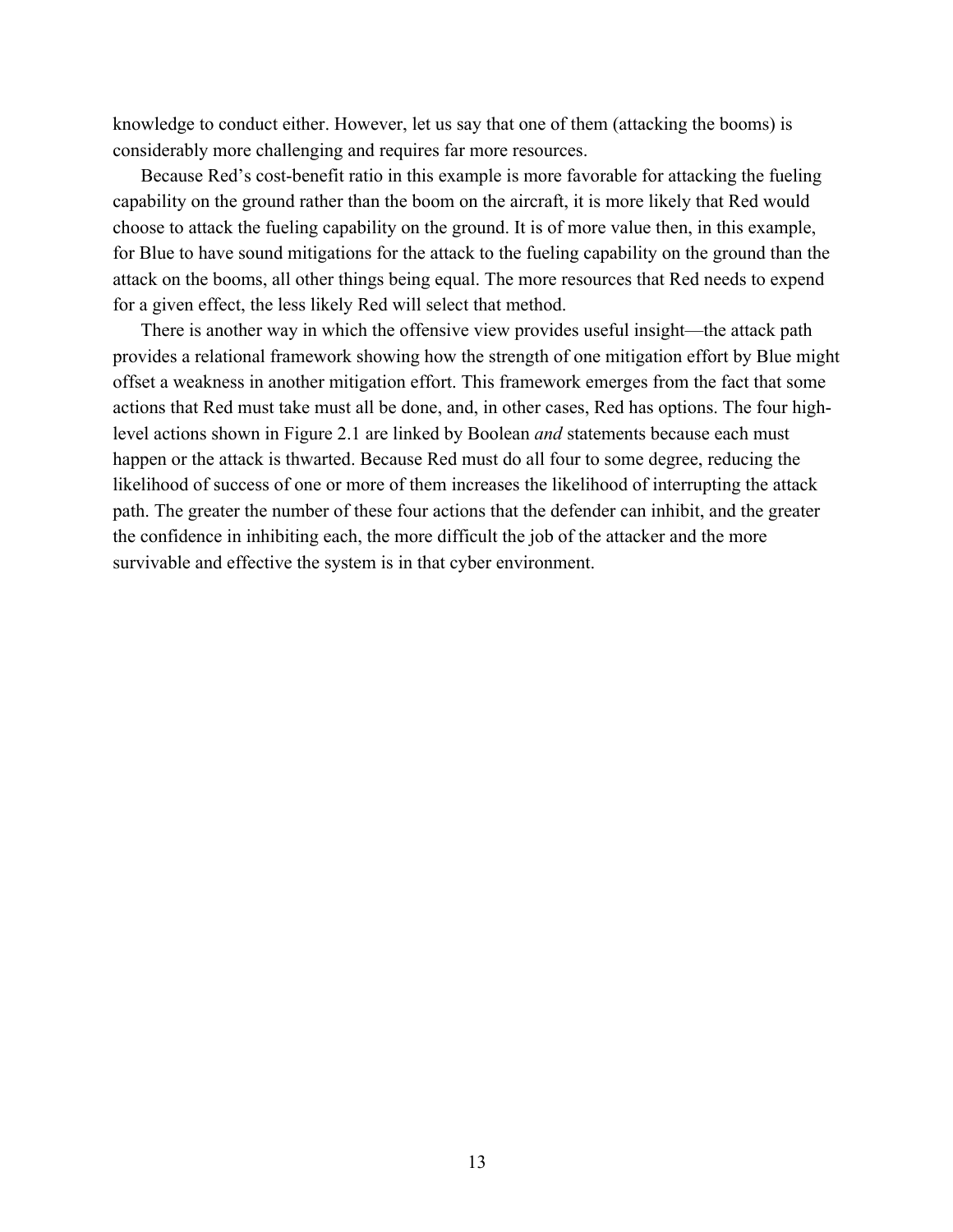

**Figure 2.1. Red's Cyberattack Path Decomposed for Access and Knowledge**

Each of the four actions (access, knowledge, capability, and impact) can be further broken down into subordinate activities. For example, access might be gained through the supply chain, through the inputs and outputs of data of a weapon system, or through a malign inside actor. Sufficient access to the system might be gained from any of these three groups of approaches, and hence they are connected by Boolean *or* statements. Each of these activities can, in turn, be further divided. For example, access to the supply chain can be garnered through design, manufacturing, transportation/distribution/installation, maintenance, and disposal. These are also connected by Boolean *or* statements because access, in general, needs to be gained in only one of these phases.<sup>2</sup>

The power of the attack-path approach lies in the richness of the Boolean structure of the breakdown of the attack path into finer elements. To illustrate this approach and how it reveals the relative value of scores of differing metrics, let's look at a partial breakdown of the access and knowledge parts of a cyberattack path, depicted in Figure 2.1. Access, as mentioned previously, can be broken down into supply chain, inputs and outputs of data of the weapon system, and insiders. Knowledge can be broken down into two domains of knowledge. The first is information that is publicly available (such as commercial, off-the-shelf technologies) and publicly released information (e.g., contracting information). The second is information that is held secret and must be exfiltrated, such as government-unique software. However, there is a

 $<sup>2</sup>$  Red might prefer to access by one of these mechanisms over another. We take up this point later in this chapter.</sup>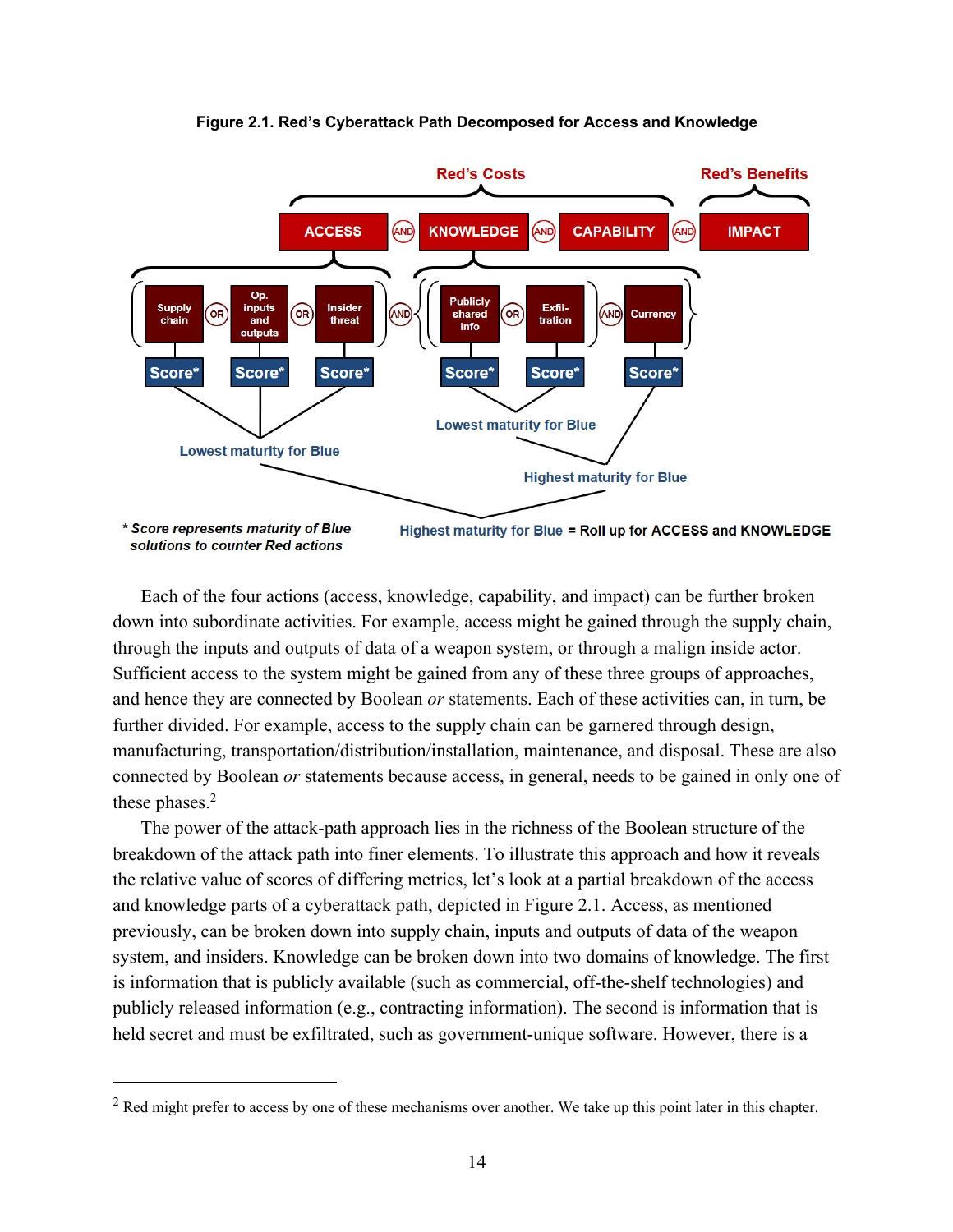third constraint for Red to overcome—the knowledge gained has to be fresh enough to be relevant for the attack. We call this need *currency*.

The usefulness of knowledge for an attack depends on its currency. Red needs to act on knowledge it has collected before Blue makes any relevant changes to the targeted weapon system. If, for example, Red needs to know the specific configuration of a router or the location of a weapon system, that information has to remain stable between the last time Red collected it and the time Red uses it for an attack. Blue needs to stay inside Red's observe, orient, decide, and act (OODA) loop.<sup>3</sup> Blue can stay inside of Red's OODA loop by actively responding to Red's actions and changing system configurations accordingly, or fortuitously by deliberate resetting of systems so as to increase the burden on Red to maintain adequate current knowledge.

Putting these actions together, Red needs specific knowledge, gained either through publicly released information *or* by exfiltrating the information *and* the information must be current, i.e., the targeted system must be sufficiently stable for the attack to be successful. This level of decomposition of knowledge, therefore, presents a combination of both Boolean *and* and *or* connections.

Applying the Boolean logic to this structure shows how assessments of the ability to inhibit each of these activities can be mutually compared. Leaving aside for the moment how to assess the efficacy of each of these actions (a topic we take up shortly), assume that we have some score for each that allows a comparison of scores across these different concepts. For any group that is connected by a Boolean *or* connection, such as two of the elements of knowledge (publicly known or exfiltrated), we would assess this group as being the *worst* (for Blue) of the pair. For any group that is connected by a Boolean *and* connection, such as the knowledge gained and currency of that knowledge, we would assess the group as the *best* (for Blue) of this pair. This logical roll-up extends through the whole of the assessment, as depicted in Figure 2.1. The roll-up applies to as fine a decomposition of actions as needed. For the case of the supply chain, it would be applied to the level of design, manufacturing, transportation/distribution/ installation, maintenance, and disposal avenues for supply-chain access.

### What to Measure

#### *Red Actions*

As argued earlier and diagramed in Figure 2.1, the principal actions that Red needs to achieve in cyber operations are to have access to a target, to have enough knowledge of the target to succeed, to have the capability (resources) to carry out the operations, and to have whatever actions Red achieves create meaningful impact on Blue's missions. We discuss these four actions

 $3$  The OODA loop idea was coined by John Boyd. The central idea is that the player, Red or Blue, that can observe, orient, decide, and act faster than the other can, gains the initiative and keeps the adversary confused. Boyd never formally published his work; for a discussion, see Freedman, 2013, pp. 196–201.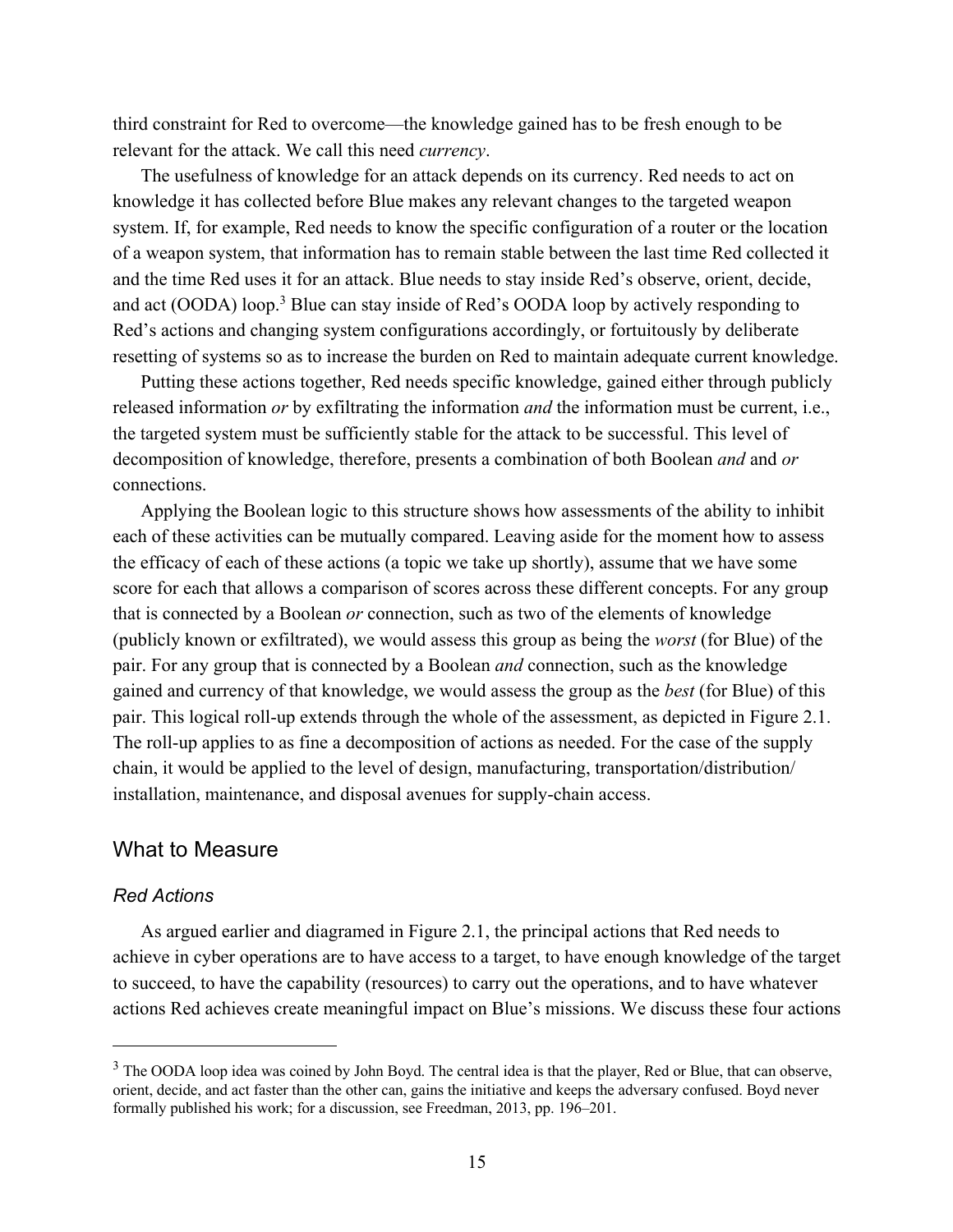in this order, breaking down each into higher levels of indenture from Red's perspective. The categorization of the Red actions is meant to be, as best as we can do, exhaustive. In making any list like this one, there is a risk of overlooking an element. If the reader sees the need for an additional category of Red actions, it can be added to this list. The categories are not absolutely sharp, so it is possible that a specific Red action might be placed in more than one category. The point of this list is to establish the goals of Blue actions. By identifying Red actions that potentially need to be countered, and by assessing how well each of the actions are addressed by Blue countermeasures, insight is gained into the overall cybersecurity and cyber resiliency of a mission or system.

In the following section on Blue countermeasures, we highlight ways in which Blue might respond.

#### Access

There are essentially three main vectors for gaining access to a system: through the supply chain, through a system's pathways for data inputs and outputs, and through an inside actor.

#### *Supply Chain*

Entry points of Red into the supply chain are during design, manufacturing, shipment and storage, maintenance, and disposal. Design is especially important in the cyber domain. Many vulnerabilities are due to buggy code.<sup>4</sup> Maintenance is also a critical phase because of the plethora of connections a system has, sometimes intermittently, to various maintenance equipment. Vendors own and control some of this equipment. Also, maintenance persists throughout a weapon system's life cycle, making it a continuous target at all times and locations. Even disposal poses a risk: Improper sanitization of components during disposal can leak critical information about systems and their architecture to an adversary.

#### *Data Pathways*

Data pathways are the designed ways in which a system exchanges data externally. These include direct communications connections, noncommunications data apertures (antennas, sensors), air-gapped media, and connections to subsystems. The latter includes side-channel attacks, electronic emanations (specifically, TEMPEST), and other indirect access vectors.

#### *Insiders*

Insiders are human agents who can grant access to Red. They might be inadvertent Blue actors (those who make an unintentional mistake that grants Red access) or malicious actors (Blue moles or Red spies). For some countermeasure techniques, it is useful to distinguish Blue moles as either disgruntled, recruited, or self-motivated compromised actors.

 $<sup>4</sup>$  Stolfo, Bellovin, and Evans, 2011, p. 63.</sup>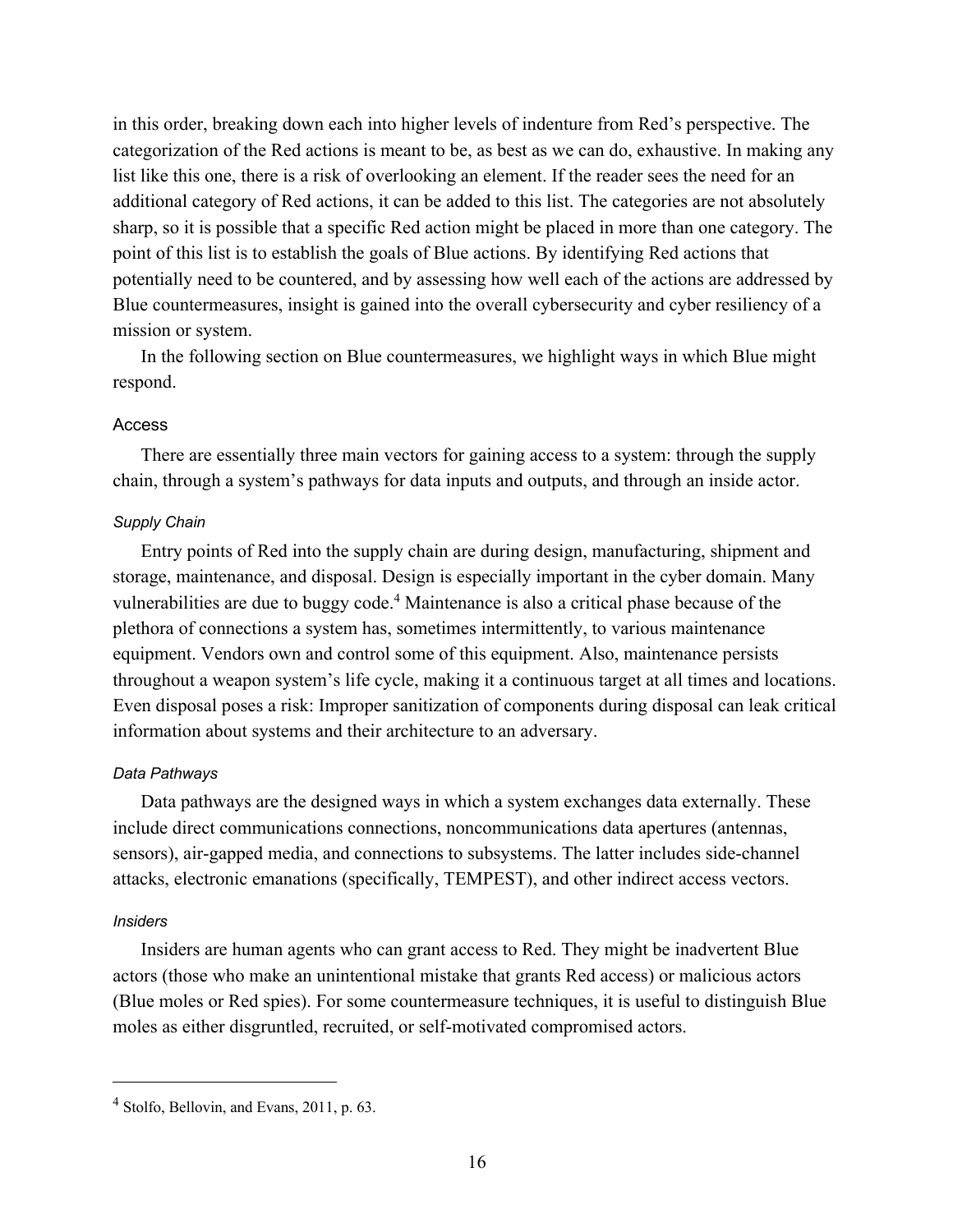This category overlaps with several of the other Red actions. For example, the insider might act in the supply chain, or help gain knowledge about a system or mission. We list this category separately, however, because some Blue countermeasures will need to be crafted specifically to the insider threat and it might be overlooked as part of responding to other Red vectors.

#### Knowledge

Knowledge is the information that Red needs to *effectively* carry out cyber operations. That information can be in the public domain or be classified. A further, very important dimension to Red's knowledge is that, to be effective, the information must also be sufficiently accurate and current.

#### *Public Information*

Information that is essentially public includes commercial, off-the-shelf ware, information gleaned from open source intelligence (OSINT), and information offered in public requests for proposals and contracts.

#### *Protected Information*

Red can exfiltrate information that is meant to be secret through signals intelligence, which includes communications intelligence (COMINT), electronic intelligence (ELINT), and foreign instrumentation signals intelligence (FISINT); through human intelligence (HUMINT); and from information extracted from bought or captured ware (foreign military exploitation).

#### *Currency*

Red needs the information that it gains to be accurate and current. Currency is compromised if it takes Red too long to collect, disseminate, and analyze the information (and conduct the cyber operations) relative to the timescale of changes to the Blue target. Red needs to stay inside Blue's OODA loop.

#### **Capabilities**

Red must have the capabilities to perform the cyber operations. The quantities and qualities of capabilities that Red requires to be successful depend, of course, on Blue. Blue can design and operate in ways that make Red's task hard, easy, or somewhere in between. For simplicity, we list in this category just those capabilities that Red controls. We include Blue-controlled attributes that can elevate the capabilities that Red requires in the next category (impact).

#### *Infrastructure*

Red needs infrastructure to conduct cyber operations. The type of infrastructure depends on the cyber operations method and the target. One example is the use of a botnet to conduct a distributed denial of service attack.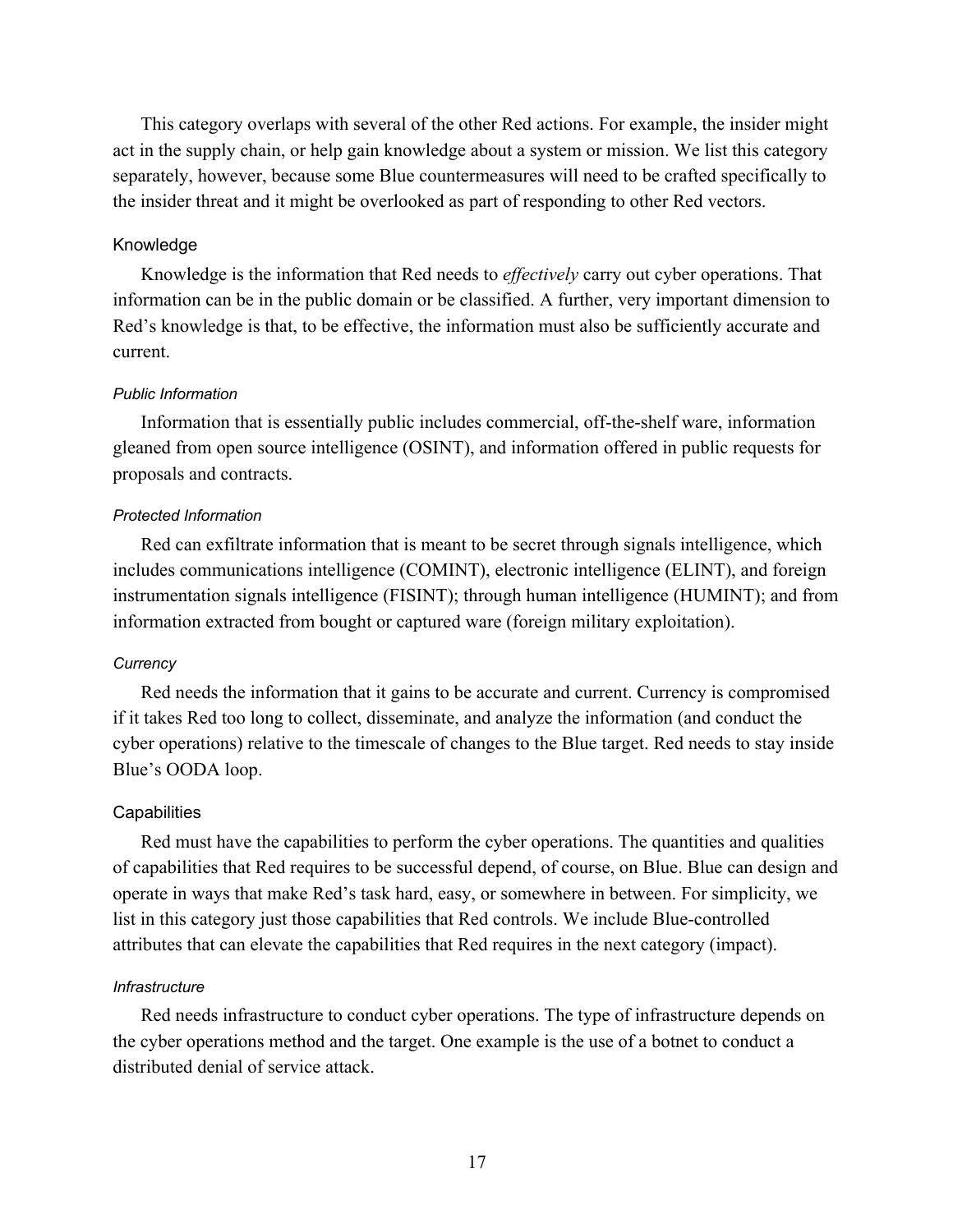#### *"Orange" Actors*

Red can also benefit from the assistance of other parties sympathetic to Red's objectives, often called "Orange" forces in wargames. Orange forces include alliances with other nation states and surrogates (such as criminal elements acting on behalf of Red), and tend to have access to markets for procuring malware or cyber-operations services that Red either does not have the capabilities to do organically or prefers to outsource to mask attribution.

#### *Manpower, Personnel, and Training*

Red needs the workforce, the skilled and loyal people (not susceptible to their own insider threats), and training to succeed in cyber operations.

#### *Financial Resources*

All operations require money, and Red needs sufficient funding to succeed with cyber operations.

#### *Impact*

Blue can make Red's task inherently difficult by raising the bar of capabilities that Red must muster to succeed in its cyber operations. Red's impact assessment will include such factors as the importance of the mission (the priority from Red's perspective), the assessed degree of mission impairment from the attack, the assessed duration of impairment, the likelihood of being detected (i.e., avoiding attribution), the probability of success, and whether any collateral damage that might occur is unacceptable to Red. In some circumstances, Blue can influence one or more of these factors.

Resiliency is the main way in which the operational impact of Red cyber operations is reduced by Blue. Cyber resilience issues from architectural choices at both the mission and system levels. At the mission level, a robustly designed mission architecture, verified and validated through cyber mission thread analysis, is the principal means for achieving cyber resiliency. The emphasis at this level is on mission concepts of operation and interactions among systems.

At the system level, cyber resiliency arises out of a number of attributes. One attribute is to stipulate in designs that any safety- or mission-critical function be provided by more than one subsystem such that no single cyber vector of attack could simultaneously degrade the functionality of all of the subsystems that provide that safety or mission-critical function, a property we call *cyber separability*. Another attribute is to design computer code in which it is, to some extent, mathematically provable that the code cannot perform functions other than those it is required to do, achieved for code of permissible size via *formal methods*. 5

<sup>5</sup> See, for example, Warwick, 2015; Anonymous, 2015; and Degabriele, Paterson, and Watson, 2011.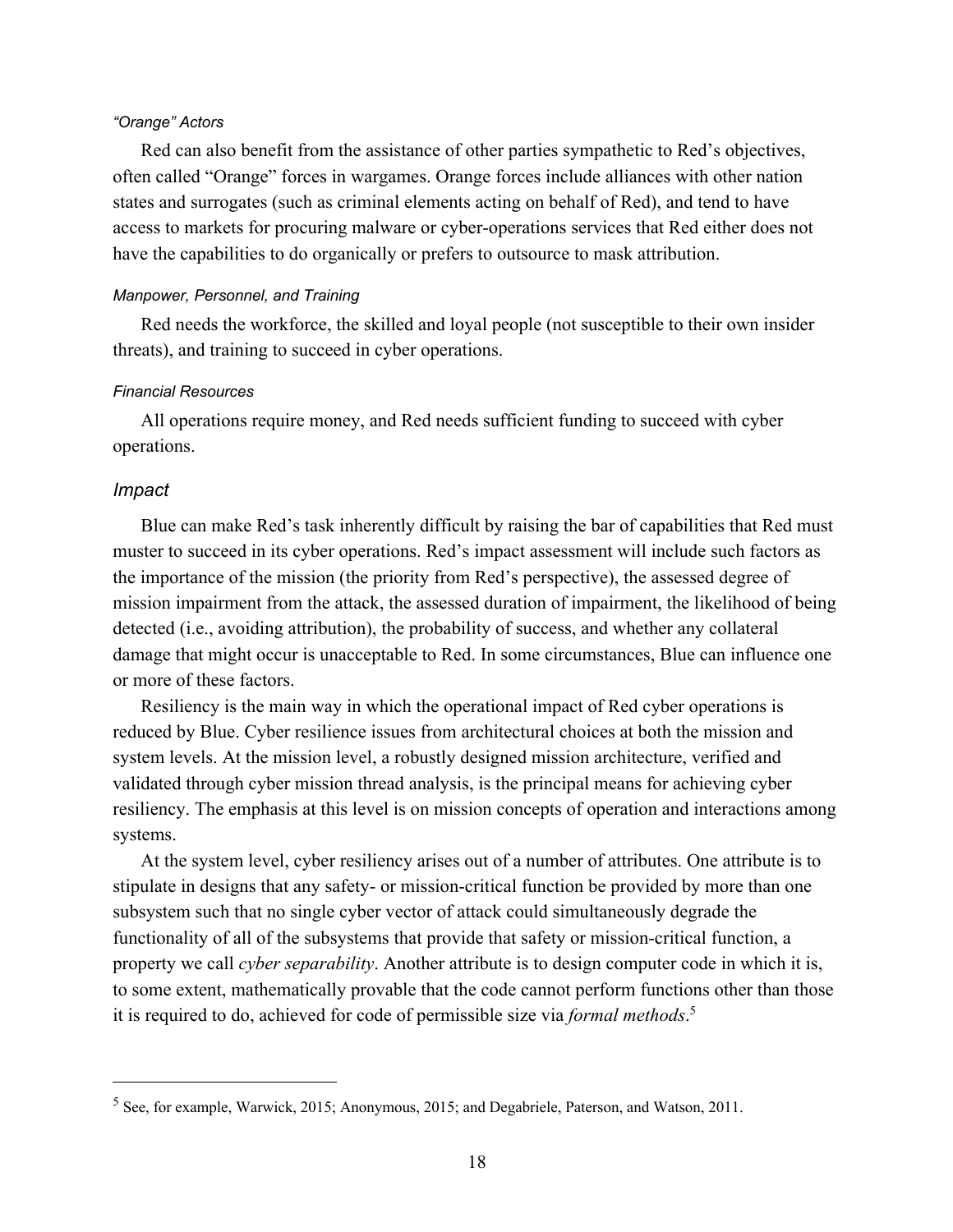#### *Blue Countermeasures*

The effects that Red aims to inflict are, of course, not inexorable. Blue can try to thwart Red using a range of countermeasures. No fixed and comprehensive set of Blue countermeasures exists, or will ever exist, to ineluctably thwart Red. True to the cat-and-mouse game being played, Red will develop new capabilities and its tactics will evolve as new concepts of operations and technologies emerge. In response, Blue will need to continually re-evaluate countermeasures and perhaps devise new ones. The categories of Red actions to be curtailed will be relatively stable; the Blue countermeasures will be less so as they adapt to evolving technologies and the dynamic threat environment.

Blue leadership must remain alert to limiting their actions to following lists of prescribed countermeasures. Such lists, of which the security controls in the National Institute of Standards and Technology (NIST) Risk Management Framework are a prime example, are meant to be guides to assist thought.<sup>6</sup> The goal of lists of potential countermeasures is to aid Blue in finding the right combination of actions. Lists of countermeasures are not substitutes for thinking. Blue personnel, rather than avoid the distraction of mere compliance with lists of candidate countermeasures, must keep their eyes on the goal—thwarting Red—and the countermeasures employed must be evaluated according to how well they are doing in thwarting Red.

With these caveats in mind, we note some candidate Blue countermeasures. Effective mitigation for any Red action is most likely to arise from multiple Blue countermeasures and by multiple actors (e.g., program office, operator, and so on). Our goal in this section is not in any way to be comprehensive. We draw attention to selected Blue countermeasures to make some specific points.

#### Countering Access

Countering the cyber supply chain threat is well discussed.7 Common methods include component inspection; positive inventory control; directed actions in maintenance technical orders; trusted shipping and warehousing; antitamper techniques; trusted foundries and other suppliers; and procedures for sanitization and disposal of articles at their end of life. Many of these measures are arduous and must be reserved for the most critical components. Some also depend on an industrial base loyal to the United States. Preserving such an industrial base is a government-wide responsibility.

Countering access via standard data pathways is the focus of most cybersecurity efforts in the U.S. government.<sup>8</sup> We add only a few observations often not treated in cybersecurity guides. Blue must be ever vigilant in establishing countermeasures to side-channel attacks. Even

<sup>6</sup> National Institute of Standards and Technology, 2015; Committee on National Security Systems, 2014.

<sup>7</sup> Boyens et al., 2015; Shackleford, 2015.

<sup>8</sup> Much of the work by the National Institute of Standards and Technology, 2015, and Scarfone and Mell, 2007, offers methods for countering this Red vector.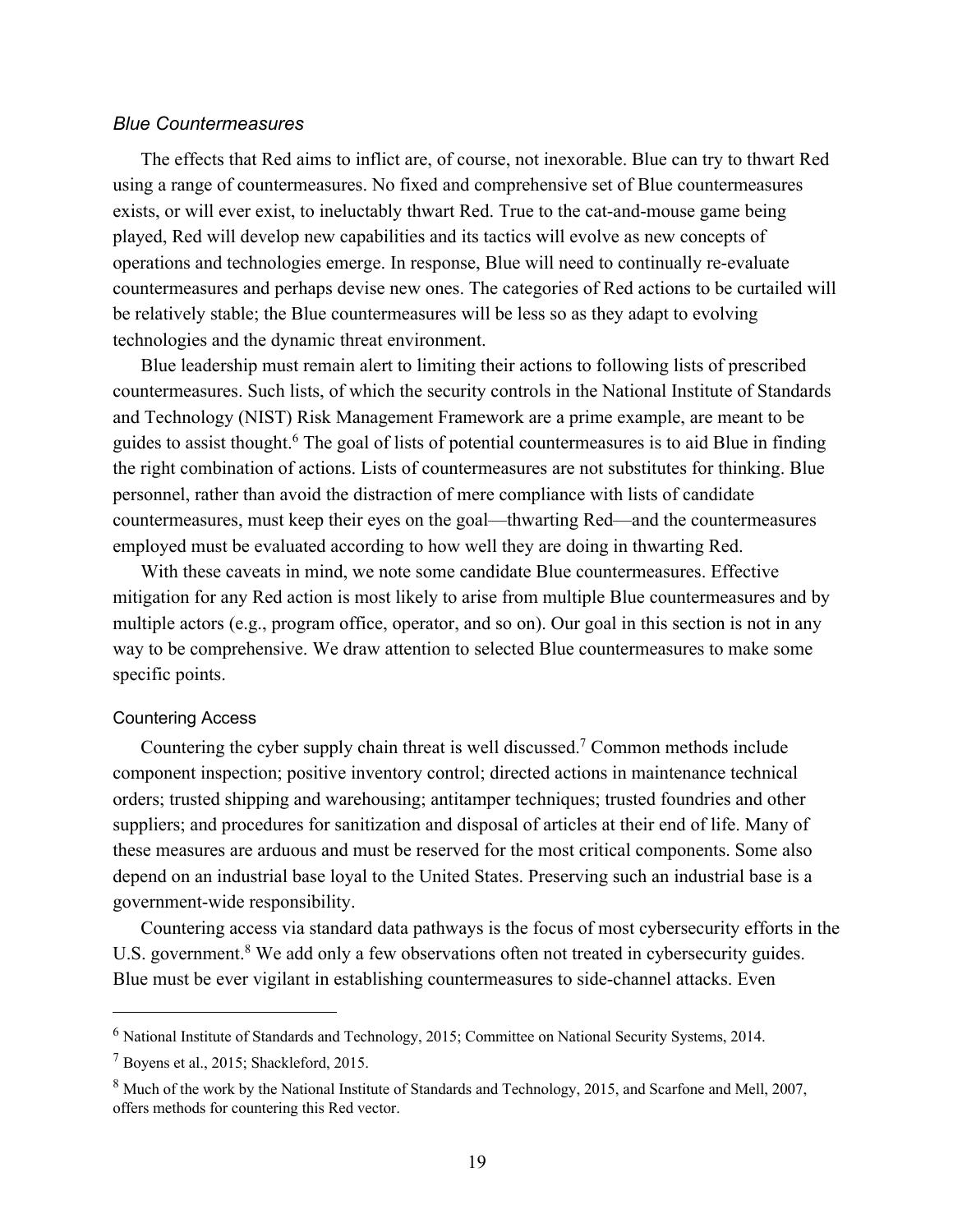provably secure measures, such as RSA encryption algorithms, can be broken by side-channel attacks.9 Side-channel attacks lurk in some surprising places.10 In the specific case of access through radio-frequency links and some sensors, electronic warfare techniques can be useful. Techniques, such as application whitelisting, are useful both for countering access through data pathways and for a range of other Red actions, including some supply chain access vectors.<sup>11</sup> Although widely used for security, encryption offers an additional layer of defense against access, but its reach is not universal, especially for data at rest.

Countering the insider threat illustrates a common attribute of Blue countermeasures—they are often only partially successful at countering a particular Red action, but they can be quite useful for a range of potential Red actions. Common countermeasures include limiting access to least privilege, segregating networks, personnel screening, training, deterrence, continuous monitoring of networks and personnel, and maintaining a positive work climate.12 None of these countermeasures are sufficient in isolation. Yet in combination, they form a powerful lattice of actions to prevent and limit the effects of an insider. They are also good practices for countering a range of other Red actions, such as insider threats through the supply chain.

#### Countering Knowledge

The main countermeasure for limiting Red's knowledge gained through "publicly" available information is by carefully reviewing what information should be released. One salient example is in limiting the information released in requests for proposals. For example, there is often no reason why the contractor bidding needs to know Blue's exact use and location of some equipment. Revealing this kind of information unnecessarily expands the knowledge base of Red.

Countering COMINT, ELINT, FISINT, and HUMINT largely falls under counterintelligence, which lies outside of the focus of this report. The acquisition and test communities do, however, have a role in limiting the knowledge gained by Red through FISINT. Countermeasures include operational security measures and encryption. To some degree, the acquisition community also plays a role in all of these collection areas by determining at what level information is to be classified and handled.

The accuracy of the information available to Red can be compromised by Blue using deception and employing decoys. Deception and decoys, such as honey pots, apply to both publicly available knowledge and controlled knowledge. These countermeasures contribute to confusing Red, and thereby diminish the confidence in and currency of Red's knowledge.

<sup>&</sup>lt;sup>9</sup> Degabriele, Paterson, and Watson, 2011.

 $10$  One recently discovered example is that design information can be stolen from the sounds emanating from additive manufacturing tooling. For more information, see Hvistendahl, 2016.

<sup>&</sup>lt;sup>11</sup> Sedgewick, Souppaya, and Scarfone, 2015.

<sup>&</sup>lt;sup>12</sup> Cappelli, Moore, and Trzeciak, 2012; CERT Insider Threat Center, 2016; Bunn and Sagan, 2016.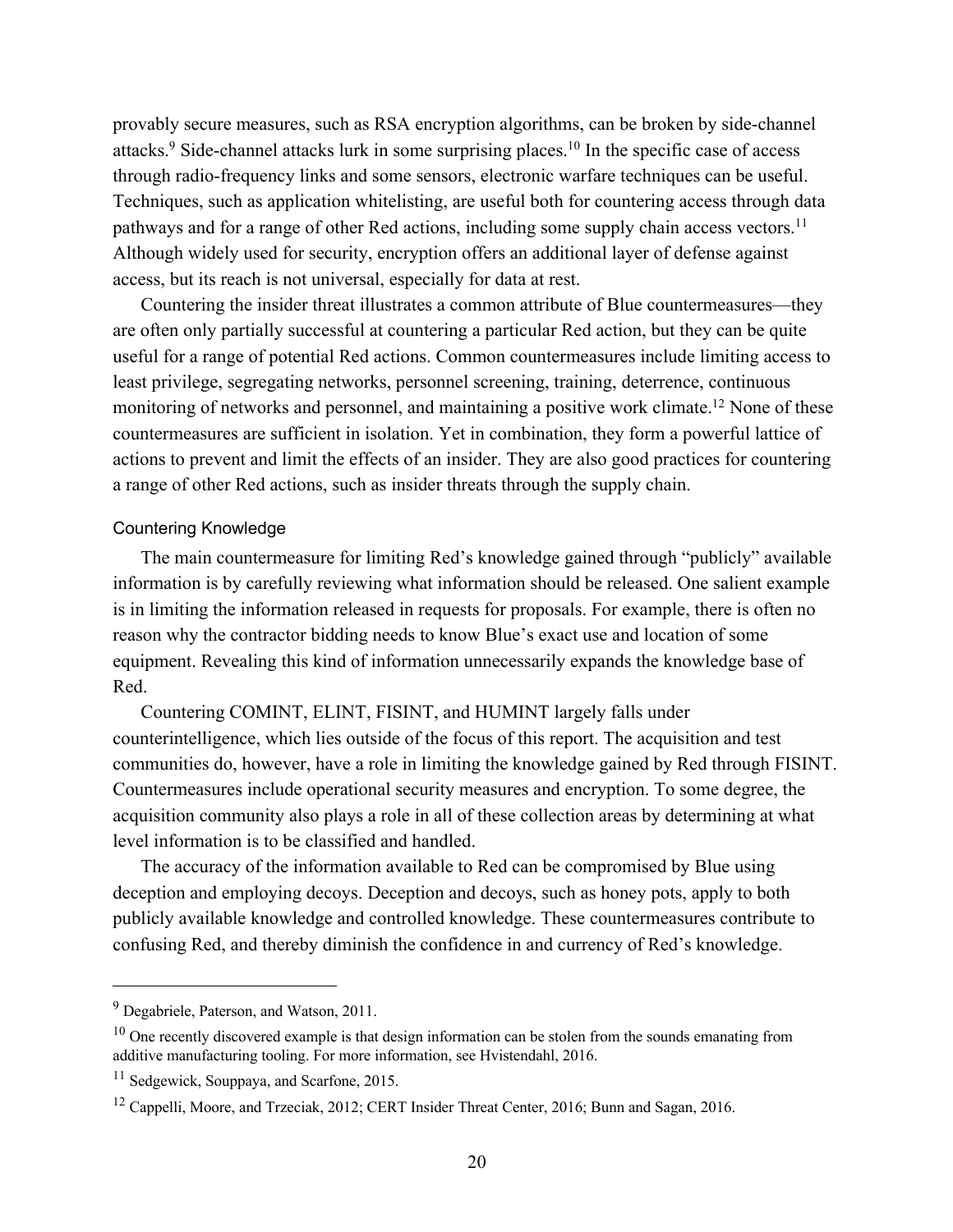Changes to Blue systems or missions that erode the currency of Red's knowledge is an interesting countermeasure to Red's knowledge and is insufficiently discussed in cybersecurity and cyber resiliency policies and practices. Blue can nullify the usefulness of Red's knowledge by making it obsolete. There are various ways to diminish the stability of Blue's posture, including recapitalizing and modernizing systems, changing concepts of operations, using war reserve modes, rekeying encryption, and sometimes simply rebooting an operating system.

#### Countering Capability

Most of the techniques for countering Red's capability lie outside the responsibilities of the acquisition community. Nevertheless, they are another weapon in Blue's countermeasure quiver that can be most effective in some circumstances. Some of these countermeasures include active defense (e.g., to interrupt Red's distributed denial of service infrastructure); alliances; legal frameworks; international norms; deterrence (e.g., by sharing infrastructure with Red such that the collateral damage is unacceptable to Red); and by both kinetic and nonkinetic attack of Red's resources (e.g., infrastructure, people).

#### *Cyber Metrics*

The culmination of the arguments that we have made is that to measure how survivable and effective a mission or system is in a contested cyber environment, we must understand how well Red cyber operations are being countered. The focus of cyber metrics, then, must be on Red's estimated success or failure, not on the specific countermeasures that Blue might try. Blue countermeasures are important, of course, but their importance is as a means to an end—that of hindering or thwarting Red. Cyber metrics that concentrate on the compliance with lists of candidate Blue countermeasures fail to indicate whether those measures are effective, properly implemented, or sufficiently comprehensive to thwart Red. Therefore, the compliance approach is insufficient.

What to measure, then, is how well Blue is countering the Red vectors listed earlier. How well are Red actions during the design phase of the supply chain being met? How well is the potential Red access to a system via subsystems being countered (e.g., maintenance test equipment)? How well is the insider threat being addressed? On what basis are the decisions about the guarding of information (e.g., publicly releasable, controlled unclassified, and at the various classification levels) being made? How stable are aspects of the system or mission that Red needs to know to successfully attack relative to Red's intelligence refresh cycle? The answers to these questions, addressing the full range of Red actions, form the set of workinglevel cyber metrics. These cyber metrics require knowledge and expertise of a skilled workforce and are not easily reduced to automated collection.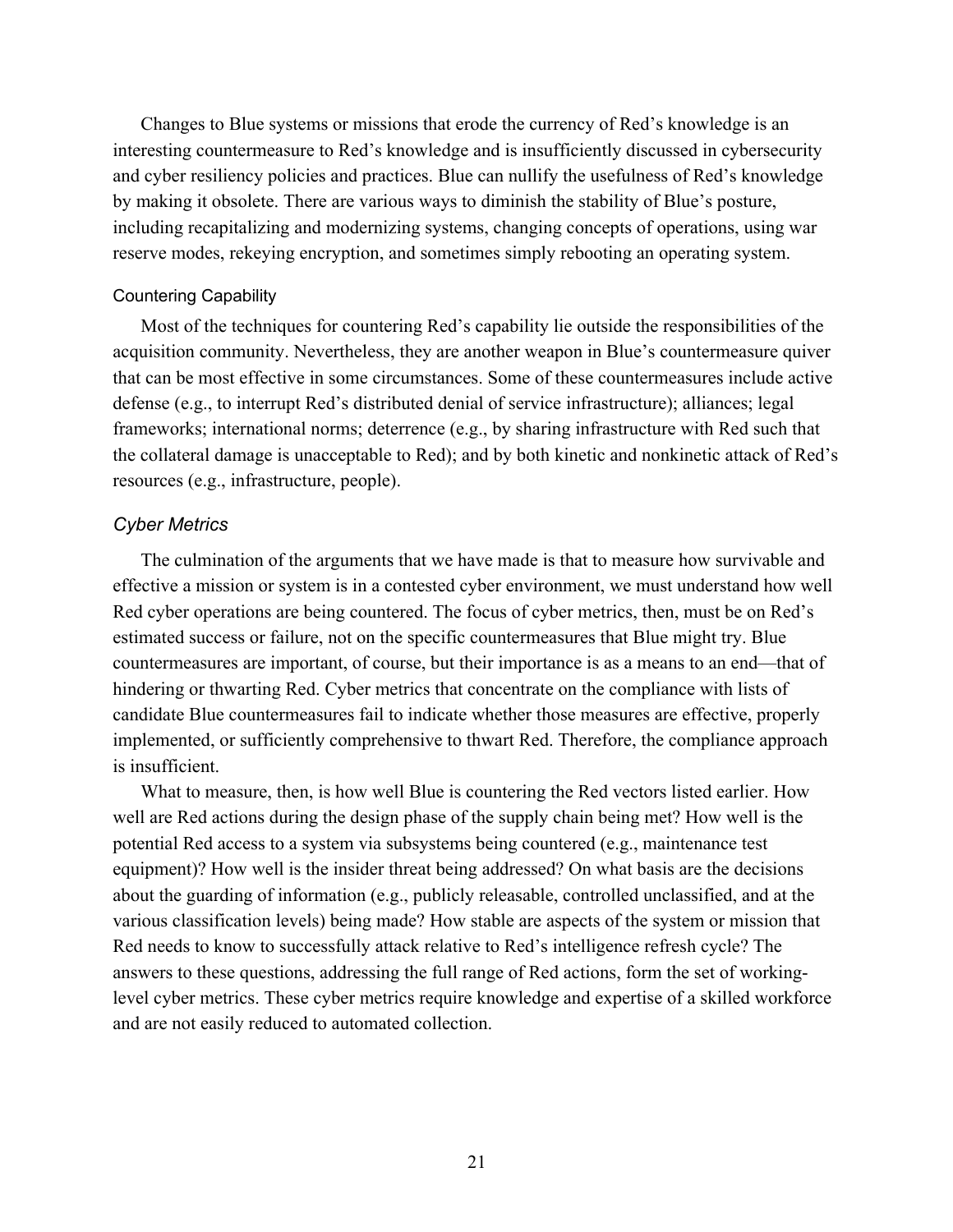# How to Measure

As argued in Chapter 1, cyber metrics are, in general, more complicated than measuring the effectiveness of countering kinetic threats. Cyber metrics cannot generally be reduced to quantitative models like those used to assess the effectiveness of, say, maneuverability, speed, or low observability in penetrating an air defense system. They must, for example, also include how humans interact with ware, and whether Blue's responses to Red are sufficiently timely. Any assessments of the effectiveness of Blue countermeasures to Red cyber operations will be inherently uncertain and require vigilant, continuous attention by skilled workers.

The focus on thwarting Red, rather than compliance to scripted Blue countermeasures, also means that assessments must be relative to the baseline of the Red threat. If Blue's cybersecurity and cyber-resiliency countermeasures are advancing, but Red is advancing faster in its capabilities and tradecraft, the improvement in Blue cyber metrics is illusory. Blue has actually lost ground. This characteristic is not unique to cybersecurity and cyber resiliency. It is true of all assessments of military power.<sup>13</sup>

What we propose, then, is a three-tiered assessment: (1) an assessment by responsible leaders for a weapon system and supported missions of how well each Red action is countered; (2) some external assessment (a verification and validation) of each of these self-assessments; and (3) a missionwide roll-up of all of the countermeasures, looking for how effective they are as an ensemble against each of Red's actions, and whether any gaps exist.

#### *Assessing at the Working Level*

The locus of information about the technical details of weapon systems and missions lies at the working level. As argued earlier, cybersecurity and cyber resiliency are technical and highly nuanced. Some of the ideas for effective Blue countermeasures will only be discovered at the working level. Many deficiencies will only be evident at the working level because the relevant knowledge exists only at that level. Also, the nimbleness to respond to Red's evolving tactics is facilitated by empowering working-level actors. Self-assessments at the working level are critical to identifying the right countermeasures and assessing how well they are expected to hinder or thwart Red.

A decisionmaker needs two kinds of information to value a decision regarding how well Blue is doing: the probability that the decision will lead to a certain outcome, and the value of that outcome.14 In our context of working-level cyber metrics, this means determining both the expected effect that a Blue countermeasure will have on a Red action and the uncertainty in that assessment.

<sup>&</sup>lt;sup>13</sup> See, for example, Marshall, 1966.

<sup>14</sup> Churchman and Ackoff, 1954.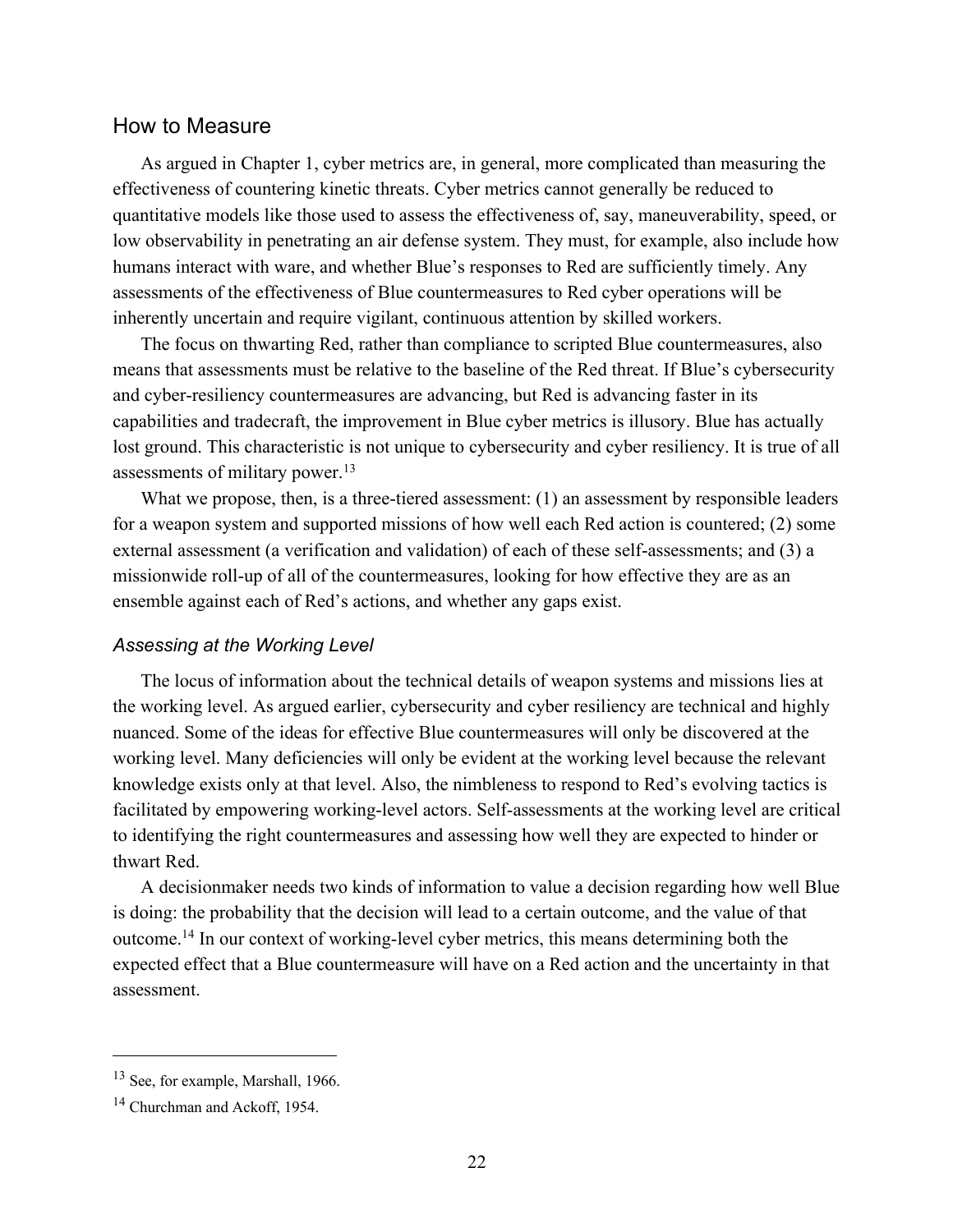The expected effect of Blue countermeasures on Red cannot, in general, be assessed quantitatively. What is possible is to make a coherent argument for which countermeasures should be employed and what their expected efficacy might be. There is an analogy here with verification and validation of modeling and simulation software. The burden of proof for software verification and validation lies with the software developer, who documents all of the various tests that the software has been subjected to in order to demonstrate that it most likely performs as it should.15 For assessing working-level cyber metrics, each key leader (program office, operational wing, etc.) at the working level would similarly document all the steps that he or she has taken to counter each of Red's actions. Because each leader's remit is limited, there will be Red actions for which no countermeasures have been taken, and some for which the countermeasures might be weak (with the expectation that others will compensate with additional countermeasures).

Because such assessments are inherently subjective, the assessment valuation must reflect this uncertainty. The best that can be done is some kind of range, qualitatively specified, for most metrics. We recommend assessing the ability to address Red actions by a maturity index.<sup>16</sup> An immature response to a Red action would be limited to static dimensions of Blue countermeasures. Static (cybersecurity) actions would progress in maturity if the following questions are addressed in the affirmative:

- Have static countermeasures been identified?
- Have static countermeasures been implemented?
- Have static countermeasures been tested?
- Have static countermeasures been found to work adequately?

For example, in countering Red access to standard data pathways to a system, has the program office identified all the pathways? This identification is more difficult than it might seem, as pathways might exist in commercial, off-the-shelf components that a contractor uses, but for which all of the technical details are not available because of how the contract was written. Once all pathways have been identified, have mitigations been identified? If so, have they been implemented? If implemented, have they been tested (e.g., by a certified red team)? The deeper the answers are affirmative in this sequence, the more mature the countermeasures.

A yet more mature response would include dynamic (cyber resiliency) actions, including measures to decrease the impact of Red's cyber operations (e.g., robust operational architecture, cyber resiliency, use of formal methods). The deeper the following questions are assessed in the affirmative, the more mature:

- Has a baseline trusted state been defined for each system to return to?
- Is continuous monitoring done?

<sup>&</sup>lt;sup>15</sup> Department of Defense Instruction 5000.61, 2009.

<sup>&</sup>lt;sup>16</sup> Modeled after U.S. Department of Energy and U.S. Department of Homeland Security, 2014.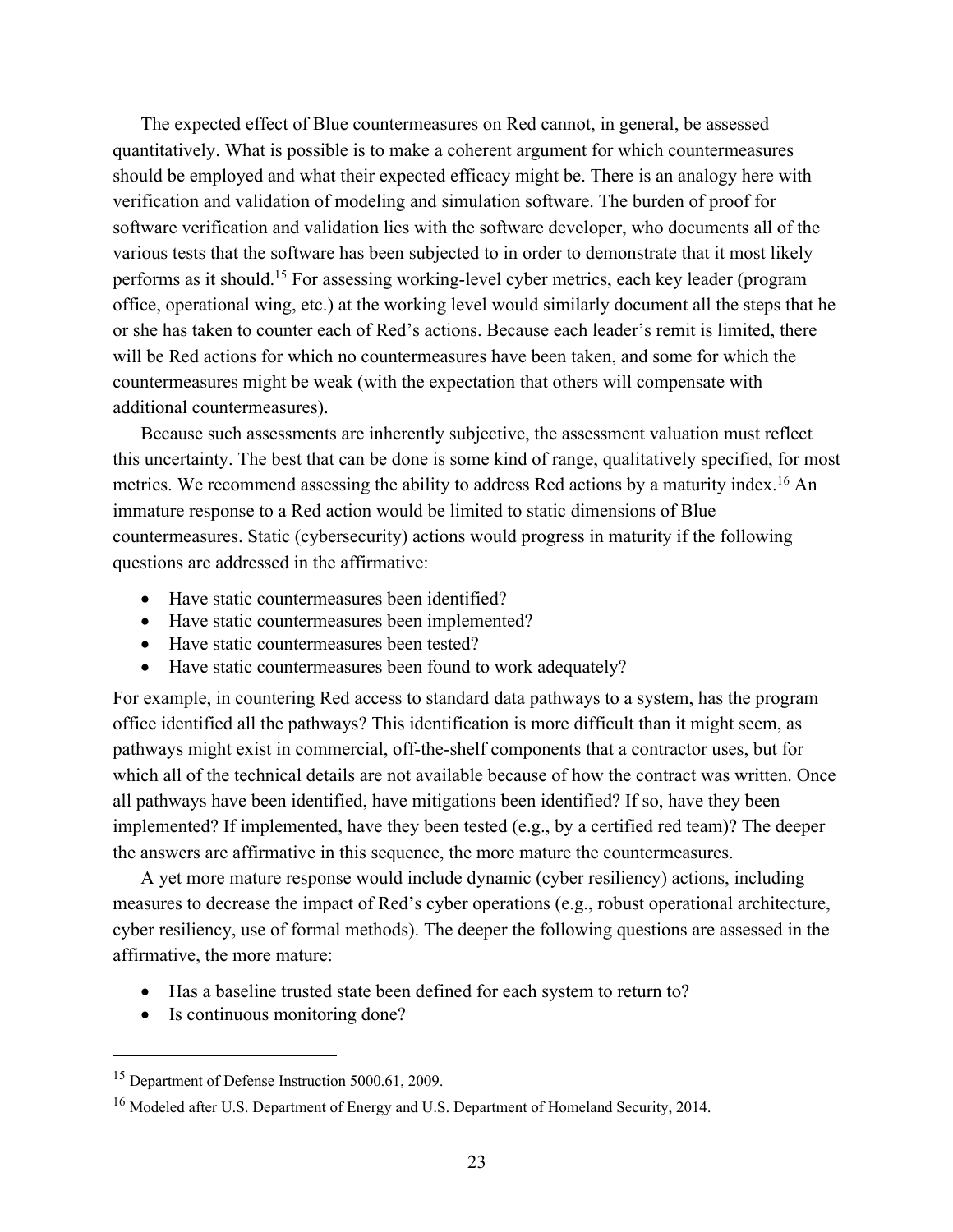- Have resilient methods been identified to return to this state?
- Can these actions respond within Red's OODA loop?
- Is the recovery time adequate for mission needs?
- Have these measures been implemented?
- Have they been exercised and tested?
- Have they been found to be adequate?

All of these assessments would be gauged against Red's capabilities. Given the ubiquity of the cyber threat, this would be the highest Red actor assessed by intelligence. Assessing the ability to address each of Red's actions by a maturity index defined in this way places all assessments on a common scale and does not push the scoring to an unjustified quantitative precision.

The most important product of the assessment at the working level would be artifacts that document what is being done to counter each of the Red actions. It is at this level where the technical and operational details lie. This level must do the most detailed assessment to document the Blue countermeasures and their qualities against Red. The leadership to which the working level reports will, however, need to see some aggregation in the form of a scoring of these assessments. This aggregation is necessary to get a broader view of the mission without needing to review all of the artifacts produced at the working level. We recommend a maturity index for this scoring, as described in Table 2.1.

Scoring of the maturity index for each Red vector should be done conservatively. To progress upward to higher maturity scores, issues at each maturity level must be addressed as completely as feasible. One weakness in Blue's countermeasures against a Red vector can be all that Red needs to prevail. Therefore, even if some countermeasures against a Red vector have been identified, implemented, tested, and found adequate, if others have not been properly identified, the response to this Red vector remains immature. For example, if countermeasures for accessing a weapon system through communications paths have been comprehensively identified, implemented, tested, and found adequate, yet all the paths through which Red might gain access via subsystems remain to be identified, the scoring for Red access via data pathways remains "most immature."

| Level         | <b>Maturity</b>  | <b>Characteristics</b>                                                                                                                        |
|---------------|------------------|-----------------------------------------------------------------------------------------------------------------------------------------------|
|               | Highest maturity | Solutions to counter a Red vector are tested, exercised, and found to be<br>adequate.                                                         |
| $\mathcal{P}$ | Mature           | Solutions to counter a Red vector are implemented with continuous<br>monitoring.                                                              |
| 3             | Intermediate     | Solutions to counter a Red vector are identified.                                                                                             |
| 4             | Immature         | How Red might act by a vector is understood in the context of the system or<br>mission under review, and a baseline trusted state is defined. |

|  | Table 2.1. Maturity Levels for Working-Level Metrics |  |
|--|------------------------------------------------------|--|
|--|------------------------------------------------------|--|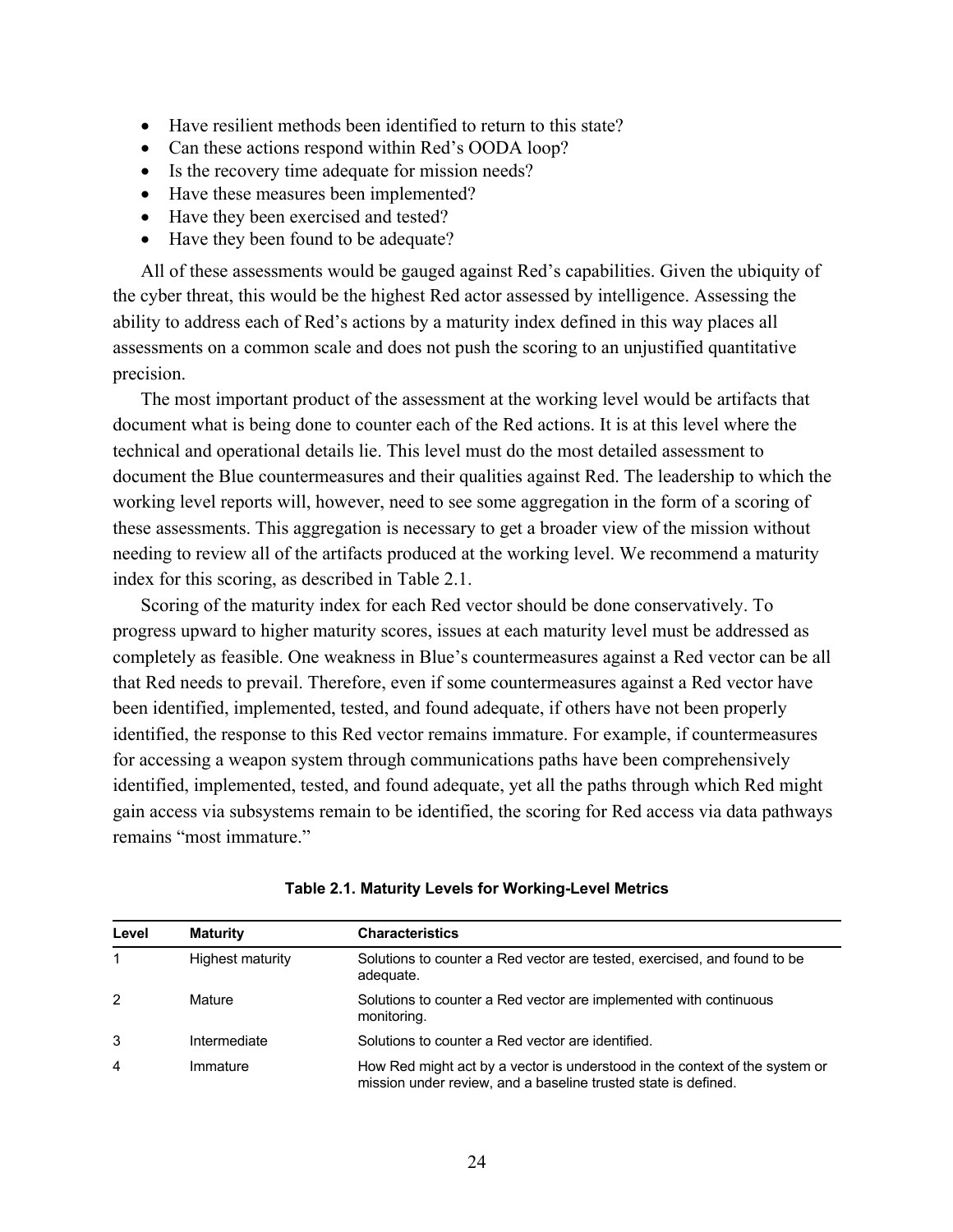| Level | <b>Maturity</b> | <b>Characteristics</b>                                                                                                                                                                                             |
|-------|-----------------|--------------------------------------------------------------------------------------------------------------------------------------------------------------------------------------------------------------------|
| 5     | Most immature   | Awareness of how Red might act by a vector against a system or mission is<br>inadequate.<br>Such examples for access include incomplete knowledge of standard<br>pathways for data inputs and outputs of a system. |

Shown graphically, the end result of this assessment would look something like the diagram in Figure 2.2. The figure shows a notional assessment for six selected Red actions by one working-level assessor. Assessments for each Red action have two components: a static (cybersecurity) assessment, shown in blue, and a dynamic (cyber resiliency) assessment, shown in green. Each of these consists of an aggregate of all of the Blue countermeasures under the control of the assessor.

**Figure 2.2. Notional Example of Maturity Indexes for Countering Selected Red Actions**



### *Assessing the Working-Level Assessments*

No one can be entirely trusted to self-evaluate. Some other referee needs to assess the working-level assessments. For the acquisition community, three principal groups play this role for weapon systems: the program executive officers (PEOs) in the chain of command, authorizing officials exercising statutory authorities on behalf of the chief information officer, and developmental and operational testers. Each of these provides different checks of whether the program office has identified the appropriate countermeasures, implemented them appropriately, and assessed their effectiveness accurately.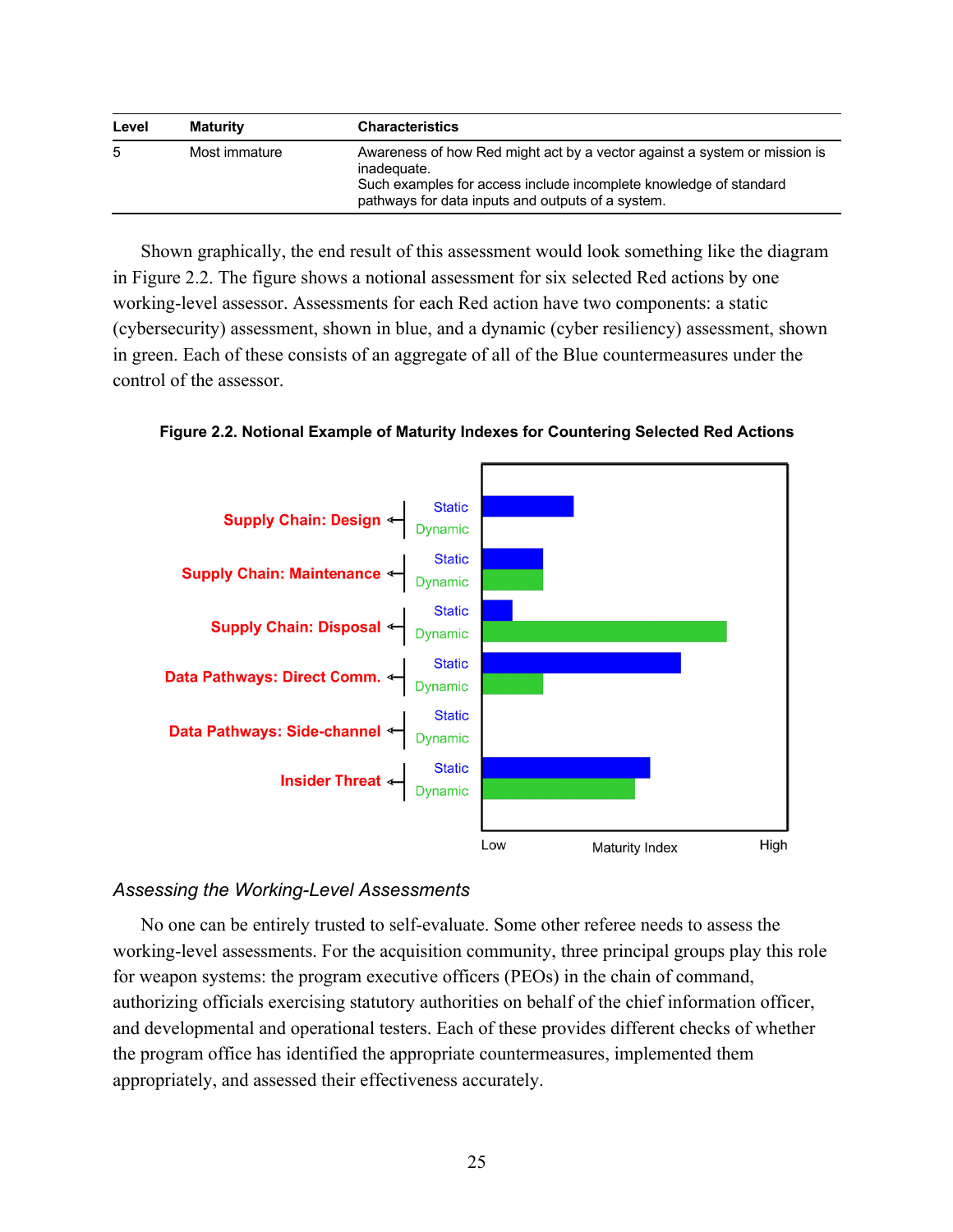Testing, for example, provides a fairly realistic assessment environment. However, even testing has its limitations. Most developmental testing focuses on the implementation of chosen solutions for the system under test rather than their effects on Red decisionmaking and actions. In operational testing, red team activities are most useful the broader ranging that they are. However, limitations of time and resources may limit the scope of operational testing. Ad hoc red-team exercises indicate as much about the skills of the red team as they do the vulnerabilities of the system under examination. The negative result that a red team fails to reveal significant vulnerabilities of a system only indicates that that team was unable to succeed in an attack or other compromise.17 The results are only as good as the degree to which the red team skills mimic the real Red threat.

Each of these three evaluators must also be alert to shirking. Because no single actor is solely responsible for countermeasures for any given Red action, there is a potential tendency for some to shirk their responsibilities, assuming others are better positioned to address them. However, the key to cybersecurity and cyber resiliency is having multiple countermeasures against Red actions that combine to form an effective response. Even if the contribution of one actor might be small, it could still be important in the overall Blue response.

A bureaucratic difficulty with these assessments will be that many Red actions will have an immature set of Blue countermeasures. This circumstance might be satisfactory. Consider the case of an insider threat for someone handling nuclear weapons command and control. In this case, we might demand several Blue countermeasures, and high maturity for many of them, both in the static and dynamic dimensions. One example would be the personnel reliability program. If well implemented and tested, the maturity index would be high in this case. Now consider the case of an insider threat in an unclassified, noncritical system. A strict regime like the personnel reliability program would be unnecessarily burdensome. The Blue countermeasures overall should be less than in the nuclear case, and therefore a lower maturity score is fine. These critical systems can be identified by cyber mission thread analysis. The bureaucracy will need to adjust to the reality that not everything requires a high score.

A second factor that will play a role in determining how mature a set of Blue countermeasures to a Red action need to be is the threat. For Red actions of low threat, Blue might accept a lower maturity index; for Red actions in which the threat is high, the countermeasures need to have a comparably higher maturity.

#### *Assessing the Mission*

The third factor is the balance of countermeasures across the mission. Someone at the senior leader level needs to assess how well all of the countermeasures across all *systems* add up to an effective response for the cybersecurity and cyber resiliency of a *mission*. At this assessment level, a portfolio of working-level assessments, such as that shown in Figure 2.2, would be

 $17$  Stolfo, Bellovin, and Evans, 2011, p. 63.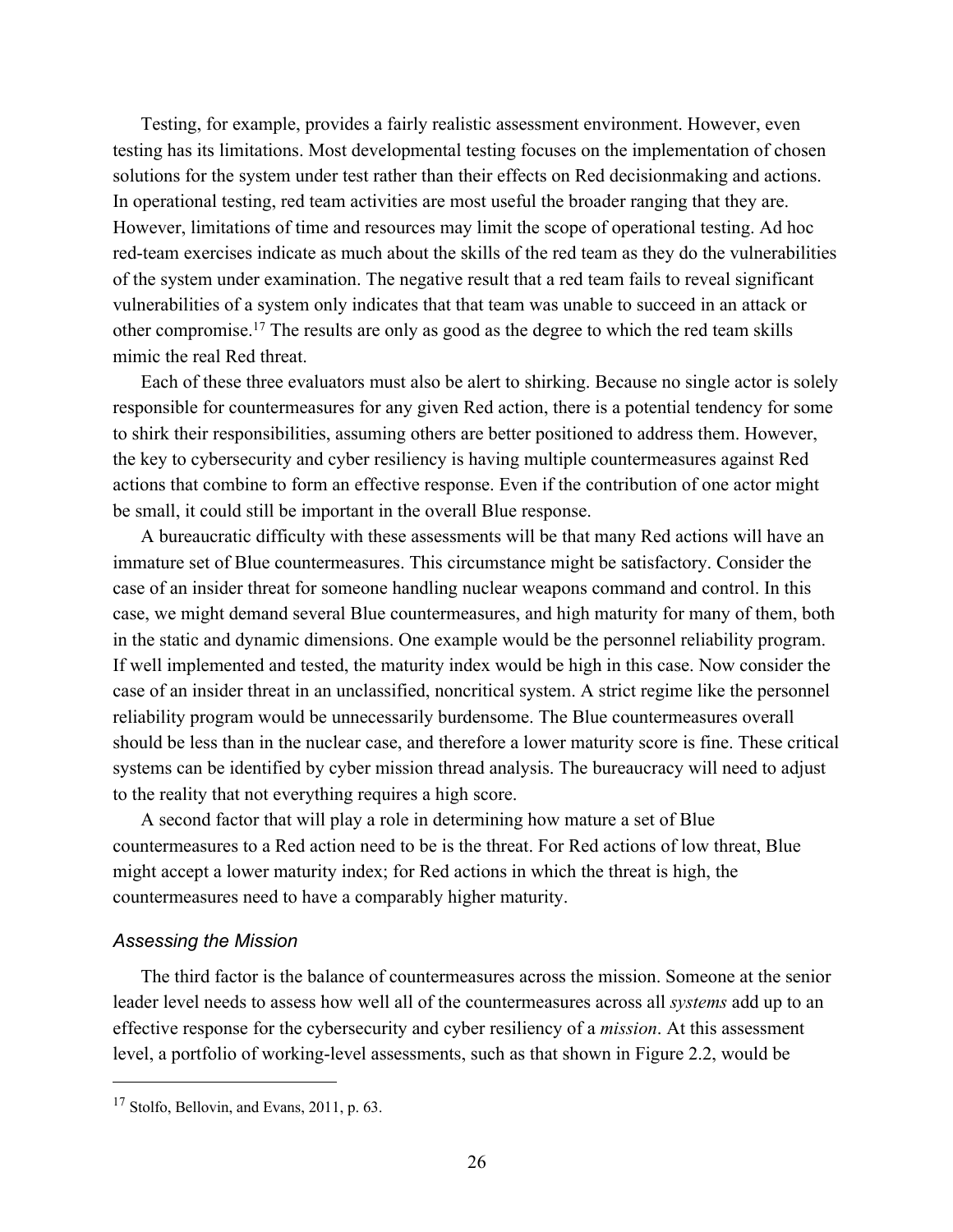overlain to get a holistic view of the susceptibility of the mission to cyber operations. At the mission level, are there gaps in Red coverage? Given the Boolean structure of the Red actions, are some successful countermeasures in one area offsetting poor performance in another (e.g., is leakage of information to Red about a system offset by a rapidly changing system configuration?)? Aggregating the view to a mission level in combination with cost and effectiveness information gives the perspective needed for resource allocation for cybersecurity and cyber resiliency.

Even if all of these assessments at the working level are done exquisitely, other issues can hobble Blue's efforts to thwart Red, and these lie at the institutional level of the enterprise, which we discuss in Chapter 3.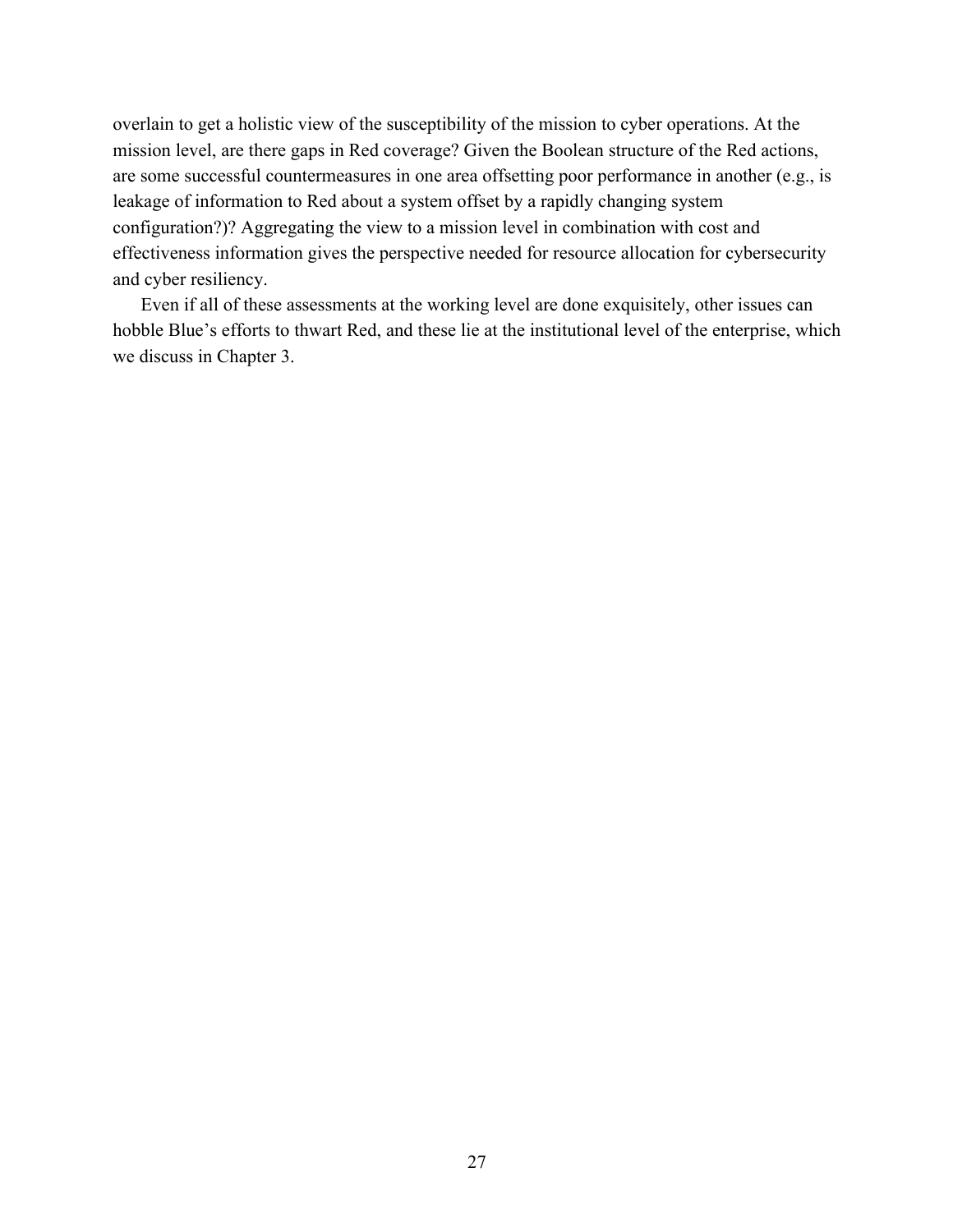"The harder we try to nail down quantitatively every detail on any given level, the more certain we are to overlook 'strategic' considerations at higher levels. One reason is that higher-level considerations . . . are inherently resistant to exact quantification. The other is that there are always broader perspectives from which a given problem can be viewed, and we cannot quantify them all."

— James G. Roche and Barry D. Watts<sup>1</sup>

# The Need for Monitoring Institutional Issues

In Chapter 2, we described a number of countermeasures that Blue can take in an attempt to thwart Red actions. If, after due diligence, Blue fails to hinder or quell Red's cyber operations, does that failure necessarily mean that the countermeasures were unsuccessful because of the people, ware, and the processes used, or could environmental factors in the institutions in which they are embedded have been the problem? The tendency of humans is to ascribe the blame for shortcomings to the people and objects closest in time and space to the failure—in this case the people, ware, and processes—rather than environmental factors, a tendency called the fundamental attribution error.<sup>2</sup> However, often the cause of a failure also has a strong component of institutional deficiencies. Knowing how well Blue is doing in cybersecurity and cyber resiliency requires going beyond monitoring people, ware, and processes. It also requires monitoring how well institutions are functioning.

The security of a mission or a system is not simply the sum of an assessment of the security of all of its elements. Security emerges from how all of these elements interact, how they mutually support or conflict with one another in achieving the goal of survivability and effectiveness. Just as a well-designed system is more reliable than its individual parts, the overall security of a system can exceed the security of its weakest elements or fall short of the average of its elements.<sup>3</sup> Metrics of military power, such as counting the number of divisions of ground forces and numbers of fighter aircraft and bombers, are insufficient for predicting the outcome of a conflict. Many factors, such as how those forces work together, the agility and robustness of their combat support, the stratagems and tactics they pursue, and how well they train, can also be

 $<sup>1</sup>$  Roche and Watts, 1991, p. 191.</sup>

<sup>&</sup>lt;sup>2</sup> Ross, 1977; Langdridge and Butt, 2004. Humans present a range of other biases, many of which are discussed by Kahneman, 2011. We focus on the fundamental attribution error and, later in this chapter, drift, because these have been identified as critical to safety measures to avoid catastrophic accidents, which we argue has parallels to cybersecurity and cyber resiliency.

 $3$  See, for example, von Neumann, 1956.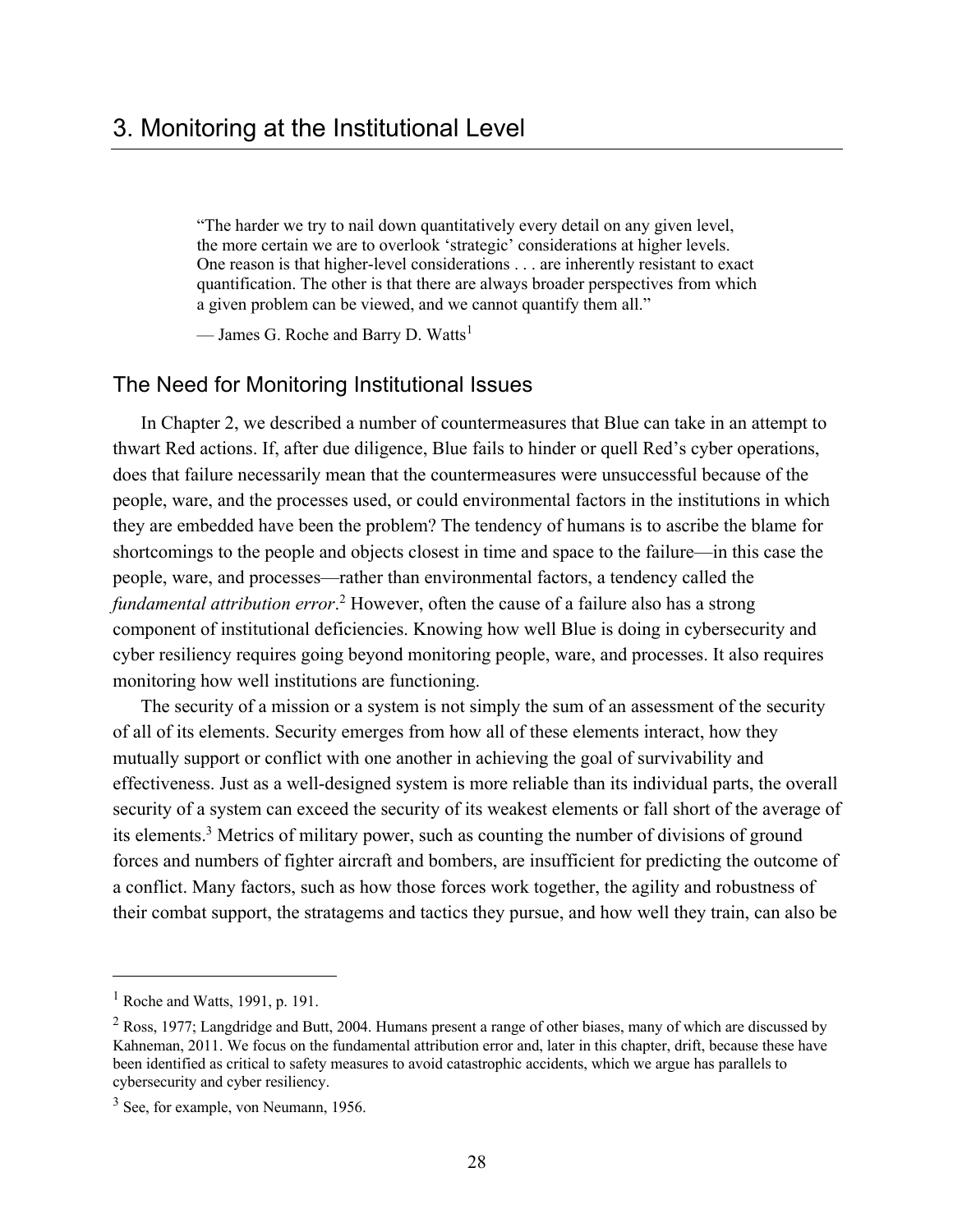decisive.4 Because of the human element, cybersecurity and cyber resiliency have a strong social and organizational dimension. Feedback on the performance of institutions is critical for senior leaders in an enterprise to understand a mission's likely survivability and effectiveness when subjected to adversary cyber operations. Comprehensive security metrics should look less like project management tools and more like an insurance policy.<sup>5</sup>

Two very different case examples will help illustrate the fundamental attribution error in this context and point to the need for institutional-level cyber metrics. We first draw an example from the insider threat and the countermeasures used to mitigate against that vector.

#### *Lessons from Poor Assessment of Human Risk*

MAJ Nidal Malik Hasan was an Army psychiatrist who, over a period of years, performed poorly in his assigned duties, openly defended Osama bin Laden, justified suicide bombing, declared himself more loyal to Sharia law than to the U.S. Constitution repeatedly to his colleagues (orally and in written briefings), and was monitored by the Federal Bureau of Investigation (FBI) for plotting an attack with a known terrorist recruiter.<sup>6</sup> Hasan was an insider threat. The threat turned to action during a shooting rampage on November 5, 2009, in which he killed 13 and wounded 43 at Fort Hood, Texas.

By the principles outlined in Chapter 2, adequate mechanisms were in place to reveal Hasan as an insider threat. The Red action to be thwarted was clear: to prevent the recruitment of a malicious insider by a terrorist group. Blue countermeasures were in place, including a background check for a security clearance, policies and briefings to colleagues to report adverse or compromising information (for continuous monitoring), regular performance reviews, a disciplinary process, and counterintelligence activities, such as incidental FBI monitoring of his communications with a known terrorist recruiter. Why did all of these countermeasures fail?

The story is a long one with many details and nuances.<sup>7</sup> We review just a few factors here to illustrate the broader point. Although individuals did fail to perform their jobs as they ideally should, strong evidence indicates that the identity of the person in a given position did not play a large role. In other words, regardless of who the person was performing the countermeasure, the countermeasure failed and was likely to have failed even if different personnel were involved.

In the case of not disciplining Hasan in light of his poor job performance and other troubling actions, nine different individuals in his chain of command made the same mistake at various times. 8 To blame only the individuals involved would be a fundamental attribution error. This

<sup>4</sup> Hayward, 1968.

<sup>5</sup> Chapin and Akridge, 2005.

 $6$  Zegart, 2016.

 $7$  The story was thoroughly analyzed in Zegart, 2016.

<sup>8</sup> Zegart, 2016, p. 54.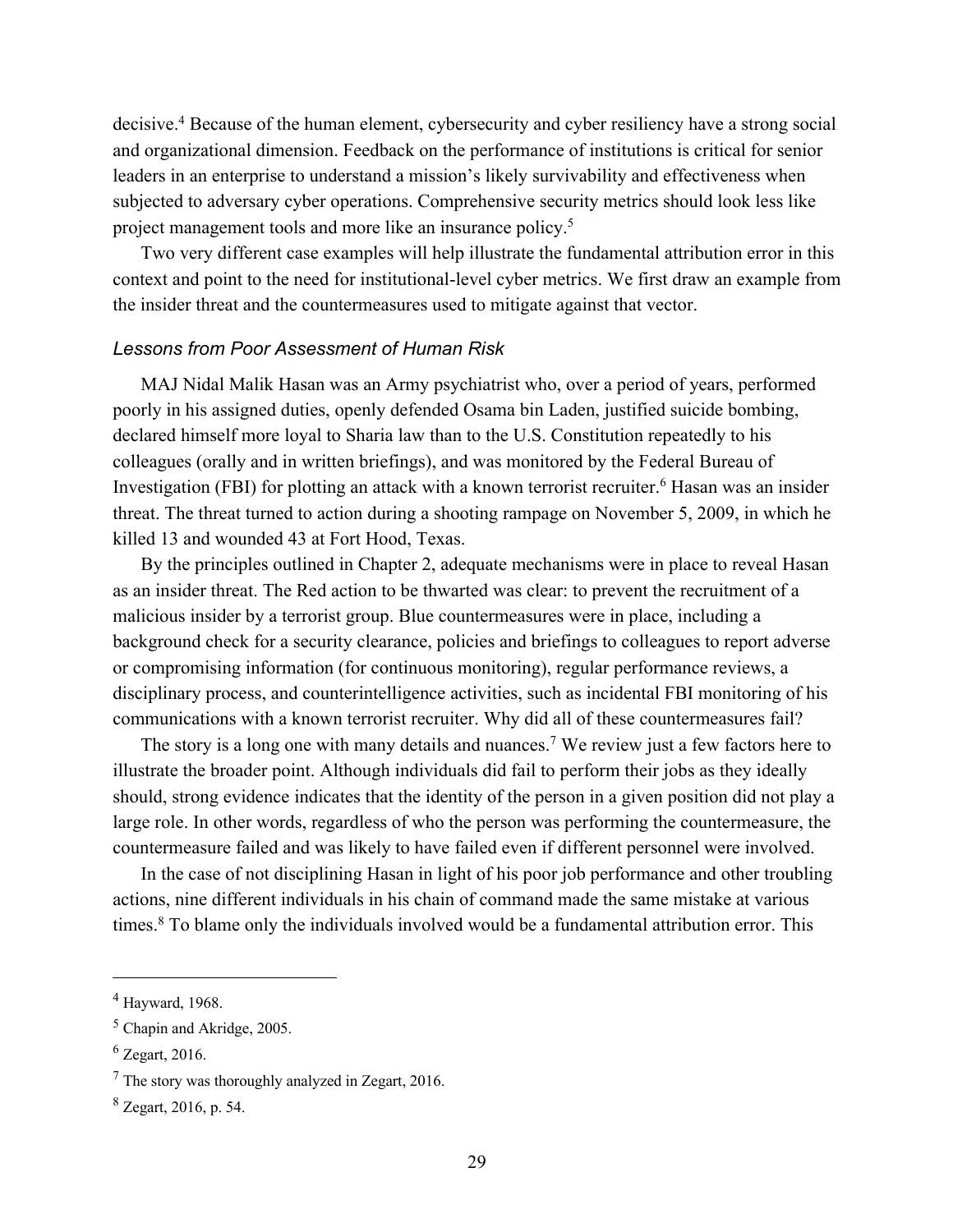pattern indicates an environmental factor—a failure of the institution—more so than the specific individuals involved. Some of those institutional factors are peculiarities of the situation at the time.

Psychiatrists, especially at his career stage, were in short supply in the Army during a period of high operational demands from post-traumatic stress disorder. Compounding this pressure were the normal disincentives for writing a strong, negative assessment that would lead to removal of an officer. If a leader recommends that someone be disciplined and puts the considerable effort into doing so, that leader had better be seen as correct by his or her superiors and peers. It is easier to pass the person along to the next assignment and let he or she worry about the individual. This factor was compounded in the case of Hasan because he was Muslim. The pressure was great to be correct in any negative assessment, and leaders were not well trained in discerning the difference between legitimate religious expression and dangerous radicalism. They were overly hesitant to judge his behavior.

Many coworkers also could have reported adverse behavior, as is encouraged for those holding security clearances. Surveys reveal that few workers report adverse behavior by their peers, often because they fear retribution, have a high threshold for reporting (only being willing to report clearly egregious behavior), and a distrust that the system will be fair to the subject of the reporting.9 Peer reporting failed to identify Hasan, despite the large number of individuals who witnessed adverse behavior.

Finally, FBI counterintelligence-monitoring identified Hasan as a clear threat. However, two environmental factors stymied the investigation. First, institutional confusion among FBI field officers led to each thinking the other was on top of the case, whereas in reality neither was. Second, the agent assigned to investigate was a Department of Defense appointee in the FBI office who was selected for handling criminal cases and had little experience with counterterrorism. His investigation used poor methods, ones more appropriate for the fraud investigations he was trained to do than for counterterrorism. Individuals failed in their job performances, but other individuals also would likely have failed. The institutions had weak coordination, and individuals with inappropriate skills were placed in the key positions because of other institutional priorities.

These and other elements of the failure to detect Hasan as an insider threat point to deficiencies of risk assessment at the institutional level. That is not to say that individuals did not fail in this case and other cases. However, environmental factors clearly played a strong role. The institution did not always place the right person in the job, some personnel were insufficiently trained, and some felt that the organization had different priorities than leadership really held. The failure to detect and react to Hasan was not because Blue countermeasures were not in place—nor was it because personnel charged with carrying out those countermeasures were

<sup>&</sup>lt;sup>9</sup> Wood, Crawford, and Lang, 2005.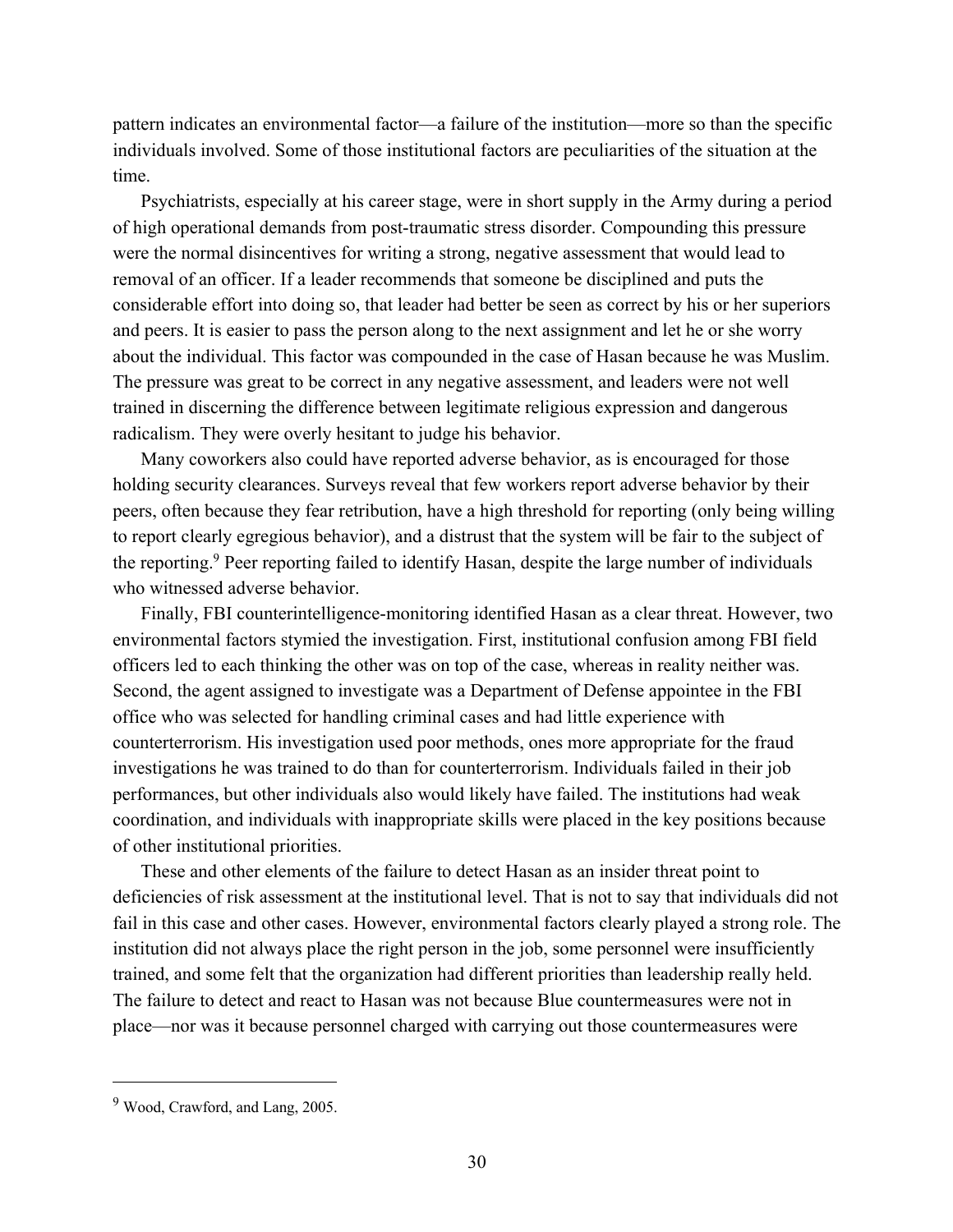trying not to do their jobs. It was, as Amy Zegart argues in some detail, primarily a failure of institutions.10

Addressing and monitoring only the working-level actions will be insufficient to detect these institutional-level factors and will leave decisionmakers with an incomplete picture of the state of cybersecurity and cyber resiliency. Weak institutional functioning can lead to failures even when workers are doing their best to accomplish the mission. On the other hand, strong institutions provide an important contributor to resiliency.

#### *Lessons from Poor Assessment of Engineering Risk*

Consider a second example, the well-studied events leading up to the loss of the Space Shuttle *Challenger* in 1986. The proximate cause of the loss of the vehicle and crew was the failure of an O-ring in one of the solid rocket boosters. However, the ultimate cause was an institutional failure. All of the engineering mechanisms to detect and address such concerns as the O-ring failure were in place throughout the program. No evidence exists that any workers were trying to shirk their responsibilities for safe design and operation of the vehicle. Feedback mechanisms at the working level looked fine. However, institutional-level deficiencies led to the acceptance of known engineering issues that eventually resulted in the loss of *Challenger*. 11

Significant erosion of these seals, eventually including blow-by, had been observed in previous flights. Had these observations been made during developmental test and evaluation, it is unlikely that ignoring the engineering issues would have been considered acceptable risk. However, erosion incidents did not occur on every flight and had not yet led to complete failure. As Diane Vaughan, in her analysis of the *Challenger* launch decision, notes:

> Signals of potential danger lost their salience as a result of the risk assessment process. Accumulating incrementally, information about O-ring anomalies looked very different to the work group than it did [later] to outsiders, who viewed it knowing the disastrous outcome. Signals were mixed: information indicating trouble was interspersed with and/or followed by information signaling that all was well. Signals were weak: information was informal and/or ambiguous, so that the threat to flight safety was not clear. And, as 1985 drew to a close, signals were repeated, becoming routine as the frequency and predictability of erosion institutionalized the construction of risk.<sup>12</sup>

Larry Wear, one of the engineers involved with the O-ring flight certification at the National Aeronautics and Space Administration's (NASA) George C. Marshall Space Flight Center, expressed this concept rather bluntly:

> Once you've accepted an anomaly or something less than perfect, you know, you've given up your virginity. You can't go back. . . . I can imagine what the

<sup>10</sup> Zegart, 2016.

 $11$  For a full discussion, see Vaughan, 1996.

<sup>12</sup> Vaughan, 1996, pp. 243–244.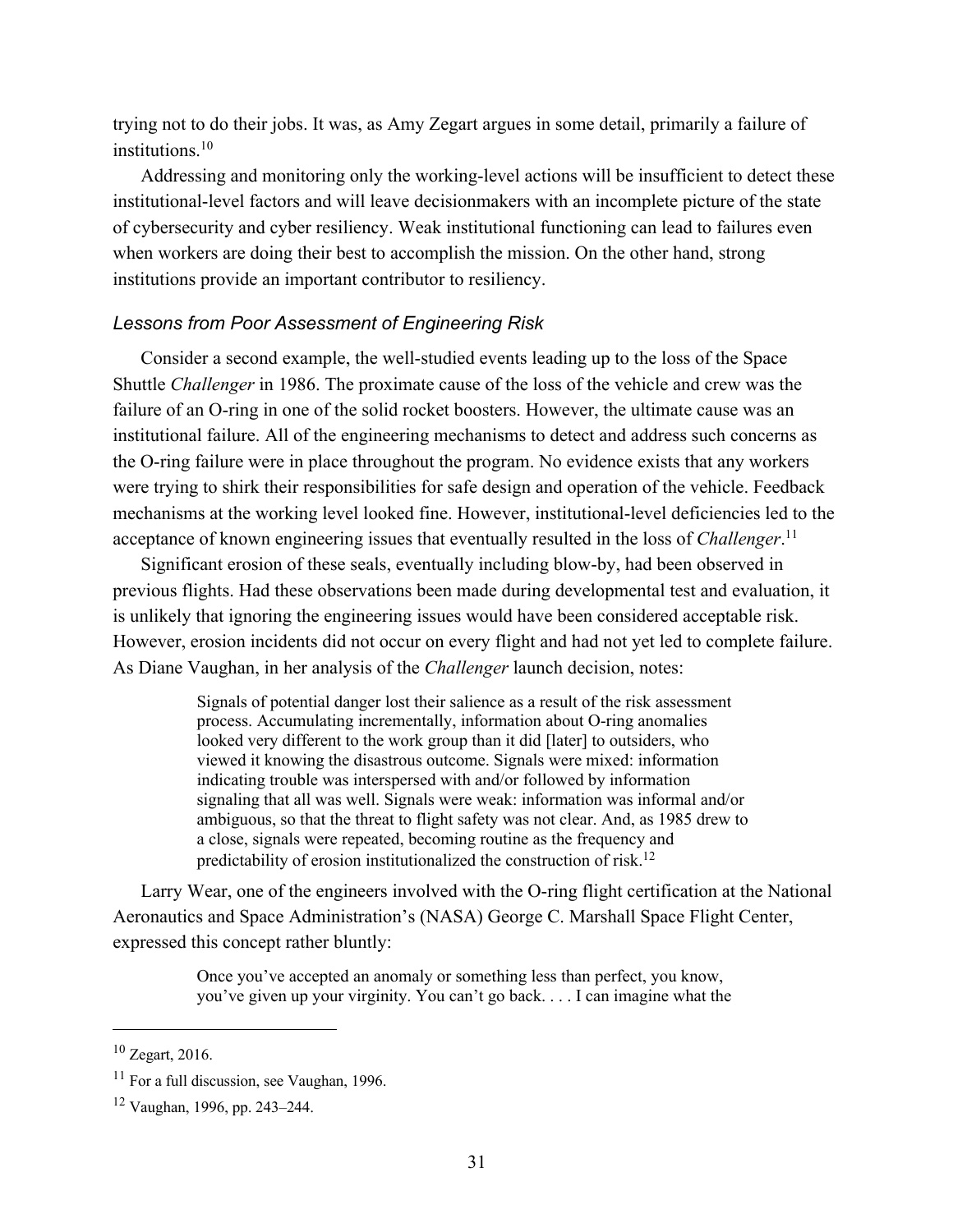Program would have said if we—we being me, Larry Mulloy, Thiokol, or anyone in between—if we had stood up one day and said, "We're not going to fly any more because we are seeing erosion on our seal." They would have looked back in the book and said, "Wait a minute. You've seen that before and you told us that was OK. And you saw it before that, and you said it was OK. Now what are you? Are you a wimp? Are you a liar? What are you?<sup>13</sup>

These kinds of deficiencies are deeply embedded in an institution. They reside in the perceptions of its members. What has occurred in these situations is that the organization's assessment of risk has drifted because the baseline shifted without realizing it until too late. *Risk*, in this case, is defined as the difference between the measured performance of some part of the enterprise and its desired performance.<sup>14</sup> It was not the working-level metrics that were at fault the requisite information was within these organizations. It was the functioning of the institution that was at fault by embedding a false risk assessment, and the actors had become committed to this assessment. Working-level metrics do not capture this phenomenon.

There are instructive parallels between the institutional aspects of the assessment of the risk of O-ring failure in *Challenger* and the institutional aspects of assessment of cyber risk. Regarding the risk of blow-by of the solid-rocket-booster O-rings, the requisite engineering information was known within NASA. However, the signals that the safety margin was too small were intermittent and weak. No accident had yet occurred. The actors in the organization had assessed that the risk was acceptable, and it was hard to turn back on that assessment. It was difficult to say that the safety margin that was acceptable in the past was no longer acceptable and that *Challenger* should not fly.

Many cyber risks are also well known. The signals of exactly how systems or missions might be at risk are intermittent and often weak. A major mission loss, such as the crashing of an aircraft from a cyberattack, has not yet occurred. The Air Force has implicitly or explicitly assessed the risk of many of its systems and missions to be within acceptable security margins. Once that is done and those assessments are embedded in the culture, it is difficult to turn back and reassess the risk differently. Understanding the degree of such issues lies at the core of institutional metrics.

#### What to Monitor

It is all very well to note that, above and beyond working-level failings, institutional failings on behalf of Blue can be a significant cause of the inability to properly counter Red actions. However, what can be monitored in advance of a problem occurring that indicates how well Blue is performing at the institutional level? Is there a way to know that Blue countermeasures are at risk of failing to counter Red actions before Red acts?

<sup>13</sup> Interview with Larry Wear by Diane Vaughan, June 2, 1992, cited in Vaughan, 1996, p. 249.

<sup>&</sup>lt;sup>14</sup> See also the discussion of defining risk in Fischhoff, Watson, and Hope, 1984.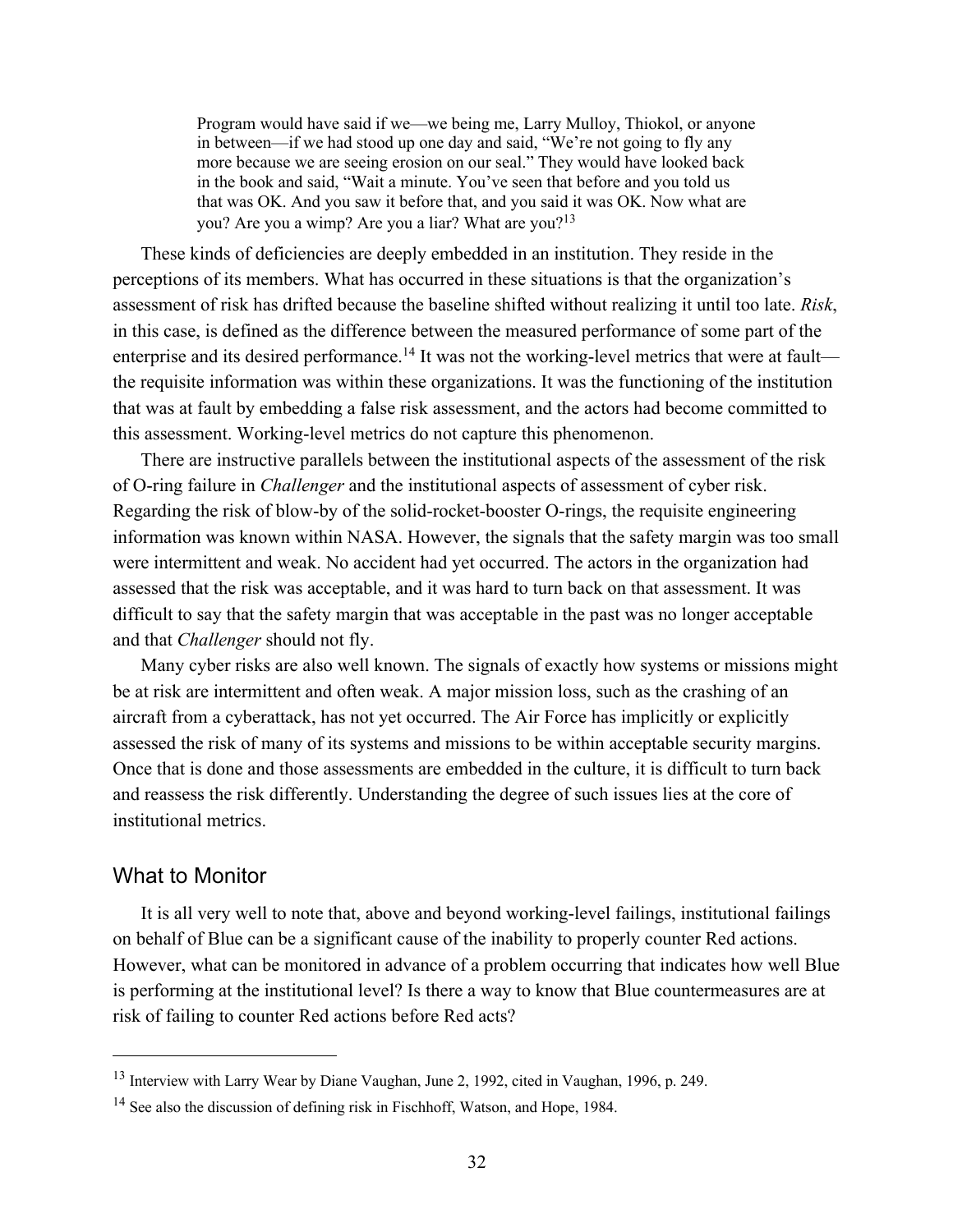An extensive literature, amassed from several decades of research, addresses this question.<sup>15</sup> The deductions emerge from two sets of observations: lessons extracted from catastrophic failures that have a strong institutional root cause and best practices of organizations that conduct complex operations successfully with minimal institutional failures.

#### *Lessons from Failures*

First, we look at some lessons from institutional failures. Institutional lapses that have led to catastrophic accidents have been well studied (e.g., the losses of the Space Shuttles *Challenger* and *Columbia*, the Three Mile Island and Chernobyl nuclear accidents, the Bhopal industrial accident). These provide valuable information for practices that can also lead to catastrophic security failures.

Any institution is characterized by the number, qualities, and interactions of all its personnel, equipment, and processes. We call this the *state* of the institution. The state includes how many manpower positions are authorized, the skills associated with them, and how many are filled, whether programs are fully or partially funded, whether units are at full readiness, the architecture of the command and control system, how many spares are available, the quality of policies, training, and so forth. In short, by *state*, we mean the totality of how the enterprise actually is and operates, not how it is measured or perceived. The state of the enterprise determines its cybersecurity and cyber resiliency.

A strong consensus is that major institutional malfunctions occur when fluctuations in the state of the enterprise exceed its ability to adapt to its environment (i.e., when fluctuations exceed its resiliency). Exceeding the tolerance envelope of the cyber state of an enterprise can occur because the fluctuations become too large, or because the ability of the institution to absorb these fluctuations atrophies. An example of the first would be if practices for Blue cyber hygiene fall behind Red's tradecraft. An example of the latter would be policies that excessively cut funding for cyber testing.

The antecedent to many institutional failures is a gradual closing of the gap between the fluctuations and the tolerance envelope of the institution's resiliency. Without senior leadership noticing, the margin of error and the resiliency of the enterprise erode. This phenomenon is called *drift*. 16 Drift can occur because the fluctuations are getting larger and eventually exceed the tolerance envelope, or because policies contract the size of the tolerance envelope until the fluctuations transgress it and resiliency is lost.

<sup>15</sup> Key readings, for example, include Perrow, 1999; Weick, 1987; Roberts, 1989; LaPorte, 1996; Sagan, 1993; Vaughan, 1996; Rasmussen, 1997; Dekker, 2006; Leveson et al., 2009; Shrivastava, Sonpar, and Pazzaglia, 2009; Winnefeld, Kirchhoff, and Upton, 2015.

<sup>&</sup>lt;sup>16</sup> Betts, 1980–1981; Rasmussen, 1997; Dekker, 2006. For an extended case study, see Vaughan, 1996, where she calls *drift* "normalization of deviance."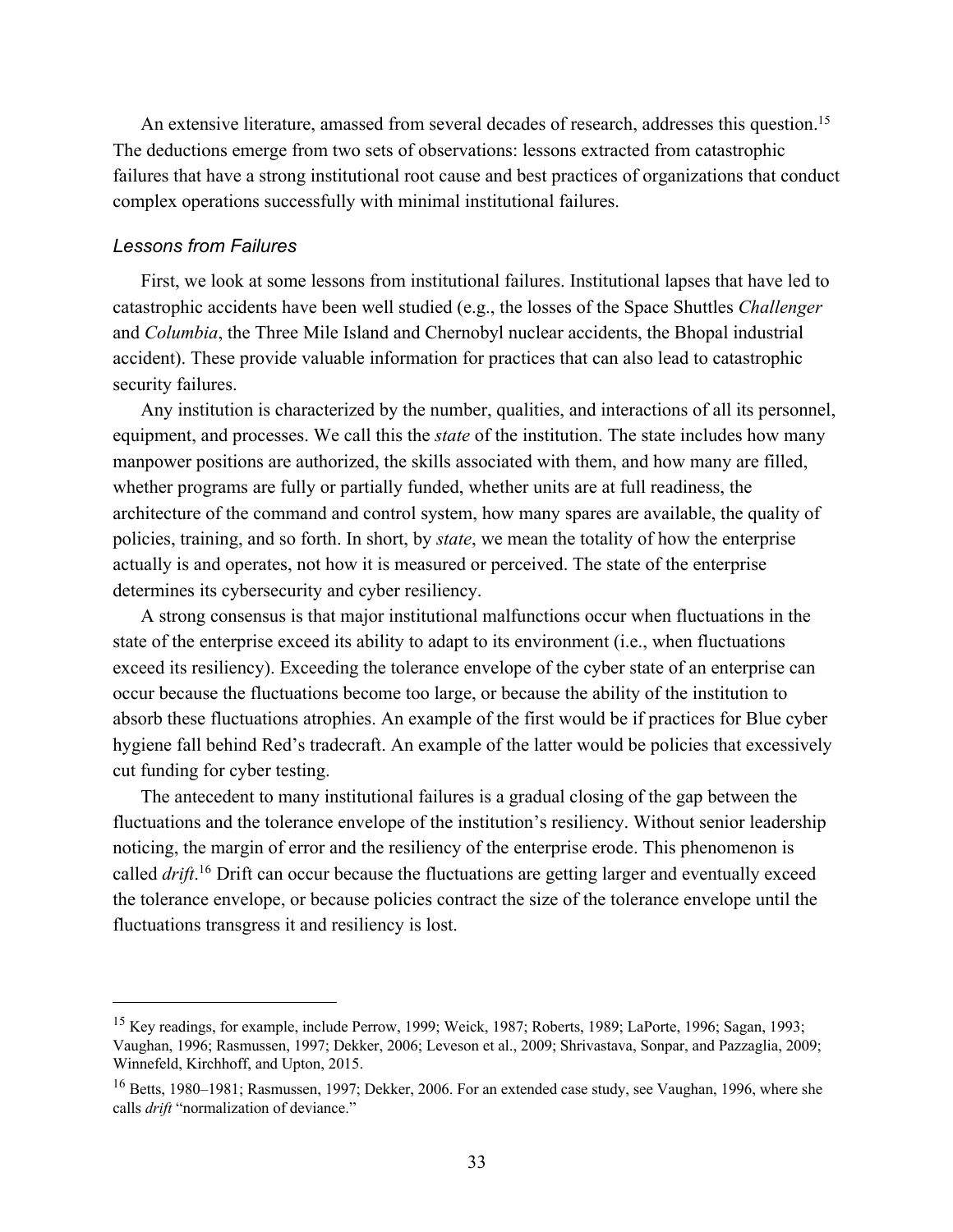What makes drift so insidious and difficult to discern is its gradual onset. Generally, nothing occurs abruptly; the changes that transpire go unnoticed by most members of the organization. In many cases when organizations experience a major malfunction, the cues warning of that failure existed somewhere in the organization prior to the failure.<sup>17</sup> Often, these signals were scattered at the working level but were not adequately assembled and directed to the right decisionmakers. Therefore, the problem tends to be less one of lack of working-level information; the problem is that the information is not adequately analyzed and directed to the right decision points.<sup>18</sup> Members of the organization in turn adjust their perceptions of risk accordingly. In the case of Hasan, all of the information to identify him as an insider threat existed within the government. The information was scattered, however, and was never assembled in the right way and delivered to the appropriate decisionmakers until it was too late. Also, all of the engineering issues in the *Challenger* loss existed within the enterprise. They, too, were not properly assessed and fed to the right decisionmakers. This dispersion of key working-level information leads to senior-level decisionmakers having perceptions of how operations work in an organization that depart from the reality of how they are really working.

A key indicator that drift is occurring is the appearance of a disconnect between how operations really work and how they are perceived to work by senior leaders.19 A poignant example of this indicator of drift is the differences in the assessment of risk to vehicle and crew in the NASA Shuttle program. Richard Feynman (one of the members of the Presidential Commission investigating the *Challenger* accident) interviewed engineers at various levels within NASA, asking them how they assessed the probability of the catastrophic loss of a space shuttle. He observed that "it appears that there are enormous differences of opinion as to the probability of a failure with loss of vehicle and of human life. The estimates range from roughly 1 in 100 to 1 in 100,000. The higher figures come from the working engineers, and the very low figures from management."20 Whether these numbers are accurate or not is less important than that they are so radically different—three orders of magnitude. Different levels in the organization of NASA had very different views of reality, an indication of institutional drift of risk assessment.

Because of the complexity of the cyber environment, disconnects between reality and how reality is perceived by senior leaders, or even mid-level leaders, can arise quite naturally. Organizations must work to avoid them. Leaders might believe that a network is isolated because it is air-gapped. However, they do not realize that a contractor connects his laptop to the network periodically during maintenance. A piece of maintenance equipment connected to a weapon system might receive software updates through unsecure channels, while leaders making risk

<sup>&</sup>lt;sup>17</sup> Many researchers have made this observation. See, for example, Betts, 1980–1981.

<sup>18</sup> Simon, 1991.

<sup>19</sup> Freudenburg, 1988; Pidgeon and O'Leary, 2000; Hopkins, 2001; Dekker, 2006, especially pp. 82–86.

<sup>20</sup> Feynman, 1986.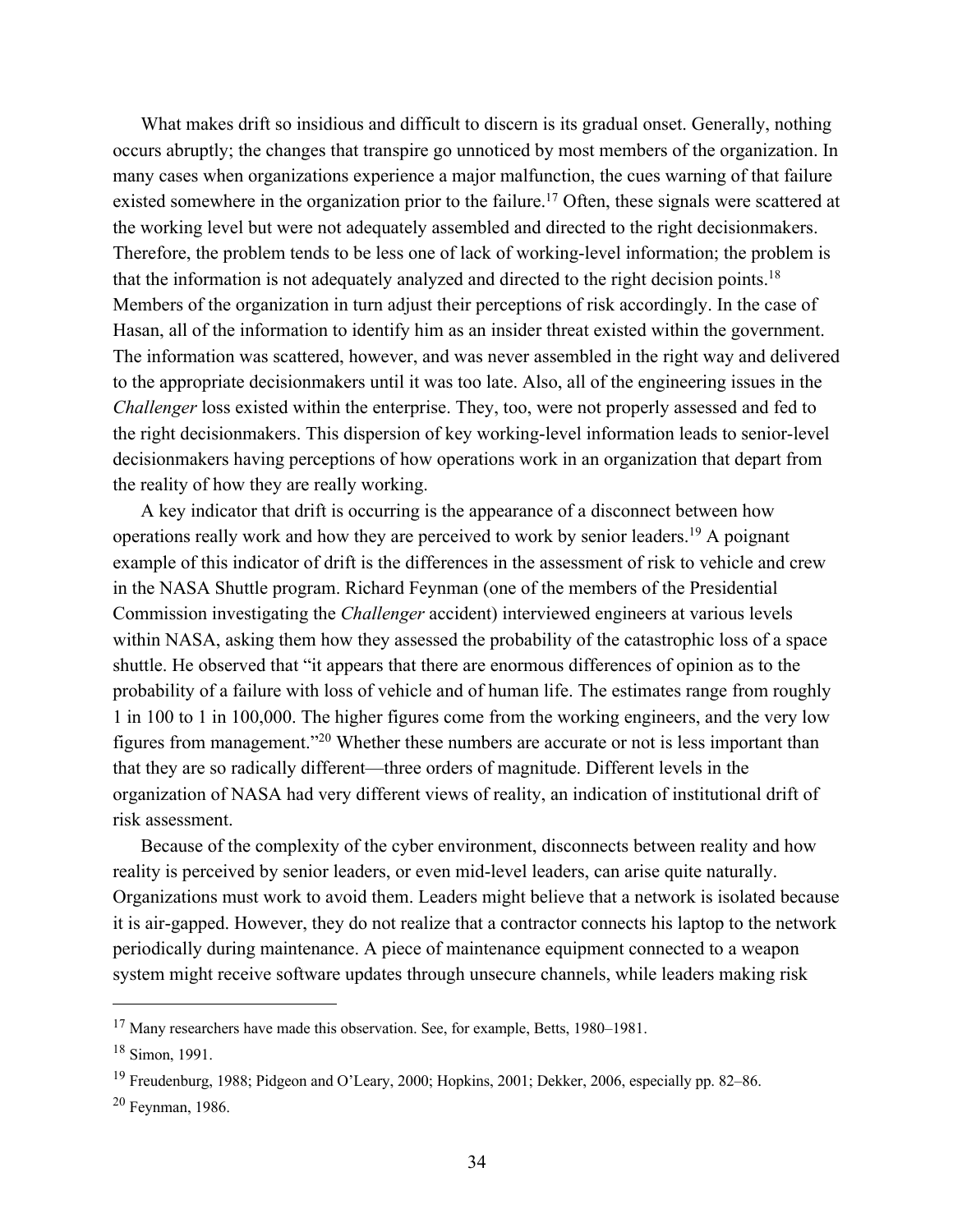assessments for the weapon system might be ignorant of this potential cross-flow of data. Information stored in a "cloud" might be exposed to an insider threat from a poorly vetted individual in the organization managing the cloud, unbeknownst to the client. Leaders might be unaware that the chain of custody of a software update might be variable and poorly controlled. The opportunities for such disconnects are countless. So, too, are the opportunities for drift. The risk of drift is so pronounced in the cyber realm that it is critical that monitoring and correcting these disconnects receive special attention.

#### *Lessons from Success*

The practices of organizations that avoid institutional failures over time while performing complex operations provide the keenest insight into what works best. Several such organizations have been studied, but an enterprise that stands out as an exemplar is U.S. commercial aviation. Commercial aviation has a remarkable record of operating thousands of flights per day under the management of numerous companies, in variable weather, with diverse aircraft designs and configurations, with only rare accidents. It was not always this way. Prior to the 1970s, accidents were far more common. The sharp decline in commercial aviation accidents in the United States is largely attributed to the creation of the Aviation Safety Reporting System  $(ASRS)^{21}$ 

The ASRS was established in 1975 to reduce the number of commercial airline accidents by sharing information that might mitigate accidents and making corrective recommendations to key decisionmakers. The ASRS is a self-correcting mechanism within the commercial aviation enterprise that enhances resiliency for safety. It is funded by the Federal Aviation Administration but implemented by NASA in order to be housed in an organization without regulatory authority. Aviation workers (pilots, air traffic controllers, dispatchers, flight attendants, maintenance technicians, and others) report incidents of concern to the ASRS. The reports are qualitative, voluntary, and legally protected as confidential.22

Subject-matter experts at the ASRS then analyze these data to look for trends and to identify latent problems. They can follow up on the reports as needed. When they discover issues of concern, they issue alert bulletins. The experience of these experts also facilitates the organization and indexing of the reports into a database that is useful for analysis by other experts interested in aviation safety. The ASRS is widely acclaimed as a successful program for feedback and learning and has been credited with playing a major role in the decline in commercial aircraft accidents since its inception.

The ASRS counters drift by providing vital feedback on institutional issues in a number of ways. First, the information can flow directly, without intermediate filters, from the operators closest to an issue through the ASRS to the highest-level officials in government and industry. In

<sup>21</sup> Dijkstra, 2006; Reynard et al., 1986; Vincent, 2003, pp. 198–199; Camm et al., 2013.

 $^{22}$  Immunity is extended to reporters for all reports except those involving reportable accidents or criminal behavior (Reynard et al., 1986).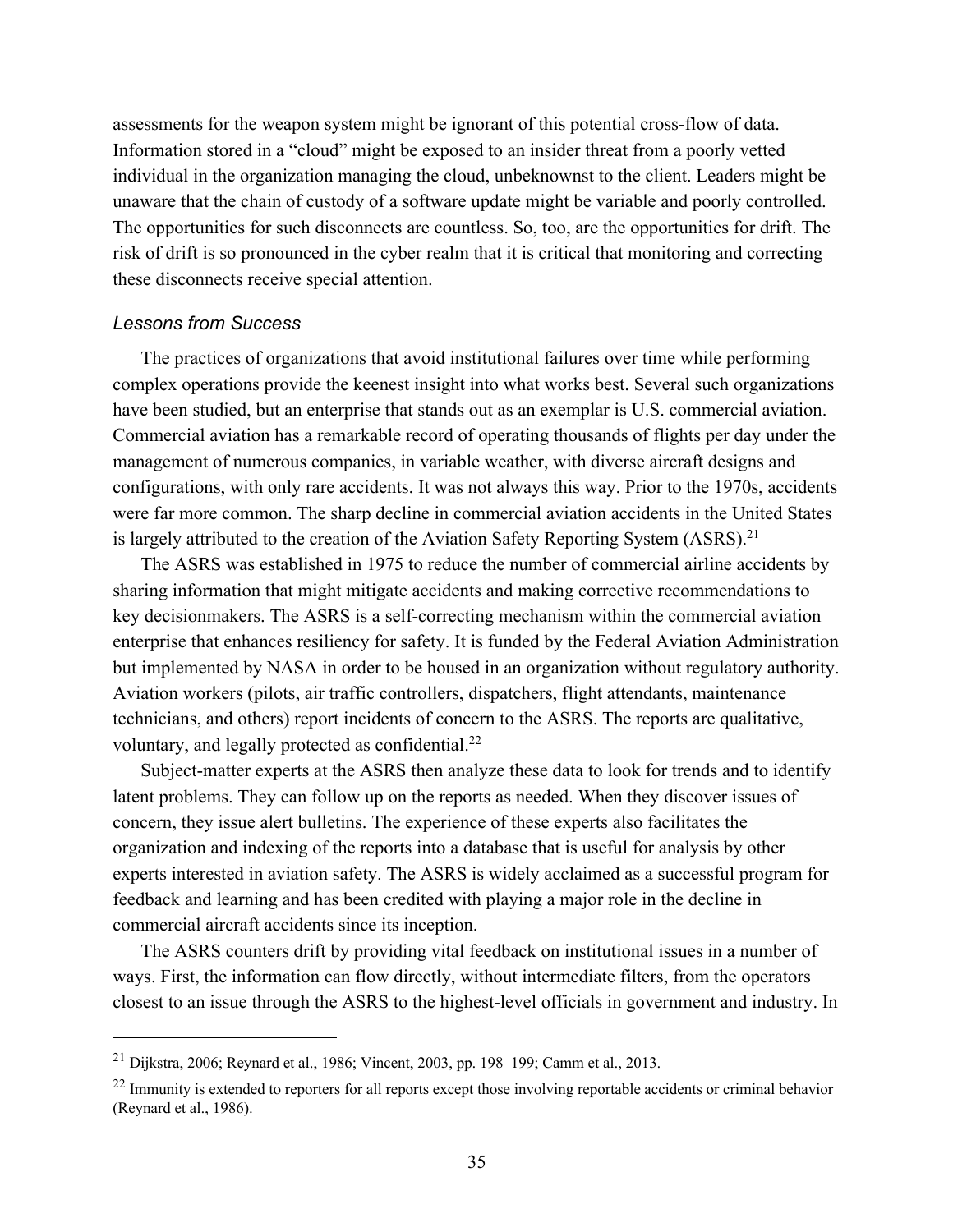this way, the ASRS furnishes a channel for reporting of issues of concern outside of normal reporting chains, allowing information to flow to decisionmakers without risk of being blocked by the formal chain of command (which would be an example of an institutional deficiency).

Second, the reporting is voluntary, and most importantly, confidential. Confidentiality breeds trust, a necessary element for the level of probing necessary to uncover deep, systemic latent problems in an institution.23 Confidentiality also provides feedback on the quality of safety and security not readily collected by any other means.<sup>24</sup> Voluntary reporting programs that empower lower-level participants who are protected by confidentiality also contribute to creating and sustaining a culture of safety within the enterprise.<sup>25</sup>

Third, meaning is created out of ASRS reported data by subject-matter experts. They examine incidents and areas of concern for possible latent consequences and also look for trends across organizations that might be missed because of organizational boundaries. The monitoring also looks for trends over time—specifically, drift. They can also do follow-up probing of issues of concern, to include further collection of data. Also, as outside experts, they provide an outsider view of issues, avoiding to some degree the bias that can arise from being a participant in a process.

Finally, the very existence of a mechanism like the ASRS helps foster a culture of safety or, in the context of this report, cybersecurity and cyber resiliency. The enterprise valuing the inputs of all of its members (regardless of position and stature), extending confidentiality, and analyzing, responding, and acting upon the information that it receives communicate forcefully to all members that safety (security) is of utmost value to the enterprise.

In these ways, the ASRS process facilitates closing the gap between how the aviation system actually operates and how it is perceived to operate, thereby helping to prevent drift and ensuring more resilient operations. It helps reveal if senior leaders perceiving operations as they really are.

In doing all of these activities, the ASRS feedback complements, but does not replace, working-level metrics. It is designed to capture and communicate the institutional deficiencies not reflected in more quantitative, routine monitoring of processes at the working level. It closes the gaps created by drift.

#### How to Monitor

Unlike the issues addressed by working-level cyber metrics, the issues addressed by institutional-level metrics do not arise from Red actions to counter. However, there are states of the institution to counter; the origin of these states is more internal than external. Chief among

<sup>23</sup> Pidgeon and O'Leary, 2000.

 $24$  O'Leary and Chappell, 1996.

<sup>25</sup> Pidgeon, 1997; Weick, 1987; Pidgeon and O'Leary, 2000.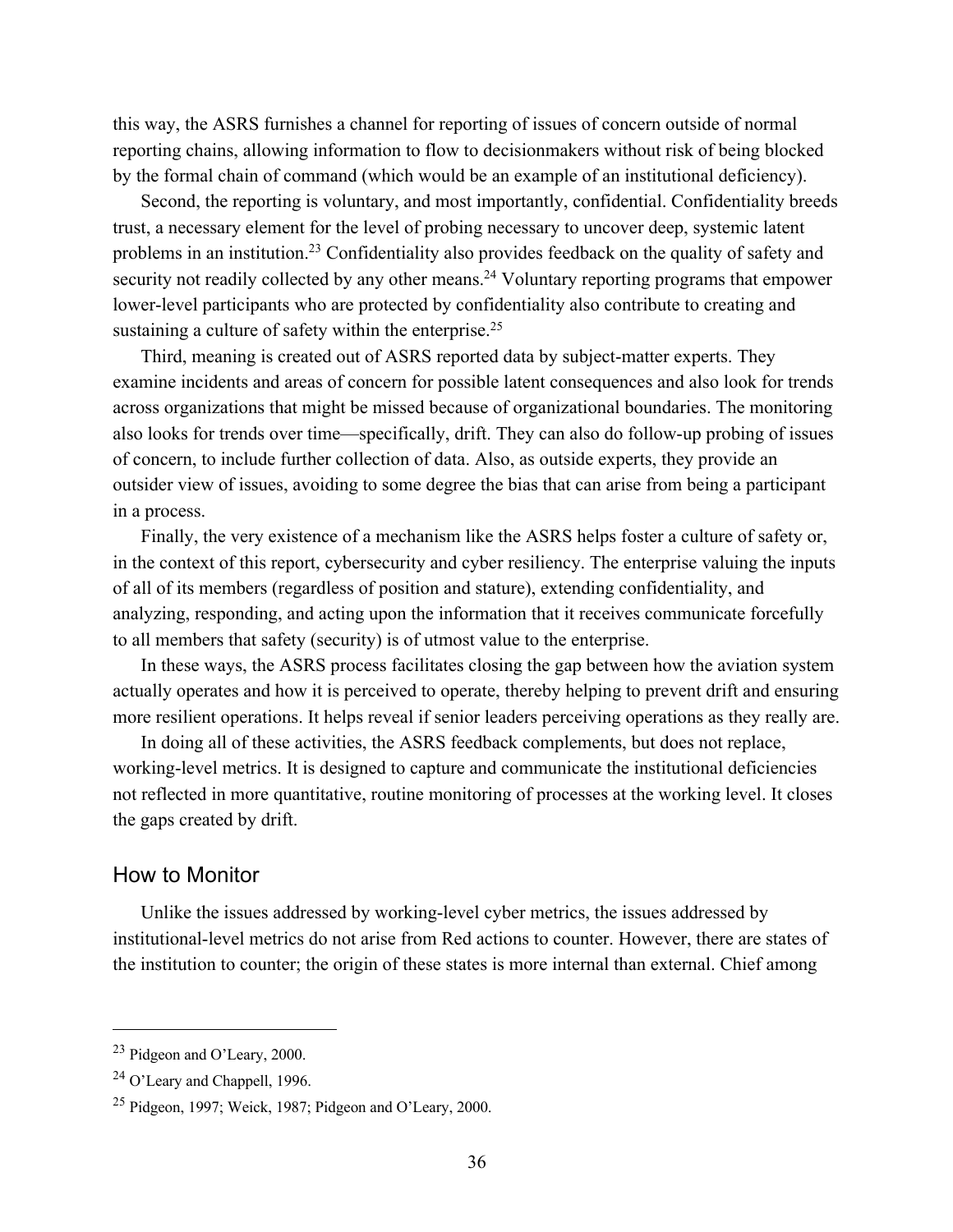these concerns is to reduce drift by ensuring that leaders' understanding of the state of the system does not depart significantly from reality. For this, Blue has some possible countermeasures.

Decisionmakers at all levels, but most critically at the highest levels, need to know whether the working-level feedback that they are receiving is missing anything or is being poorly assessed. The main manifestation of this kind of drift is when the perceptions of reality by senior leaders depart from reality in a way that leads to decisions that dangerously reduce institutional resiliency. The ultimate goal is to avoid the state of this disconnect. Institutional-level metrics are meant to reveal whether this goal is being realized.

To some extent, an organization can measure whether such disconnects exist by direct queries, much like the illustrative example of Richard Feynman polling Space Shuttle engineers and managers on their estimates of the probability of total loss of vehicle and crew. The problem with this approach is that senior leaders would need to know which questions to ask. To know which questions to ask presupposes that they have an idea where the problems lie.

Therefore, in this case, unlike the case of working-level metrics, the best that probably can be done is to monitor the qualities of the countermeasures to avoid the insidious, latent, institutional-level issues that can lead to security failures and, ultimately, ensure resiliency.

Fortunately, theory and practice indicate a sound set of countermeasures that reduce these disconnects. They are the practices instantiated by the ASRS. Specifically, the following questions reflect the maturity of mechanisms to monitor and reduce drift, in approximately increasing order of resiliency:

- 1. Do actors in the enterprise, regardless of their job or position, have mechanisms to report (a) any concerns they might have regarding the efficacy of Blue countermeasures against Red or (b) any ideas about how Blue countermeasures might be improved?
- 2. Can this feedback get to the right decisionmakers without being refracted by the priorities of the formal chain of command?
- 3. Does the potential reporter have any protections of confidentiality?
- 4. Is such reporting collected and assessed by subject-matter experts? Do they have the tools and skills to search for trends across organizations and over time?
- 5. Do the subject-matter experts have the ability to report their findings and recommendations to the appropriate decisionmakers without going through the chain of command?
- 6. Are these reporting and assessment processes reviewed periodically for their efficacy?

As a general rule, the deeper these questions can be answered in the affirmative, the better the feedback decisionmakers have on institutional-level drift, and the better the opportunities they have to make wise decisions that lead to enhanced cyber resiliency. Table 3.1 lists a proposed set of maturity levels for institutional-level issues.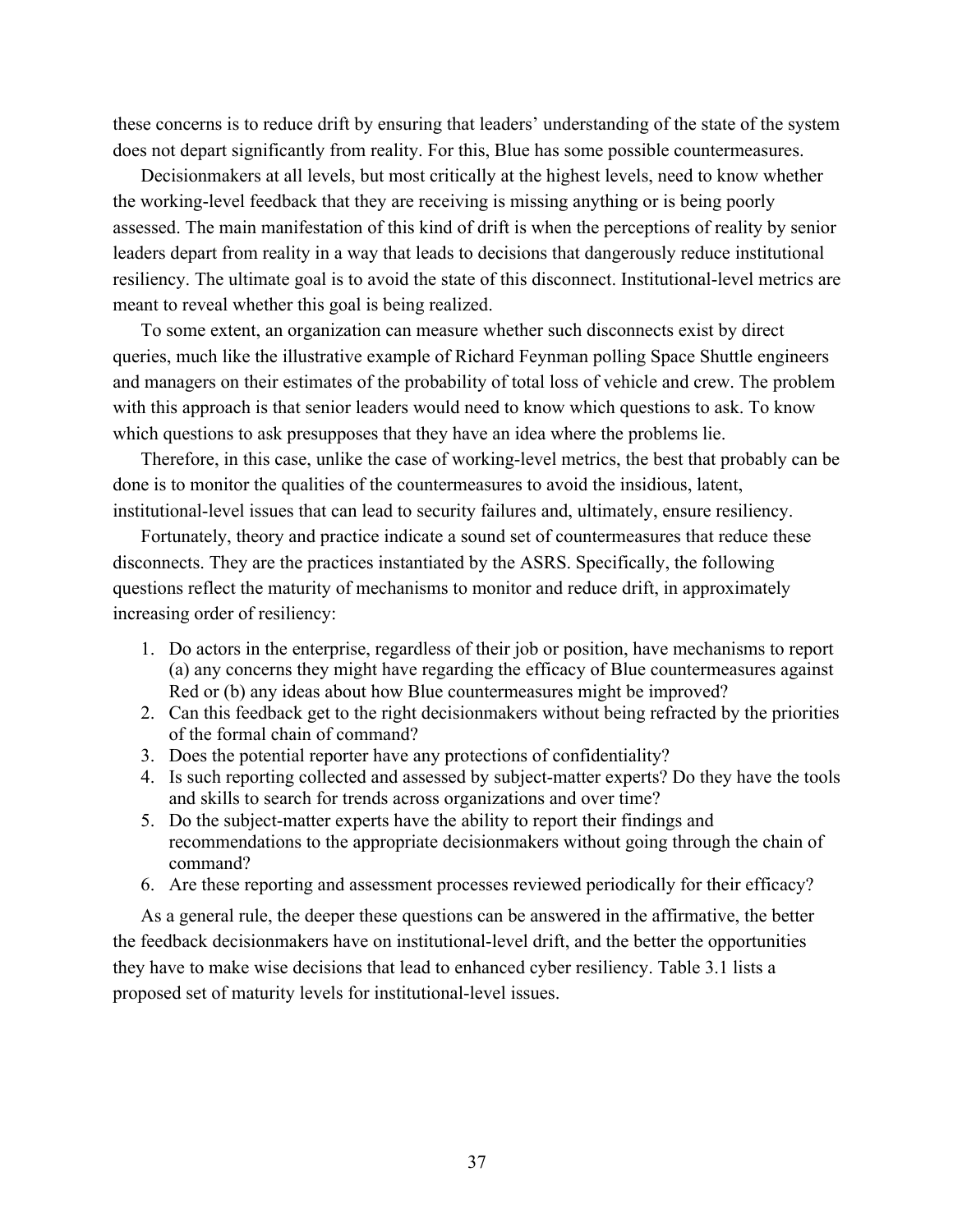| Level          | <b>Maturity</b>  | <b>Characteristics</b>                                                                                                                                        |
|----------------|------------------|---------------------------------------------------------------------------------------------------------------------------------------------------------------|
|                | Highest maturity | Lessons are documented and distributed. Processes are reviewed<br>periodically for improvement                                                                |
| $\mathcal{P}$  | Mature           | Recommendations flow to relevant decisionmakers                                                                                                               |
| 3              | Intermediate     | Concerns are assessed by independent subject-matter experts and<br>meaning is extracted from the reports in the form of recommendations                       |
| $\overline{4}$ | Immature         | Formal mechanisms capturing key elements of the ASRS, including<br>confidentiality, exist to report concerns regarding cybersecurity and<br>cyber resiliency  |
| 5              | Most immature    | No mechanisms exist outside normal reporting through a chain of<br>command for concerns that individuals have regarding cybersecurity<br>and cyber resiliency |

# **Table 3.1. Maturity Levels for Institutional-Level Metrics**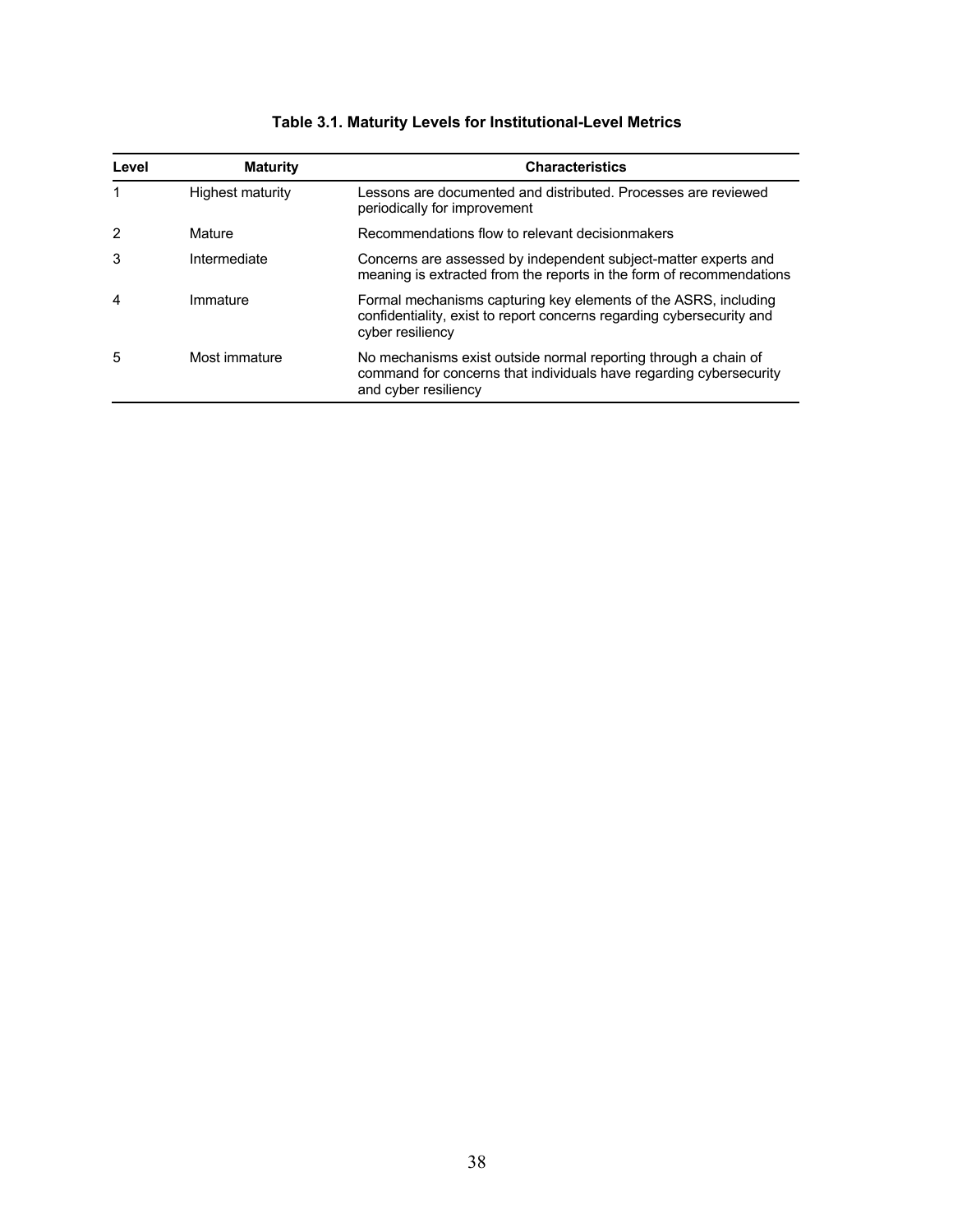"Whether information comes in a quantitative or qualitative flavor is not as important as how you use it."

 $-$  Nate Silver<sup>1</sup>

We close with some general observations about implementing cyber metrics. It should be clear from the arguments made throughout this report that there is no simple "dashboard" of metrics for cybersecurity and cyber resiliency. No small set of easily observed qualities will reflect how well Blue is doing to ensure mission success in a cyber-contested environment. To assess Blue's performance for the cybersecurity and cyber resiliency of a system or mission, Blue needs to know how well it is curtailing the ability of Red to act against that system or mission. There are many ways that Red can act, and many of these ways do not lend themselves to quantitative assessment. Red's options will also evolve over time. So must Blue's responses. Because Red is adaptive and technologies evolve, what works well at one time with one technology might not work at a later time with a slightly different technology. Any use of metrics to evaluate how well Blue is doing must take these realities into account.

Humans interact with systems and manage missions. Because this human element is a central part of the cyber environment, cyber metrics must look over a much broader set of factors than, say, measuring how survivable and effective a weapon system will be in penetrating a particular air defense system. This breadth and complexity of cyber metrics point to the need for expertise and judgment in the workforce and among leaders and, therefore, introduces implementation challenges.2

## **Decisions**

#### *Levels*

Because the purpose of metrics is to inform decisions, the selection of metrics should be guided by the decisions to be made, not by what is easily measured (or quantified). The types of metrics needed and the scope of those metrics depend on the decisionmaker being supported. No single set of metrics is well suited to all decisionmakers, and each measure is not necessarily useful for all decisionmakers.

 $1$  Silver, 2012, p. 72.

 $2$  The need for professional judgment in management, sometimes rather than metrics, is nearly ubiquitous (see Muller, 2018).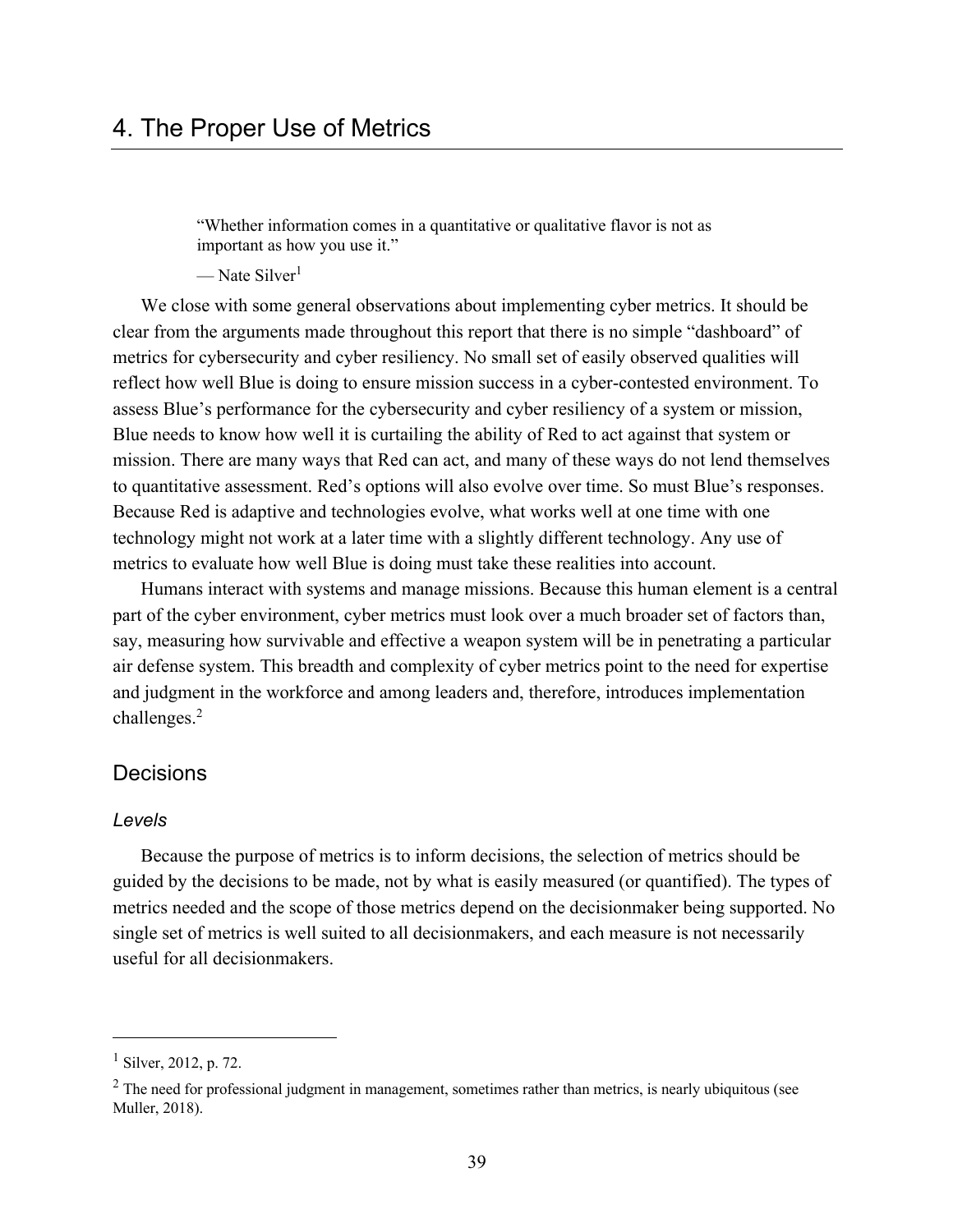Technical decisions in development, production, and sustainment commonly are in most need of detailed, quantifiable metrics that tend toward the measures-of-performance end of the spectrum.

Operational decisions (e.g., for system requirements, concepts of operations, or operational planning) require output-oriented performance metrics, typically at a higher level of aggregation than used by the technical community. Metrics must be related to the threat and operational environment. These metrics can be a mix of both measures of performance and measures of effectiveness.

Strategic decisions often involve balancing the importance of the mission to service or national priorities with the perceived threat and available resources. Measures of effectiveness, particularly relative to other alternatives, are most useful.

Institutional decisions require measures of the true state of the organization and its processes. These metrics focus on the efficiency and effectiveness of the operation of the enterprise, with such questions as:

- What is the true state of our cybersecurity/cyber resilience posture?
- Is this being effectively assessed and communicated to leadership?
- Is the culture appropriate?
- How effective are the current cybersecurity processes?
- Are they actually being used?
- Do they achieve the desired results?
- How do we know?
- What are the mechanisms for feedback and are they used and effective?
- Are responsibility, authority, and accountability clearly assigned to appropriate officials?
- Are key elements of the enterprise properly resourced, and are personnel adequately trained?

In this report, we propose two sets of metrics: one set directed at the working-level and the second set directed at the institutional level of cybersecurity and cyber resiliency. Many decisionmakers and leaders will need to draw from the working-level metrics. However, we caution that only the highest-level leaders can make the decisions to change institutional culture, determine strategy, reallocate resources across the enterprise, establish new processes, and so on. It is vital that these high-level leaders get the institutional-level feedback outlined in Chapter 3. To focus on those issues, leaders at the top need to delegate responsibility for the working-level oversight to the appropriate levels. They need to hire and train good people, install sound processes, and empower them. Their central responsibility is to oversee the institutional aspects of the enterprise.

That is not to say that high-level leaders will never need to have working-level feedback. One example of this need is to monitor whether systemic issues are troubling workers across units. Are multiple units struggling with performance in the same working-level area? However, the focus of high-level leaders at the working level should be on systemic issues, not resolving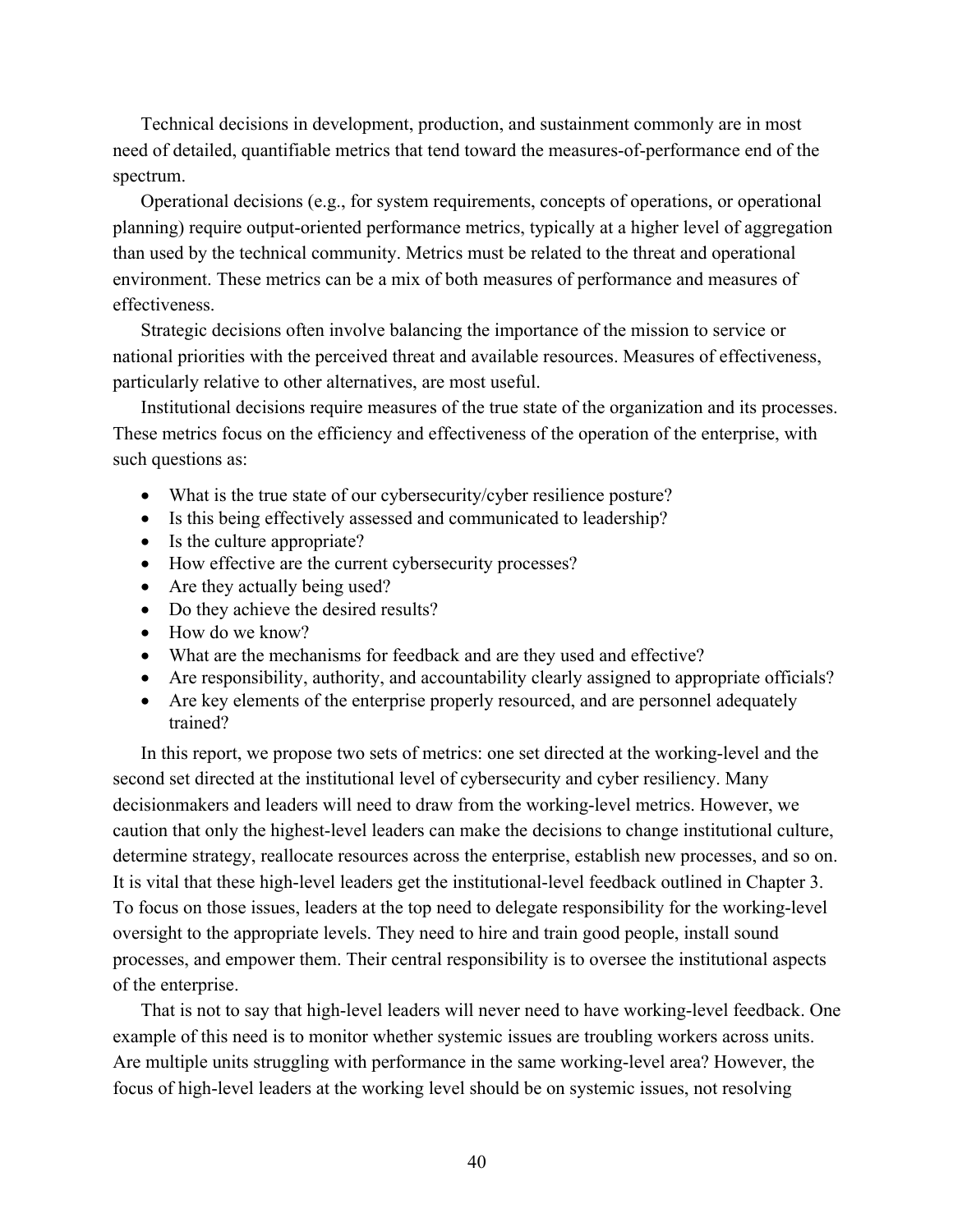specific working-level problems. Effective cyber countermeasures at the working level are nearly universally technical. The requisite information to enact strong, adaptive cyber countermeasures lies at the working-level, rarely at the highest levels of an organization. Leaders and decisionmakers at the highest levels should delegate those decisions to where the locus of information lies. Just as senior leaders delegate technical decisions to the working level in other domains, they need to allow the working level to select the right countermeasures to Red.

#### *Goals*

All decisionmakers need to keep their eye on the goal, which is operational mission assurance against Red cyber operational actions, not a set of proposed working-level Blue countermeasures. It is simply not feasible to list all actions that Blue needs to take to ensure the mission, both because of the complexity of the cyber domain and because of the evolving nature of the cyber threat.

However, the breadth of this goal is very challenging. One of those challenges is knowing whether enough is known to make sound decisions. At all levels, much of the feedback for cyber metrics is negative, which is to say, the absence of an issue. Some existing cyber vulnerabilities will not be discovered. Systems will not be successfully attacked until they are. Therefore, some of the feedback will leave decisionmakers unaware of real issues until those issues materialize. When something does *not* happen, for attacks that do *not* occur, what should decisionmakers take that to mean? Clearly, decisionmakers must be vigilant to avoid being lulled into complacency because they are ignorant of undiscovered vulnerabilities or that their systems have yet to be successfully attacked. Even if they have been attacked, the attacker might not have used his full capabilities.3 Yet, decisionmakers cannot fret over all possible non-discovered problems and will have difficulties getting resources to address these issues without concrete evidence.

Not getting specific signifiers of a problem in the cyber realm until after an unwanted incident occurs, rather than getting many actionable sentinel alerts in advance, is common to the area of safety. Some lessons can be learned from this similarity. The predominate feedback on safety is that no accidents have occurred, then occasionally one does occur. Good managers are not lulled into complacency because no accidents have occurred. They maintain a culture of vigilance. They proactively seek indicators that safety measures are not being followed or that safety measures might not be adequate. They engage all members of the enterprise to actively identify any safety issues. They push against the reality that managers at all levels get rewarded for fixing problems; seldom do they get accolades for avoiding a problem that never happens.<sup>4</sup>

The implementation of cyber monitoring shares these characteristics with safety: Decisions are continuous, so monitoring must be continuous; the real state of cybersecurity and cyber resiliency spans the entire enterprise, so all members of the enterprise need to be involved in the

 $3$  See Snyder et al., 2015, pp. 15–16.

<sup>4</sup> See, for example, Repenning and Sterman, 2001.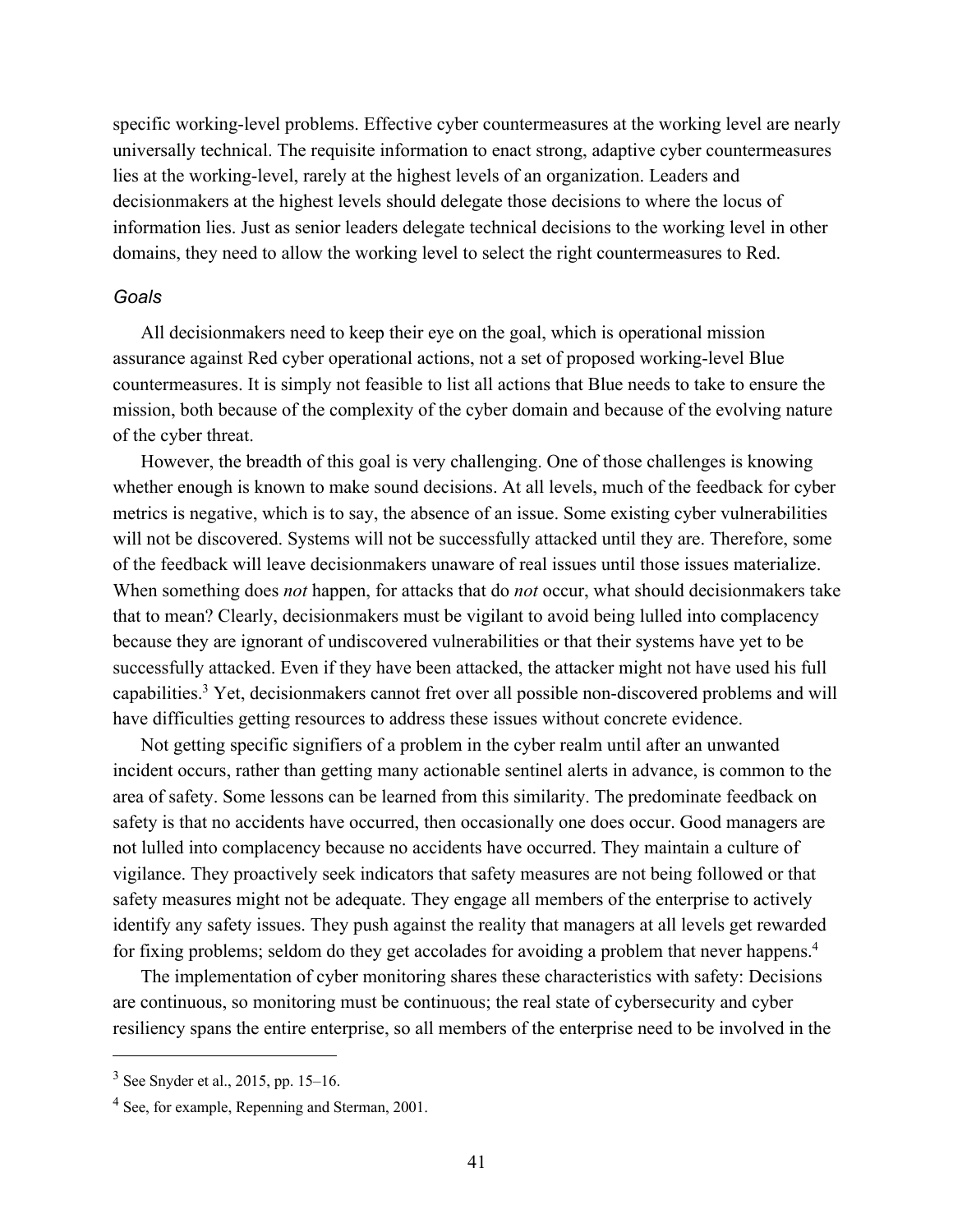monitoring and reporting of concerns; feedback will, nevertheless, be incomplete and sometimes inconsistent, so decisionmakers must interpret cyber metrics as part of a risk management process; and issues might be difficult to discover and the signals subtle, so decisionmakers must be proactive in probing the state of the enterprise.

# **Culture**

#### *Uncertainty*

There are two kinds of uncertainty relevant to cyber metrics: uncertainty from random variations and uncertainty due to ignorance.<sup>5</sup> The first kind is often encountered in measurement and the ways of handling it statistically are well known. The latter is more problematic and has some intrinsic challenges that we highlighted in Chapter 3. Drift is one of the most insidious causes of ignorance and is a chronic problem in cyber metrics. It is easy to become inured by the status quo and to fail to adjust risk assessments in tune with the evolving technologies and threat environment. The only true way to know how well the enterprise is doing is to be attacked. Short of an attack, the most accurate information comes from intelligence (revealing the capabilities and intentions of Red) and developmental and operational testing (revealing some vulnerabilities). However, these data are still incomplete.

Decisionmakers need to accept these uncertainties and resist the temptation to press for inappropriate levels of precision and stability for working-level metrics when the environment is uncertain and dynamic. This uncertainty and lack of stability is why periodic assessment at the institutional level by knowledgeable personnel independent of the organization being assessed is so important. Accepting appropriate levels of risk is a key responsibility of senior leadership. Independent assessment helps ensure that these risk acceptance decisions are well informed.

This is another way of saying that cyber metrics are merely *indicators*. By themselves, cyber metrics rarely present a complete picture for decisionmaking. This is particularly true of MOEs because of their multidimensional nature. Decisionmakers need to keep in mind that the appropriate uses and limitations of cyber metrics must be realistically assessed and communicated; comparisons and trends should be examined and explained; and implications for the desired end state should be presented understandably.

#### *Management*

Cybersecurity and cyber resiliency are exercises in risk management. That means that some Blue countermeasures should have high maturity index scores if the Red threat is high and the consequences of not countering are also high. On the other hand, when the Red threat is low or the consequences of failure are less dire, accepting some risk might be appropriate. As developed

<sup>5</sup> See, for example, Ferson and Ginzburg, 1996.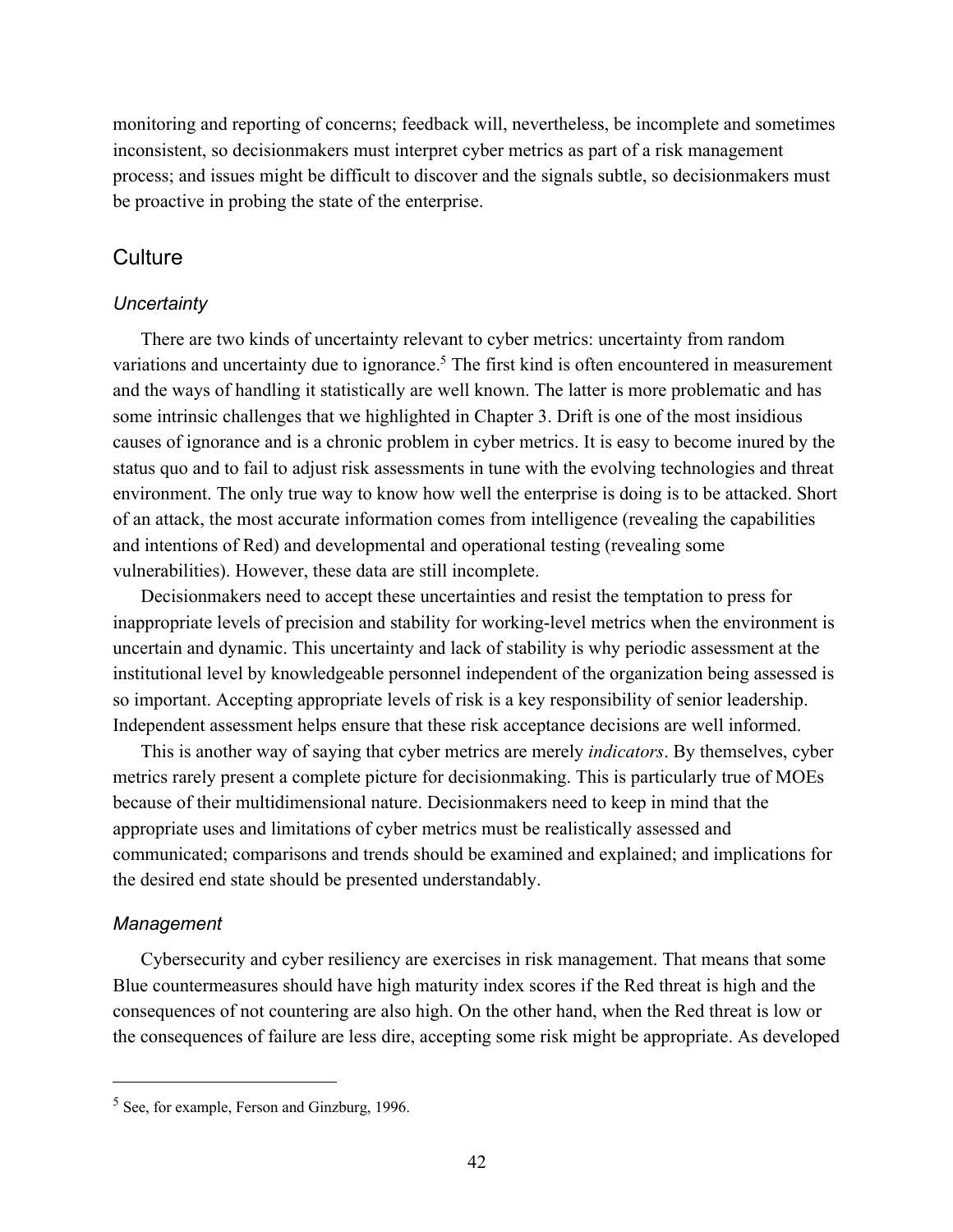in the framework for working-level metrics in Chapter 2, risk might also be accepted when weak performance in one area is compensated by stronger performance in another. Resources are always limited, and when managing, rather than eliminating risk, scoring low in selected areas is acceptable.

When a leader or unit is evaluated, there are strong pressures to score as high as possible. Chronically scoring low is hard to accept, either by those being evaluated or by outsiders wondering why performance is not higher. However, risk management necessarily accepts risk in some areas. So scores will be, and should be, low for some Red actions in some systems or mission elements. Accepting low scores, especially chronically low scores, will require some degree of a cultural change in the Air Force. Leaders will need to instill those changes.

## People

Measures are only as good as the measurers. For cyber metrics, virtually every corner of the enterprise plays a role and, therefore, the measuring scope is vast. On top of that, it is fluid and requires deep reflection and insight—Blue needs to stay ahead of Red and inside of Reds' OODA loops. Blue personnel are the most critical resource in cyber monitoring. All personnel need to participate, and all need some level of training and skills. Because the observations are so often qualitative rather than quantitative, personnel must also *communicate* rather than just *report*. In many ways, defining the right cyber metrics is the easier, first step. The hard, next step is hiring, training, retaining, and keeping current a skilled workforce to execute those measures. Also, that workforce is not a subset of the personnel in the enterprise—as in safety, it is everyone in the enterprise.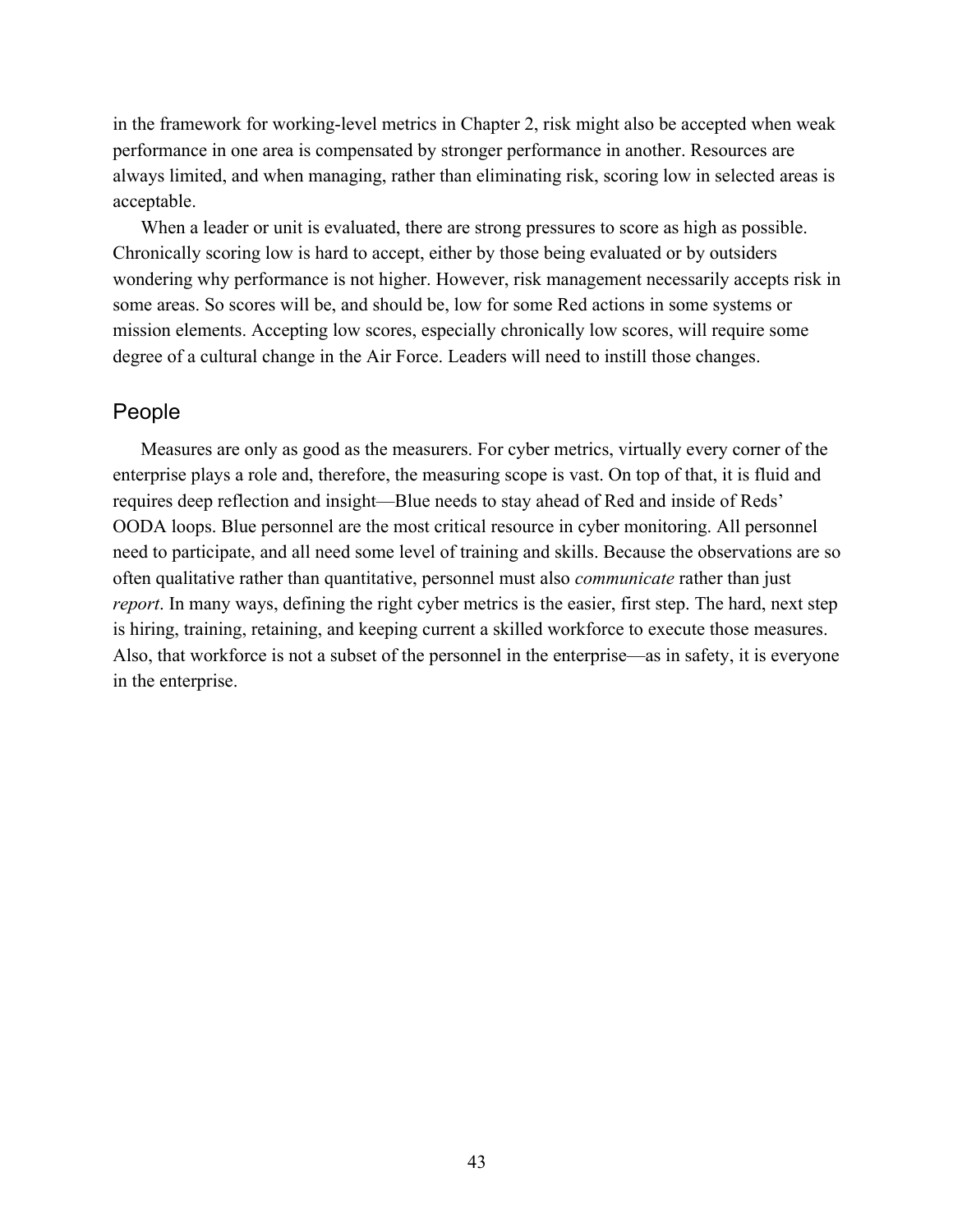# **References**

- Alpcan, Tansu, and Tamer Başar, *Network Security: A Decision and Game-Theoretical Approach*, New York: Cambridge University Press, 2011.
- Anderson, Ross, *Security Engineering*, 2nd ed., Indianapolis, Ind.: Wiley, 2008.
- Anonymous, "Can't Hack This," *New Scientist*, September 19, 2015, p. 20.
- Arrow, Kenneth J., *The Limits of Organization*, New York: W.W. Norton & Company, 1974.
- Bau, Jason, and John C. Mitchell, "Security Modeling and Analysis," *IEEE Security & Privacy*, Vol. 9, No. 3, May–June 2011, pp. 18–25.
- Betts, Richard K., "Surprise Despite Warning: Why Sudden Attacks Succeed," *Political Science Quarterly*, Vol. 95, No. 4, Winter 1980–1981, pp. 551–572.
- Boyens, Jon, Celia Paulsen, Rama Moorthy, and Nadya Bartol, *Supply Chain Risk Management Practices for Federal Information Systems and Organizations*, Washington, D.C.: U.S. Department of Commerce, NIST Special Publication 800-161, April 2015.
- Bunn, Matthew, and Scott D. Sagan, "A Worst Practices Guide to Insider Threats," in Matthew Bunn and Scott D. Sagan, eds., *Insider Threats*, Ithaca, N.Y.: Cornell University Press, 2016, pp. 145–174.
- Camm, Frank, Laura Werber, Julie Kim, Elizabeth Wilke, and Rena Rudavsky, *Charting the Course for a New Air Force Inspection System*, Santa Monica, Calif.: RAND Corporation, TR-1291-AF, 2013. As of August 28, 2018: [https://www.rand.org/pubs/technical\\_reports/TR1291.html](https://www.rand.org/pubs/technical_reports/TR1291.html)
- Cappelli, Dawn, Andrew Moore, and Randall Trzeciak, *The CERT® Guide to Insider Threats*, Upper Saddle River, N. J.: Addison-Wesley, 2012.
- CERT Insider Threat Center, *Common Sense Guide to Mitigating Insider Threats*, 5th ed., Pittsburgh, Penn.: Carnegie Mellon University, Software Engineering Institute Technical Note CMU/SEI-2016-TR-015, December 2016.
- Chapin, David A., and Steven Akridge, "How Can Security Be Measured?" *Information Systems Control Journal*, Vol. 2, 2005, pp. 43–47.
- Cheng, Yi, Julia Deng, Jason Li, Scott DeLoach, Anoop Singhal, and Xinming Ou, "Metrics of Security," in Alexander Kott, Cliff Wang, and Robert F. Erbacher, eds., *Cyber Defense and Situational Awareness*, Advances in Information Security, Vol. 62, Springer, 2014, pp. 263– 295.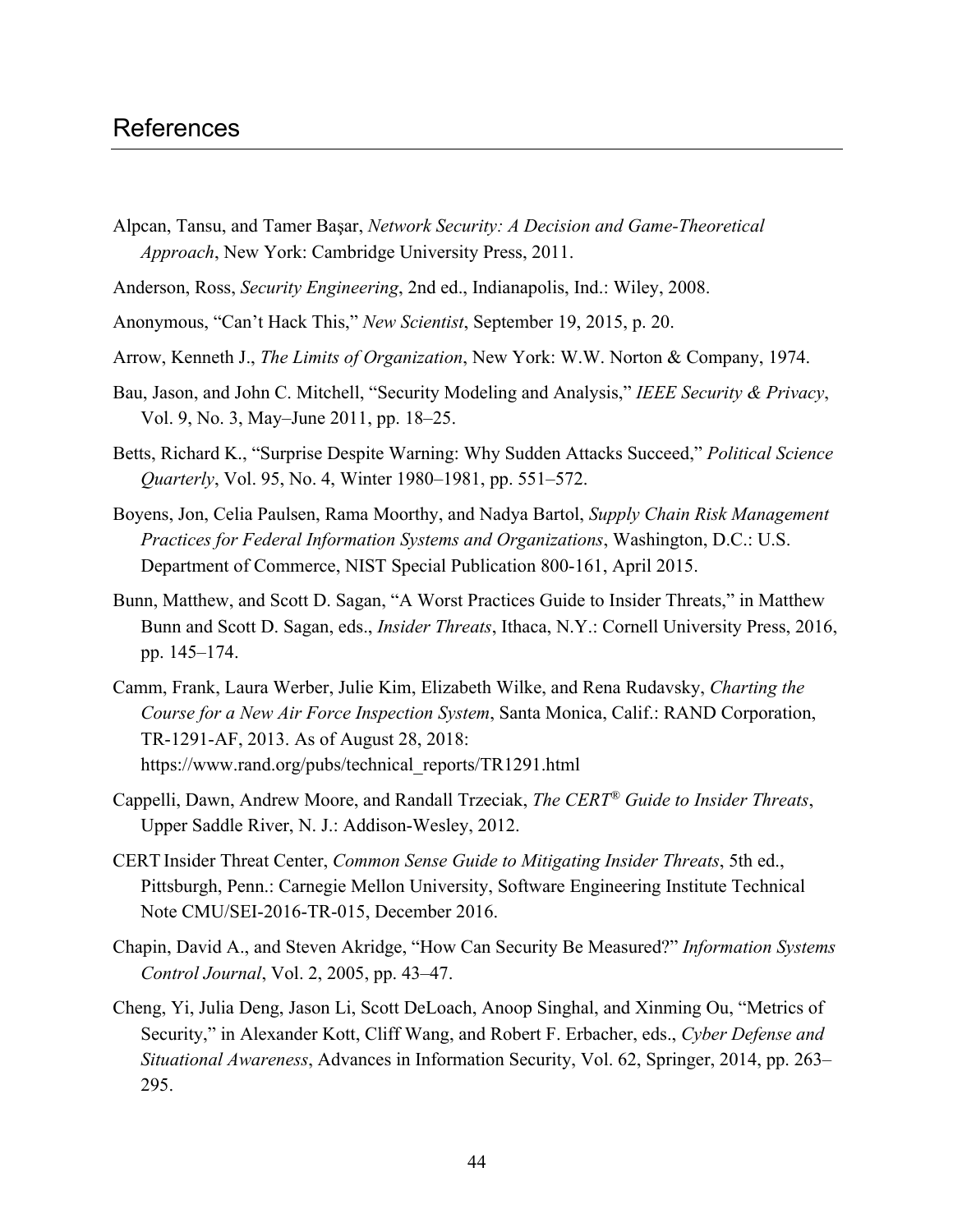- Churchman, C. West, and Russell L. Ackoff, "An Approximate Measure of Value," *Journal of the Operations Research Society of America*, Vol. 2, No. 2, May 1954, pp. 172–187.
- Committee on National Security Systems, *Security Categorization and Control Selection for National Security Systems*, Fort Meade, Md.: Committee on National Security Systems, CNSSI No. 1253, March 27, 2014.
- Defense Acquisition University, *Glossary of Defense Acquisition Acronyms and Terms*, 16th edition, Fort Belvoir, Va.: Defense Acquisition University Press, September 2015.
- Degabriele, Jean Paul, G. Paterson, and Gaven J. Watson, "Provable Security in the Real World," *IEEE Security & Privacy*, Vol. 9, No. 3, May–June 2011, pp. 33–41.
- Dekker, Sidney, "Resilience Engineering: Chronicling the Emergence of Confused Consensus," in Erik Hollnagel, David D. Woods, and Nancy Leveson, eds., *Resilience Engineering: Concepts and Precepts*, Burlington, Vt.: Ashgate, 2006, pp. 76–92.
- Department of Defense Instruction 5000.61, *DoD Modeling and Simulation (M&S) Verification, Validation, and Accreditation (VV&A)*, Washington, D.C.: U.S. Department of Defense, December 9, 2009.
- Dijkstra, Arthur, "Safety Management in Airlines," in Erik Hollnagel, David D. Woods, and Nancy Leveson, eds., *Resilience Engineering: Concepts and Precepts*, Burlington, Vt.: Ashgate, 2006, pp. 183–203.
- Ferson, Scott, and Lev R. Ginzburg, "Different Methods Are Needed to Propagate Ignorance and Variability," *Reliability Engineering and System Safety*, Vol. 54, No. 2–3, 1996, pp. 133– 144.
- Feynman, R. P., "Volume 2, Appendix F: Personal Observations on Reliability of Shuttle," in *Report of the Presidential Commission on the Space Shuttle Challenger Accident*, Washington, D.C., 1986.
- Fischhoff, Baruch, Stephen R. Watson, and Chris Hope, "Defining Risk," *Policy Sciences*, Vol. 17, 1984, pp. 123–139.
- Freedman, Lawrence, *Strategy: A History*, New York: Oxford University Press, 2013.
- Freudenburg, William R., "Perceived Risk, Real Risk: Social Science and the Art of Probabilistic Risk Assessment," *Science*, Vol. 242, No. 4875, 1988, pp. 44–49.
- Hayward, Philip, "The Measurement of Combat Effectiveness," *Operations Research*, Vol. 16, No. 2, 1968, pp. 314–323.
- Hitch, Charles J., and Roland N. McKean, *The Economics of Defense in the Nuclear Age*, Cambridge, Mass.: Harvard University Press, 1960.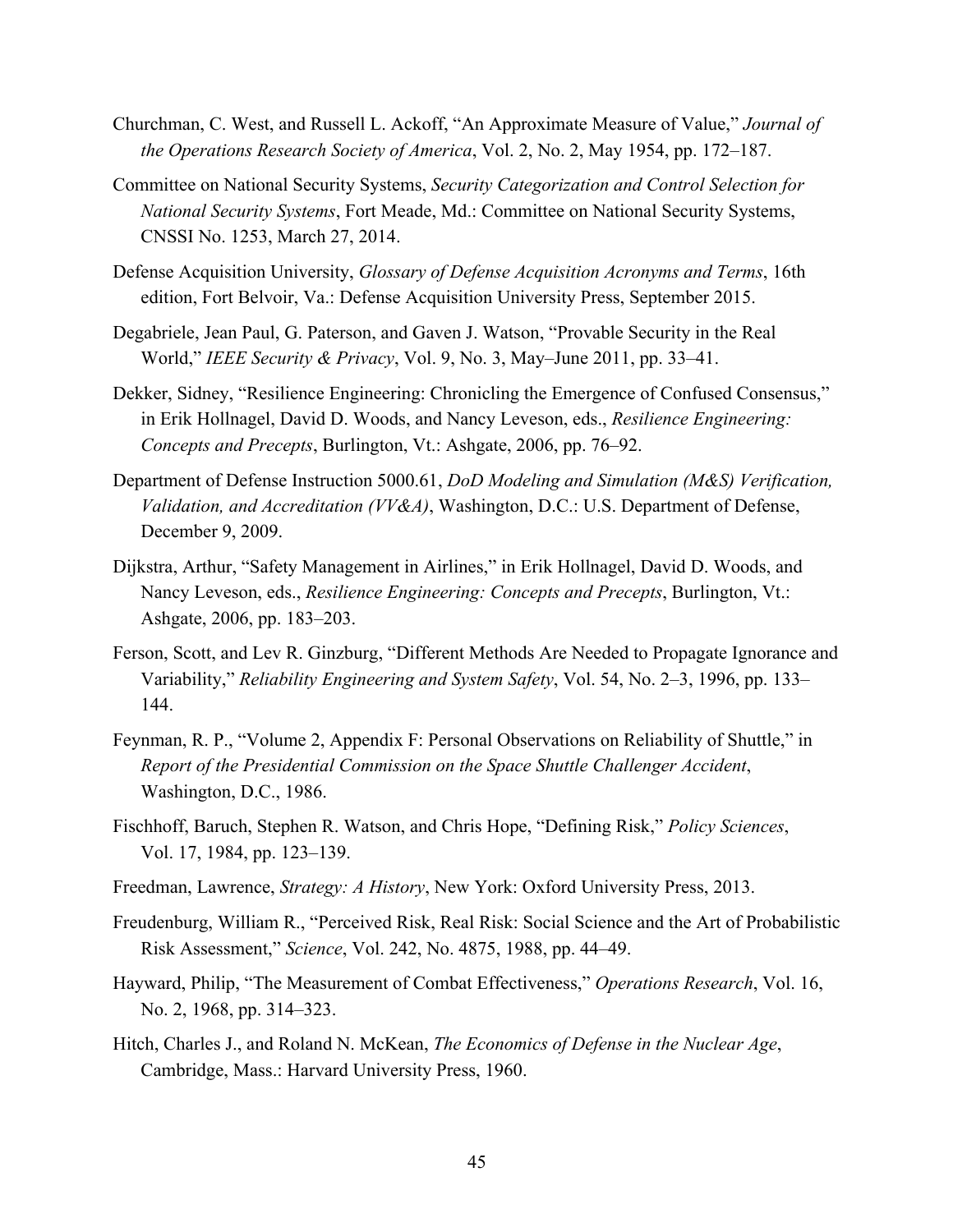- Hopkins, Andrew, "Was Three Mile Island a 'Normal Accident'?" *Journal of Contingencies and Crisis Management*, Vol. 9, No. 2, 2001, pp. 65–72.
- Howard, Michael, Jon Pincus, and Jeannette M. Wing, "Measuring Relative Attack Surfaces," in D. T. Lee, S. P. Shieh, and Doug Tygar, eds., *Computer Security in the 21st Century*, Springer, 2005, pp. 109–137.
- Hubbard, Douglas W., and Richard Seieren, *How to Measure Anything in Cybersecurity Risk*, Hoboken, N.J.: John Wiley & Sons, 2016.
- Hvistendahl, Mara, "3D Printers Vulnerable to Spying: Design Information Can Be Pilfered from the Sounds a Printer Makes," *Science*, Vol. 352, No. 6282, April 8, 2016, pp. 132–133.
- James, William, "The Will to Believe," *The New World: A Quarterly Review of Religion, Ethics and Theology*, Vol. 5, June 1896, pp. 327–347.
- Jansen, Wayne, *Directions in Security Metrics Research*, Washington, D.C.: National Institute of Standards and Technology, NISTIR 7564, April 2009.
- JASON, *Science of Cyber-Security*, McLean, Va.: MITRE Corporation, JSR-10-102, November 2010.
- JCIDS—*See* Joint Capabilities Integration and Development System.
- Jensen, Michael C., and William H. Meckling, "Specific and General Knowledge, and Organizational Structure," in *Contract Economics*, L. Werin and H. Hijkander, eds., Cambridge, Mass.: Basil Blackwell, 1992, pp. 251–274.
- Joint Capabilities Integration and Development System, *Manual for the Operation of the Joint Capabilities Integration and Development System (JCIDS)*, February 12, 2015, including errata as of December 18, 2015.
- Kahneman, Daniel, *Thinking, Fast and Slow*, New York: Farrar, Straus and Giroux, 2011.
- Kallberg, Jan, and Thomas S. Cook, "The Unfitness of Traditional Military Thinking in Cyber: Four Cyber Tenets That Undermine Conventional Strategies," *IEEE Access*, Vol. 5, 2017, pp. 8126–8130.
- Langdridge, Darren, and Trevor Butt, "The Fundamental Attribution Error: A Phenomenological Critique," *British Journal of Social Psychology*, Vol. 43, No. 3, September 2004, pp. 357– 369.
- LaPorte, Todd R., "High Reliability Organizations: Unlikely, Demanding and at Risk," *Journal of Contingencies and Crisis Management*, Vol. 4, No. 2, June 1996, pp. 60–71.
- Leveson, Nancy, Nicolas Dulac, Karen Marais, and John Carroll, "Moving Beyond Normal Accidents and High Reliability Organizations: A Systems Approach to Safety in Complex Systems," *Organization Studies*, Vol. 30, No. 2–3, 2009, pp. 227–249.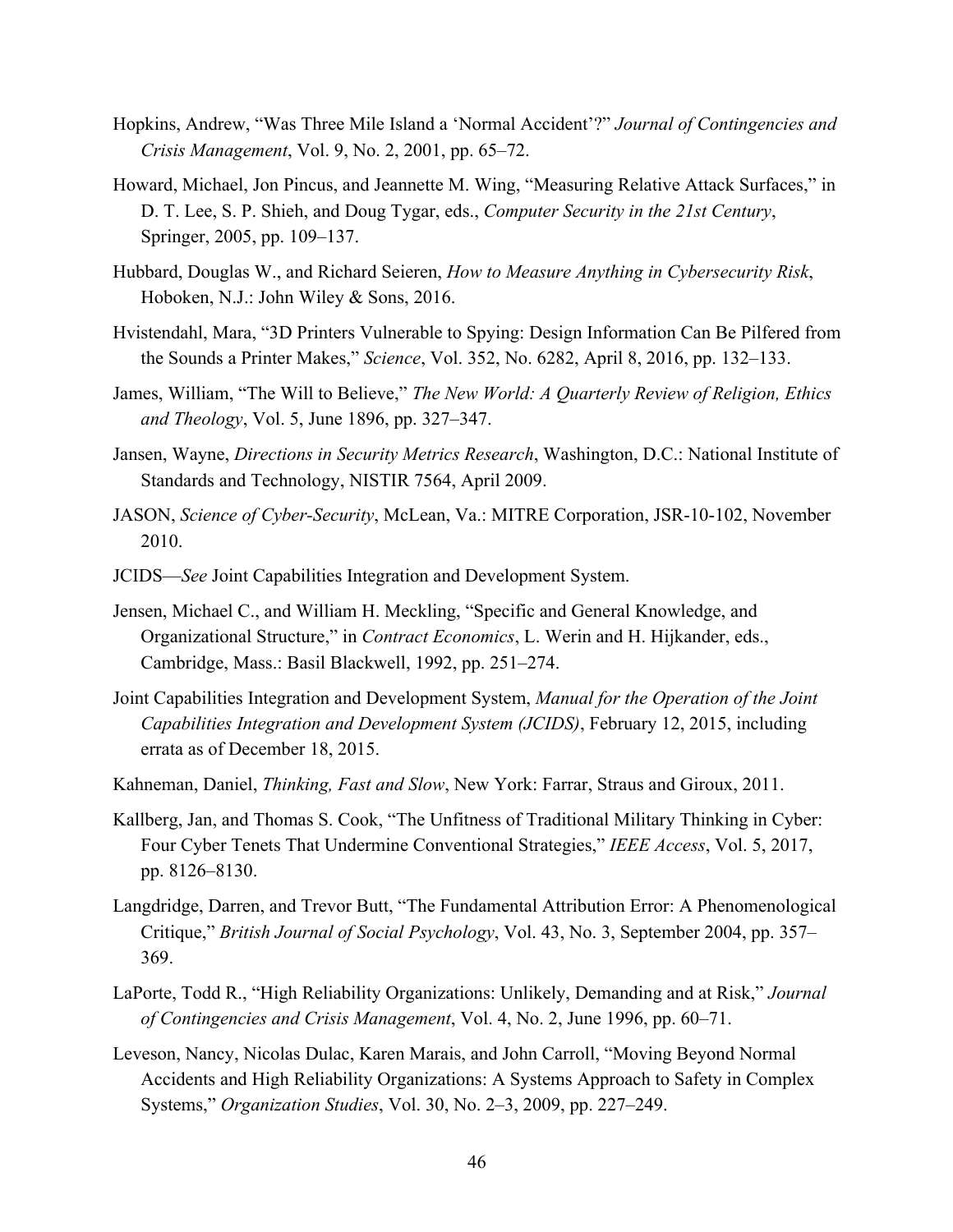- Marshall, A. W., *Problems of Estimating Military Power*, Santa Monica, Calif.: RAND Corporation, P-3417, August 1966. As of August 28, 2018: <https://www.rand.org/pubs/papers/P3417.html>
- Mitchell, Robert, and Ing-Ray Chen, "A Survey of Intrusion Detection Techniques for Cyber-Physical Systems," *ACM Computing Surveys*, Vol. 46, No. 4, Article 55, March 2014.
- Muller, Jerry Z., *The Tyranny of Metrics*, Princeton, N.J.: Princeton University Press, 2018.
- National Institute of Standards and Technology, *Security and Privacy Controls for Federal Information Systems and Organizations*, NIST Special Publication 800-53, Revision 4, Washington, D.C.: U.S. Department of Commerce, last updated January 2015.
- Office of Aerospace Studies, *The Measures Handbook*, Kirtland Air Force Base, N.M.: Air Force Materiel Command, August 6, 2014.
- O'Leary, Mike, and Sheryl L. Chappell, "Confidential Incident Reporting Systems Create Vital Awareness of Safety Problems," *ICAO Journal*, Vol. 51, No. 8, 1996, pp. 11–13.
- Perrow, Charles, *Normal Accidents: Living with High-Risk Technologies*, Princeton, N.J.: Princeton University Press, 1999.
- Pfleeger, Shari Lawrence, "Useful Cybersecurity Metrics," *IT Professional*, Issue 3, May–June 2009, pp. 38–45.
	- ———, "Security Measurement Steps, Missteps, and Next Steps," *IEEE Security & Privacy*, Vol. 10, No. 4, July–August 2012, pp. 5–9.
- Pfleeger, Shari Lawrence, and Robert K. Cunningham, "Why Measuring Security Is Hard," *IEEE Security & Privacy*, Vol. 8, No. 4, July–August 2010, pp. 46–54.
- Pidgeon, Nick, "The Limits to Safety? Culture, Politics, Learning and Man-made Disasters," *Journal of Contingencies and Crisis Management*, Vol. 5, No. 1, 1997, pp. 1–14.
- Pidgeon, N., and M. O'Leary, "Man-Made Disasters: Why Technology and Organizations (Sometimes) Fail," *Safety Science*, Vol. 34, No. 1–3, 2000, pp. 15–30.
- Rasmussen, Jens, "Risk Management in a Dynamic Society: A Modelling Problem," *Safety Science*, Vol. 27, No. 2–3, 1997, pp. 183–213.
- Repenning, Nelson P., and John D. Sterman, "Nobody Ever Gets Credit for Fixing Problems That Never Happened: Creating and Sustaining Process Improvement," *California Management Review*, Vol. 43, No. 4, Summer 2001, pp. 64–87.
- Reynard, W. D., C. E. Billings, E. S. Cheaney, and R. Hardy, *The Development of the NASA Aviation Safety Reporting System*, NASA Reference Publication 1114, November 1986.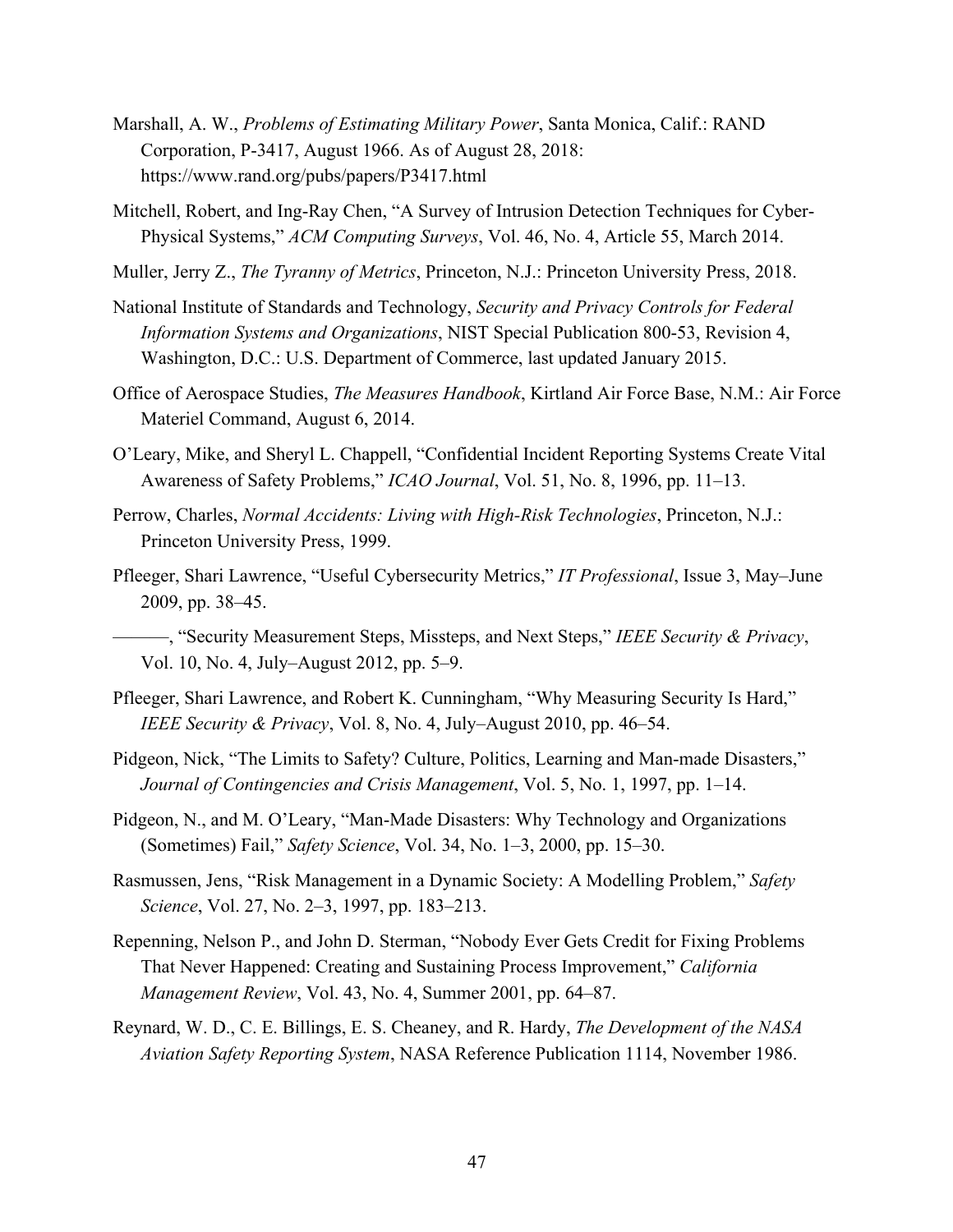- Roberts, Karlene H., "New Challenges in Organizational Research: High Reliability Organizations," *Industrial Crisis Quarterly*, Vol. 3, No. 2, 1989, pp. 111–125.
- Roche, James G., and Barry D. Watts, "Choosing Analytic Measures," *Journal of Strategic Studies*, Vol. 14, No. 2, 1991, pp. 165–209.
- Ross, Lee, "The Intuitive Psychologist and His Shortcomings: Distortions in the Attribution Process," in L. Berkowitz, ed., *Advances in Experimental Social Psychology*, Vol. 10, New York: Academic Press, 1977, pp. 173–220.
- Sagan, Scott D., *The Limits of Safety: Organizations, Accidents, and Nuclear Weapons*, Princeton, N.J.: Princeton University Press, 1993.
- Scarfone, Karen, and Peter Mell, *Guide to Intrusion Detection and Prevention Systems (IDPS)*, Gaithersburg, Md.: National Institute of Standards and Technology, Special Publication 800- 94, February 2007.
- Sedgewick, Adam, Murugiah Souppaya, and Karen Scarfone, *Guide to Application Whitelisting*, Washington, D.C.: U.S. Department of Commerce, NIST Special Publication 800-167, October 2015.
- Shackleford, Dave, *Combatting Cyber Risks in the Supply Chain*, SANS Institute, September 2015.
- Shi, Qingkai, Zhenyu Chen, Chunrong Fang, Yang Feng, and Baowen Xu, "Measuring the Diversity of a Test Set with Distance Entropy," *IEEE Transactions on Reliability*, Vol. 65, No. 1, March 2016, pp. 19–27.
- Shin, Yonghee, Andrew Meneely, Laurie Williams, and Jason A. Osborne, "Evaluating Complexity, Code Churn, and Developer Activity Metrics as Indicators of Software Vulnerabilities," *IEEE Transactions on Software Engineering*, Vol. 37, No. 6, November– December 2011, pp. 772–787.
- Shrivastava, Samir, Karan Sonpar, and Federica Pazzaglia, "Normal Accident Theory Versus High Reliability Theory: A Resolution and Call for an Open Systems View of Accidents," *Human Relations*, Vol. 62, No. 9, 2009, pp. 1357–1390.
- Silver, Nate, *The Signal and the Noise: Why So Many Predictions Fail—But Some Don't*, New York: Penguin Press, 2012.
- Simon, Herbert A., "Bounded Rationality and Organizational Learning," *Organization Science*, Vol. 2, No. 1, 1991, pp. 125–134.
- Snyder, Don, James D. Powers, Elizabeth Bodine-Baron, Bernard Fox, Lauren Kendrick, and Michael H. Powell, *Improving the Cybersecurity of U.S. Air Force Military Systems Throughout Their Life Cycles*, Santa Monica, Calif.: RAND Corporation, RR-1007-AF,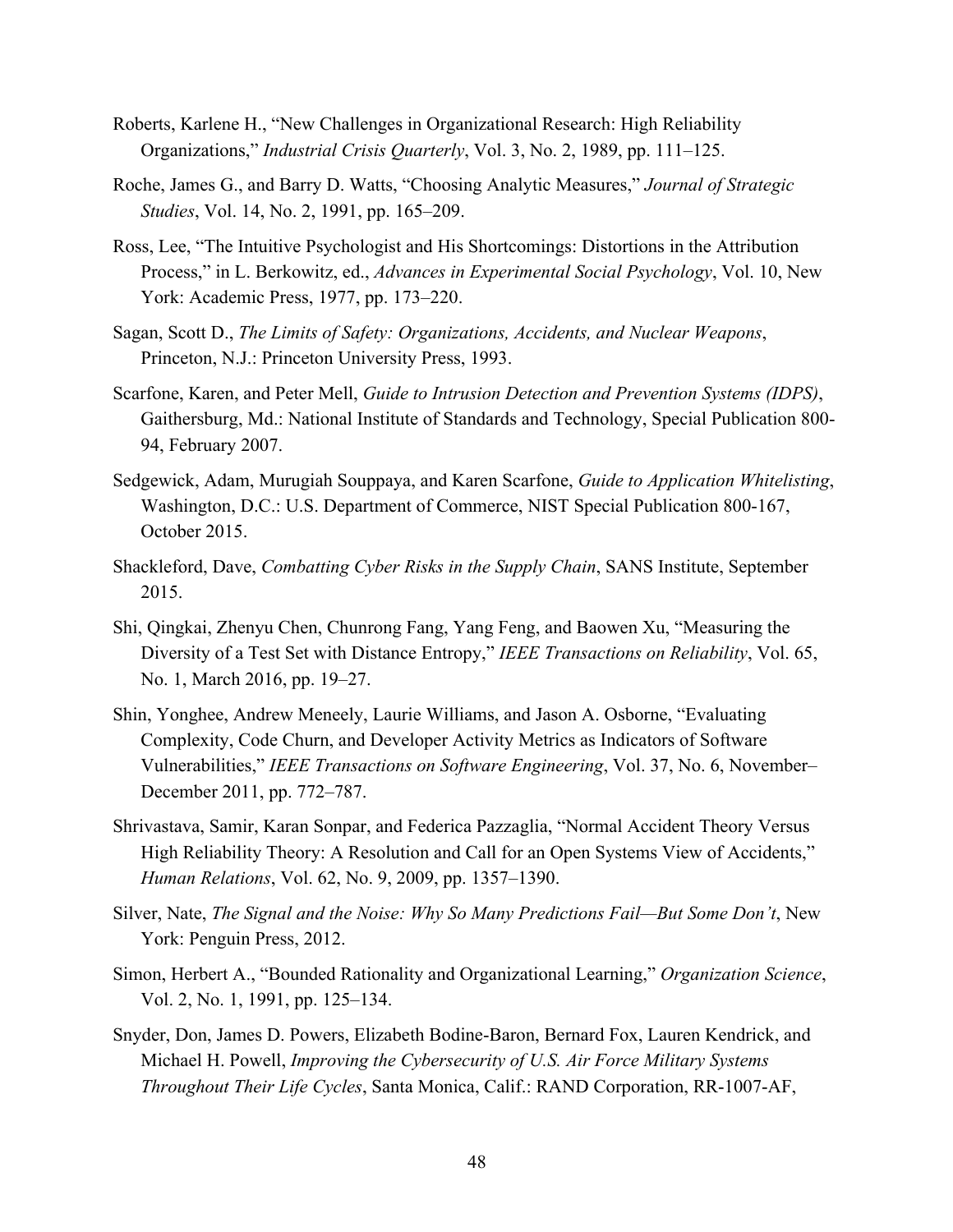2015. As of August 28, 2018:

[https://www.rand.org/pubs/research\\_reports/RR1007.html](https://www.rand.org/pubs/research_reports/RR1007.html) 

- Stolfo, Sal, Steven M. Bellovin, and David Evans, "Measuring Security," *IEEE Security & Privacy*, May–June 2011, pp. 60–65.
- Stoneburner, Gary, *Underlying Technical Models for Information Technology Security: Recommendations of the National Institute of Standards and Technology*, Gaithersburg, Md.: National Institute of Standards and Technology, NIST Special Publication 800-33, December 2001.
- U.S. Department of Defense, *DOD Dictionary of Military and Associated Terms*, Washington, D.C. July 2017.
- U.S. Department of Energy and U.S. Department of Homeland Security, *Cybersecurity Capability Maturity Model (C2M2)*, Version 1.1, February 2014.
- U.S. Department of Homeland Security and Executive Office of the President of the United States, *FY 2016 CIO FISMA Metrics*, Version 1.0, October 2015.
- Vaughan, Diane, *The Challenger Launch Decision: Risky Technology, Culture, and Deviance at NASA*, Chicago: University of Chicago Press, 1996.
- Vicente, Kim, *The Human Factor*, New York: Routledge, 2003.
- von Neumann, J., "Probabilistic Logics and the Synthesis of Reliable Organisms from Unreliable Components," in C. E. Shannon and J. McCarthy, eds., *Automata Studies*, Princeton University Press, 1956, pp. 43–98.
- Wang, Cliff, and Zhuo Lu, "Cyber Deception: Overview and the Road Ahead," *IEEE Security & Privacy*, March–April 2018, pp. 80–85.
- Wang, Lingyu, Sushil Jajodia, Anoop Singhal, Pengsu Cheng, and Steven Noel, "*k*-Zero Day Safety: A Network Security Metric for Measuring the Risk of Unknown Vulnerabilities," *IEEE Transactions on Dependable and Secure Computing*, Vol. 11, No. 1, January–February 2014, pp. 30–44.
- Warwick, Graham, "Secure by Design: Mathematically Exact Software Analysis and Design Reduce Cybervulnerability in Flight Tests," *Aviation Week & Space Technology*, November 23–December 6, 2015, pp. 69–70.
- Weick, Karl E., "Organizational Culture as a Source of High Reliability," *California Management Review*, Vol. 24, No. 2, Winter 1987, pp. 112–127.
- Winnefeld, James A., "Sandy," Jr., Christopher Kirchhoff, and David M. Upton, "Cybersecurity's Human Factor: Lessons from the Pentagon," *Harvard Business Review*, September 2015, pp. 86–95.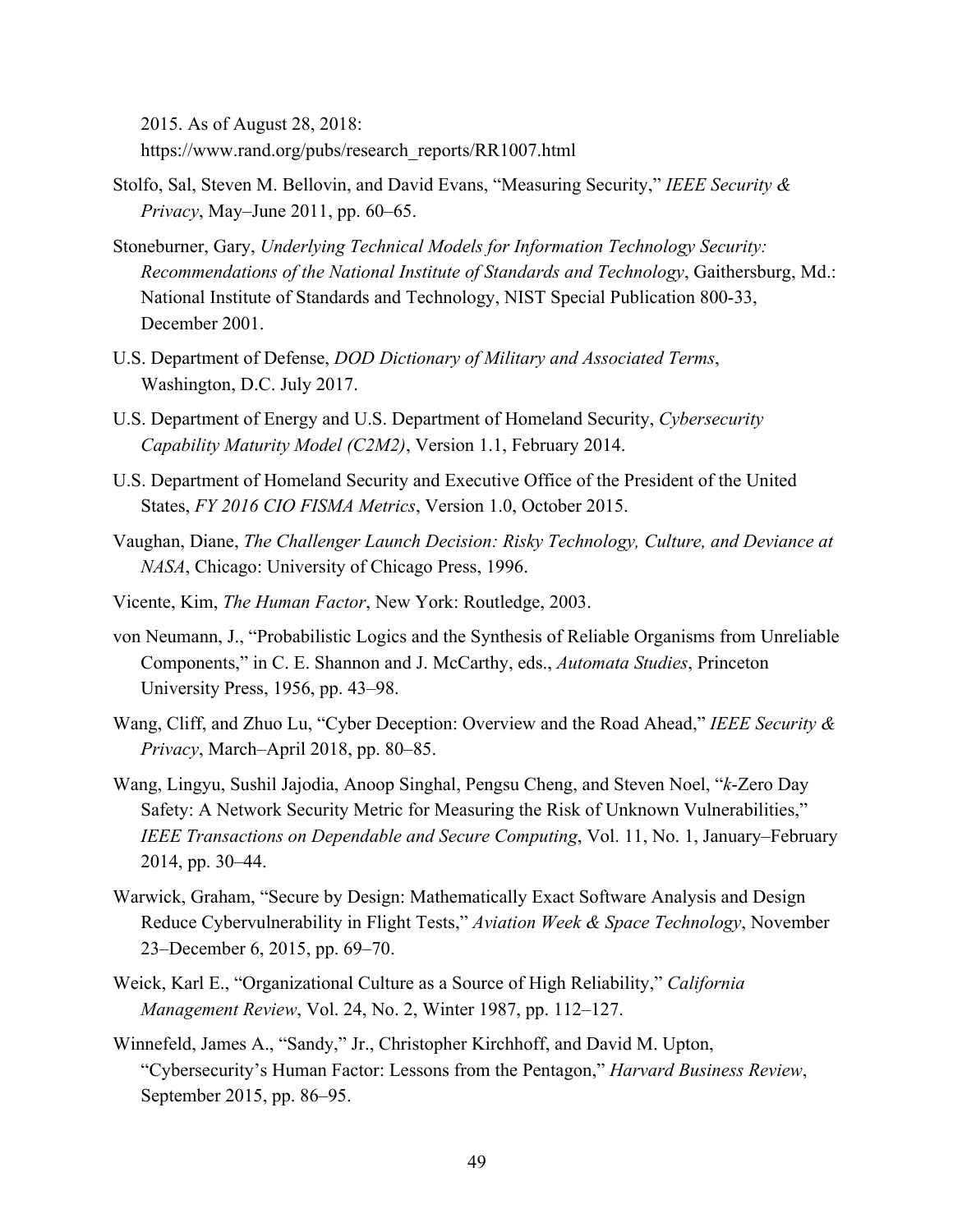- Wood, Suzanne, Kent S. Crawford, and Eric L. Lang, *Reporting of Counterintelligence and Security Indicators by Supervisors and Coworkers*, Monterey, Calif.: Defense Personnel Security Research Center, Technical Report 05-6, May 2005.
- Yee, George O. M., "Security Metrics: An Introduction and Literature Review," in John R. Vacca, ed., *Computer and Information Security Handbook*, Waltham, Mass.: Morgan Kaufmann Publishers, 2013, pp. 553–566.
- Zegart, Amy B., "The Fort Hood Terrorist Attack: An Organizational Postmortem of Army and FBI Deficiencies," in Matthew Bunn and Scott D. Sagan, eds., *Insider Threats*, Ithaca, N.Y.: Cornell University Press, 2016, pp. 42–73.
- Zhang, Mengyuan, Lingyu Wang, Sushil Jajodia, Anoop Singhal, and Massimiliano Albanese, "Network Diversity: A Security Metric for Evaluating the Resilience of Networks Against Zero-Day Attacks," *IEEE Transactions on Information Forensics and Security*, Vol. 11, No. 5, May 2016, pp. 1071–1086.